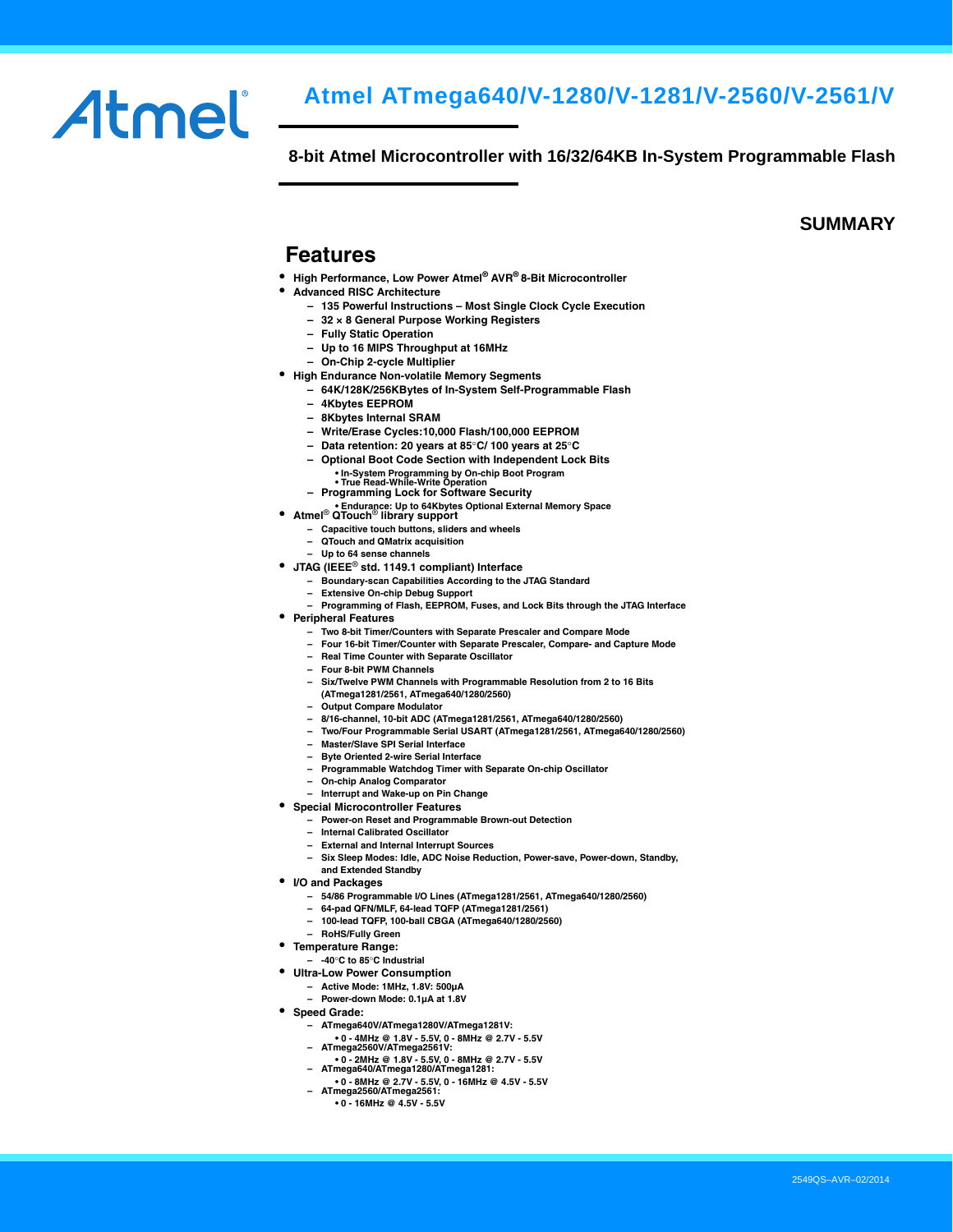# **1. Pin Configurations**

<span id="page-1-0"></span>

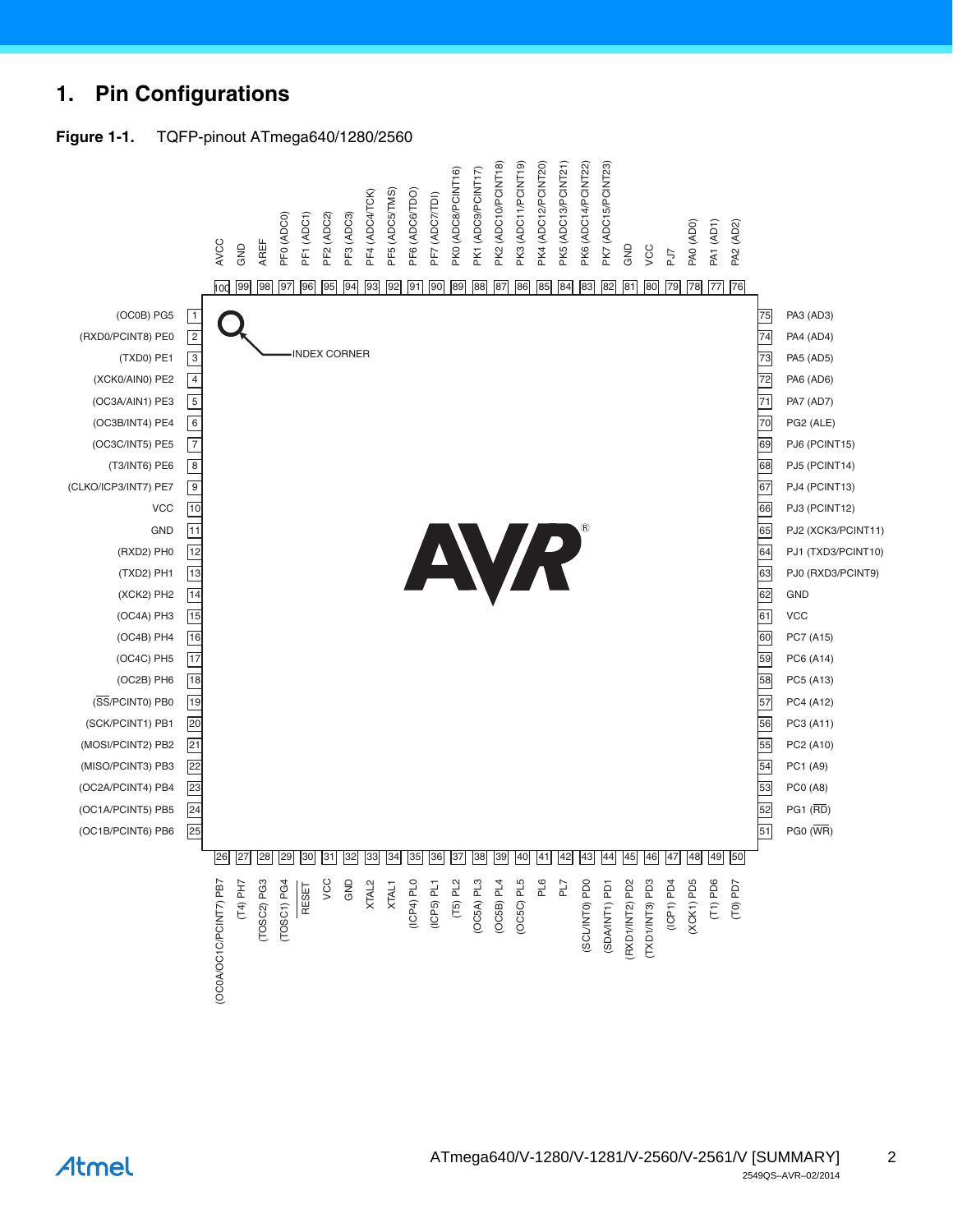**Figure 1-2.** CBGA-pinout ATmega640/1280/2560





**Table 1-1.** CBGA-pinout ATmega640/1280/2560

|   |                 | $\mathbf{2}$    | 3               | 4               | 5                 | 6               | 7               | 8               | 9               | 10              |
|---|-----------------|-----------------|-----------------|-----------------|-------------------|-----------------|-----------------|-----------------|-----------------|-----------------|
| A | <b>GND</b>      | <b>AREF</b>     | PF <sub>0</sub> | PF <sub>2</sub> | PF <sub>5</sub>   | PK <sub>0</sub> | PK <sub>3</sub> | PK <sub>6</sub> | <b>GND</b>      | <b>VCC</b>      |
| B | <b>AVCC</b>     | PG <sub>5</sub> | PF <sub>1</sub> | PF <sub>3</sub> | PF <sub>6</sub>   | PK <sub>1</sub> | PK4             | PK7             | PA <sub>0</sub> | PA <sub>2</sub> |
| C | PE <sub>2</sub> | PE <sub>0</sub> | PE <sub>1</sub> | PF <sub>4</sub> | PF7               | PK <sub>2</sub> | PK <sub>5</sub> | PJ7             | PA <sub>1</sub> | PA <sub>3</sub> |
| D | PE <sub>3</sub> | PE4             | PE <sub>5</sub> | PE <sub>6</sub> | PH <sub>2</sub>   | PA4             | PA <sub>5</sub> | PA <sub>6</sub> | PA7             | PG <sub>2</sub> |
| Е | PE7             | PH <sub>0</sub> | PH <sub>1</sub> | PH <sub>3</sub> | PH <sub>5</sub>   | PJ <sub>6</sub> | PJ <sub>5</sub> | PJ4             | PJ3             | PJ <sub>2</sub> |
| F | <b>VCC</b>      | PH <sub>4</sub> | PH <sub>6</sub> | PB <sub>0</sub> | PL <sub>4</sub>   | PD <sub>1</sub> | PJ <sub>1</sub> | PJ0             | PC7             | <b>GND</b>      |
| G | <b>GND</b>      | PB <sub>1</sub> | PB <sub>2</sub> | PB <sub>5</sub> | PL <sub>2</sub>   | PD <sub>0</sub> | PD <sub>5</sub> | PC <sub>5</sub> | PC <sub>6</sub> | <b>VCC</b>      |
| н | PB <sub>3</sub> | PB <sub>4</sub> | <b>RESET</b>    | PL <sub>1</sub> | PL <sub>3</sub>   | PL7             | PD <sub>4</sub> | PC4             | PC <sub>3</sub> | PC <sub>2</sub> |
| J | PH <sub>7</sub> | PG <sub>3</sub> | PB <sub>6</sub> | PL <sub>0</sub> | XTAL <sub>2</sub> | PL6             | PD <sub>3</sub> | PC <sub>1</sub> | PC <sub>0</sub> | PG1             |
| K | PB7             | PG4             | <b>VCC</b>      | <b>GND</b>      | XTAL1             | PL <sub>5</sub> | PD <sub>2</sub> | PD <sub>6</sub> | PD7             | PG <sub>0</sub> |

Note: The functions for each pin is the same as for the 100 pin packages shown in [Figure 1-1 on page 2.](#page-1-0)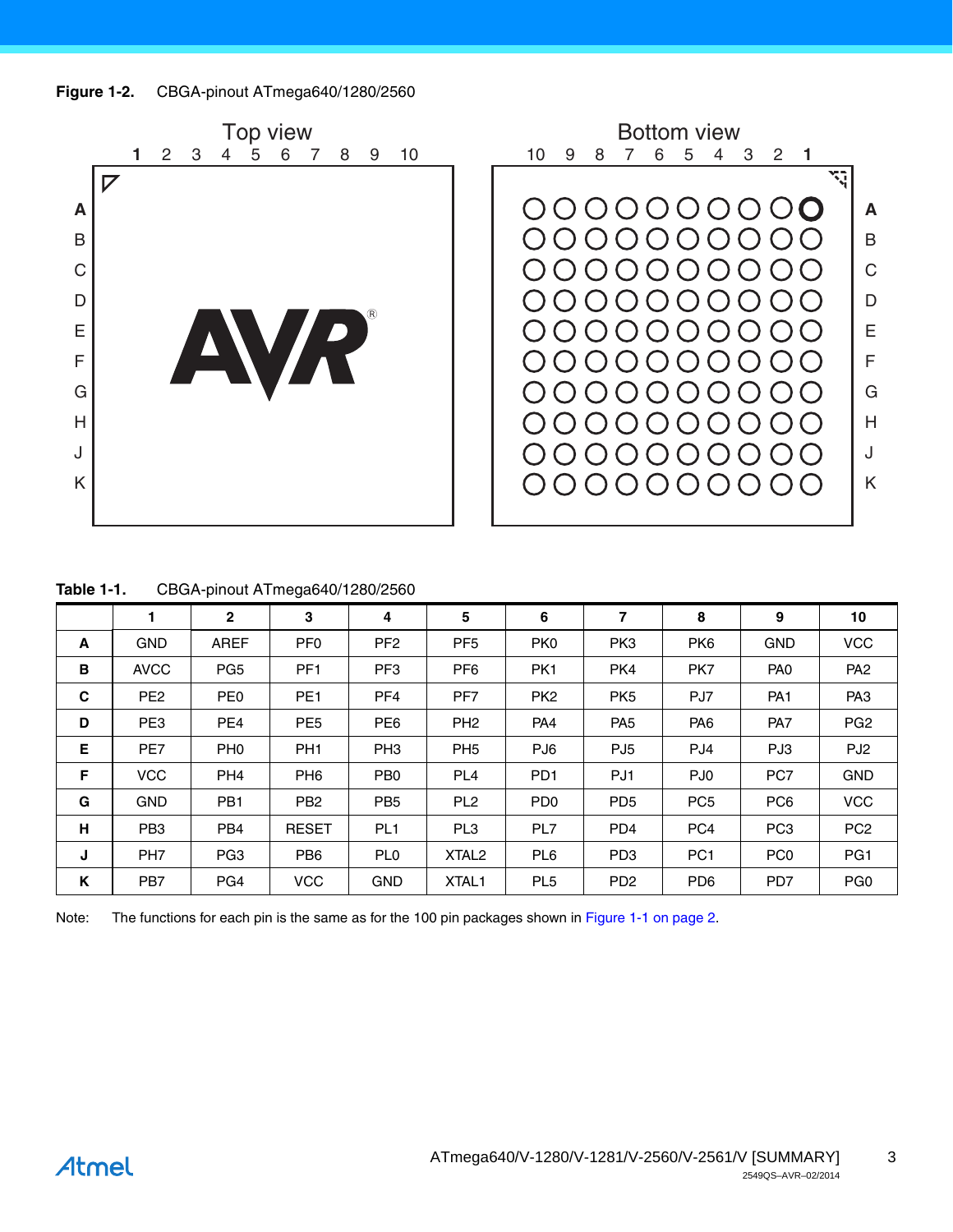

Note: The large center pad underneath the QFN/MLF package is made of metal and internally connected to GND. It should be soldered or glued to the board to ensure good mechanical stability. If the center pad is left unconnected, the package might loosen from the board.

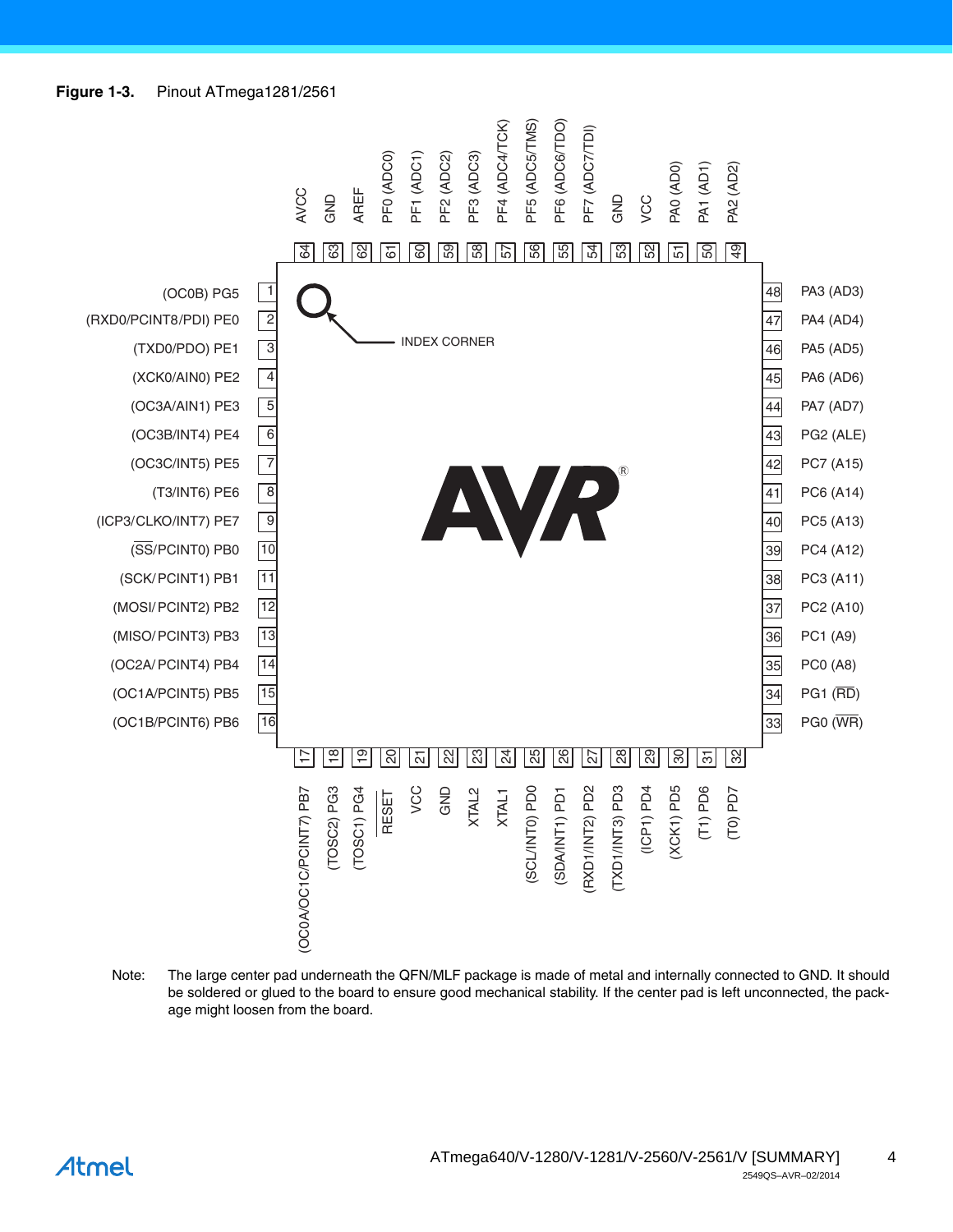# **2. Overview**

The ATmega640/1280/1281/2560/2561 is a low-power CMOS 8-bit microcontroller based on the AVR enhanced RISC architecture. By executing powerful instructions in a single clock cycle, the ATmega640/1280/1281/2560/2561 achieves throughputs approaching 1 MIPS per MHz allowing the system designer to optimize power consumption versus processing speed.

## **2.1 Block Diagram**





The Atmel<sup>®</sup> AVR<sup>®</sup> core combines a rich instruction set with 32 general purpose working registers. All the 32 registers are directly connected to the Arithmetic Logic Unit (ALU), allowing two independent registers to be accessed in one single instruction executed in one clock cycle. The resulting architecture is more code efficient while achieving throughputs up to ten times faster than conventional CISC microcontrollers.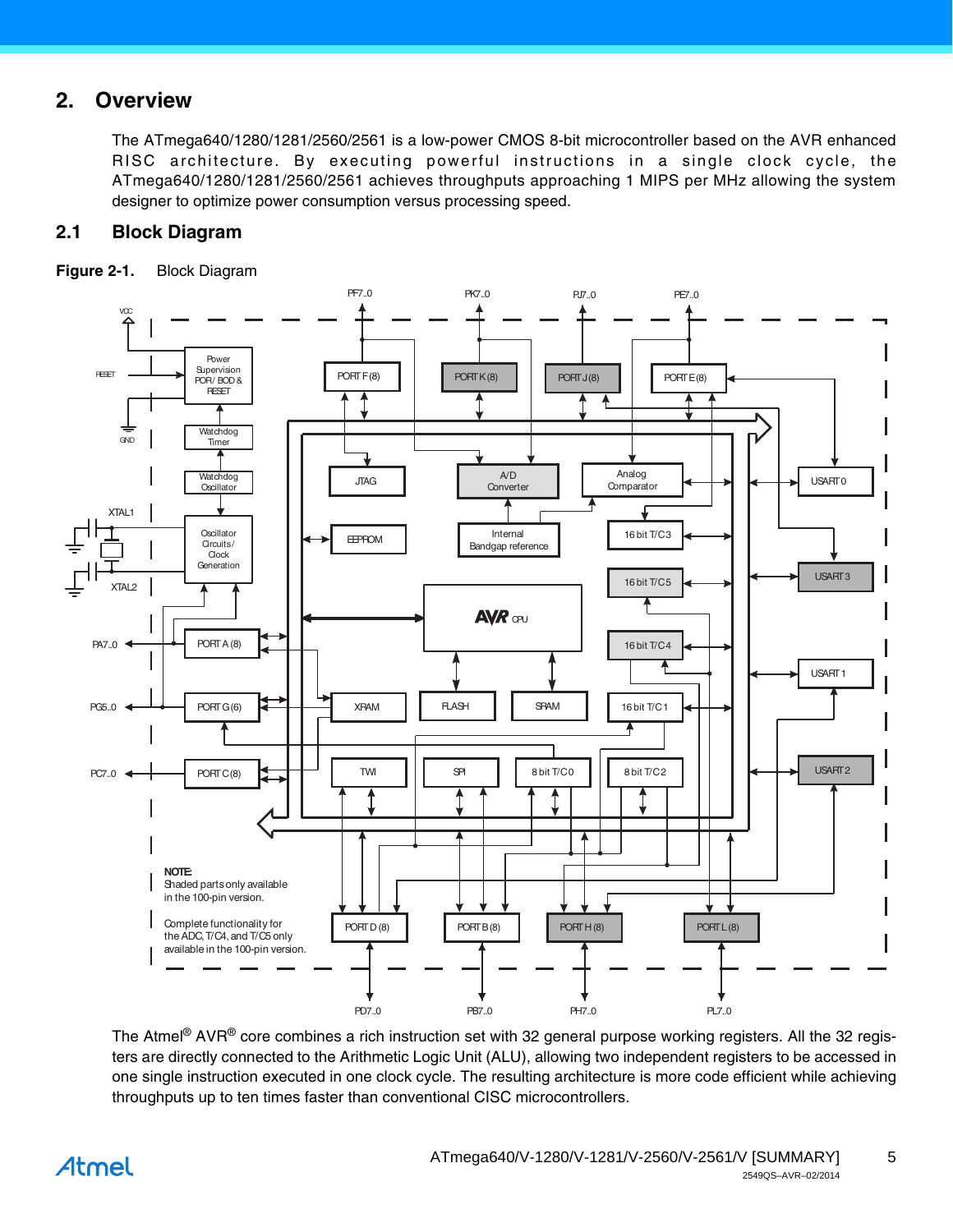The ATmega640/1280/1281/2560/2561 provides the following features: 64K/128K/256K bytes of In-System Programmable Flash with Read-While-Write capabilities, 4Kbytes EEPROM, 8Kbytes SRAM, 54/86 general purpose I/O lines, 32 general purpose working registers, Real Time Counter (RTC), six flexible Timer/Counters with compare modes and PWM, four USARTs, a byte oriented 2-wire Serial Interface, a 16-channel, 10-bit ADC with optional differential input stage with programmable gain, programmable Watchdog Timer with Internal Oscillator, an SPI serial port, IEEE® std. 1149.1 compliant JTAG test interface, also used for accessing the On-chip Debug system and programming and six software selectable power saving modes. The Idle mode stops the CPU while allowing the SRAM, Timer/Counters, SPI port, and interrupt system to continue functioning. The Power-down mode saves the register contents but freezes the Oscillator, disabling all other chip functions until the next interrupt or Hardware Reset. In Power-save mode, the asynchronous timer continues to run, allowing the user to maintain a timer base while the rest of the device is sleeping. The ADC Noise Reduction mode stops the CPU and all I/O modules except Asynchronous Timer and ADC, to minimize switching noise during ADC conversions. In Standby mode, the Crystal/Resonator Oscillator is running while the rest of the device is sleeping. This allows very fast start-up combined with low power consumption. In Extended Standby mode, both the main Oscillator and the Asynchronous Timer continue to run.

Atmel offers the QTouch® library for embedding capacitive touch buttons, sliders and wheels functionality into AVR microcontrollers. The patented charge-transfer signal acquisition offersrobust sensing and includes fully debounced reporting of touch keys and includes Adjacent Key Suppression® (AKS®) technology for unambiguous detection of key events. The easy-to-use QTouch Suite toolchain allows you to explore, develop and debug your own touch applications.

The device is manufactured using the Atmel high-density nonvolatile memory technology. The On-chip ISP Flash allows the program memory to be reprogrammed in-system through an SPI serial interface, by a conventional nonvolatile memory programmer, or by an On-chip Boot program running on the AVR core. The boot program can use any interface to download the application program in the application Flash memory. Software in the Boot Flash section will continue to run while the Application Flash section is updated, providing true Read-While-Write operation. By combining an 8-bit RISC CPU with In-System Self-Programmable Flash on a monolithic chip, the Atmel ATmega640/1280/1281/2560/2561 is a powerful microcontroller that provides a highly flexible and cost effective solution to many embedded control applications.

The ATmega640/1280/1281/2560/2561 AVR is supported with a full suite of program and system development tools including: C compilers, macro assemblers, program debugger/simulators, in-circuit emulators, and evaluation kits.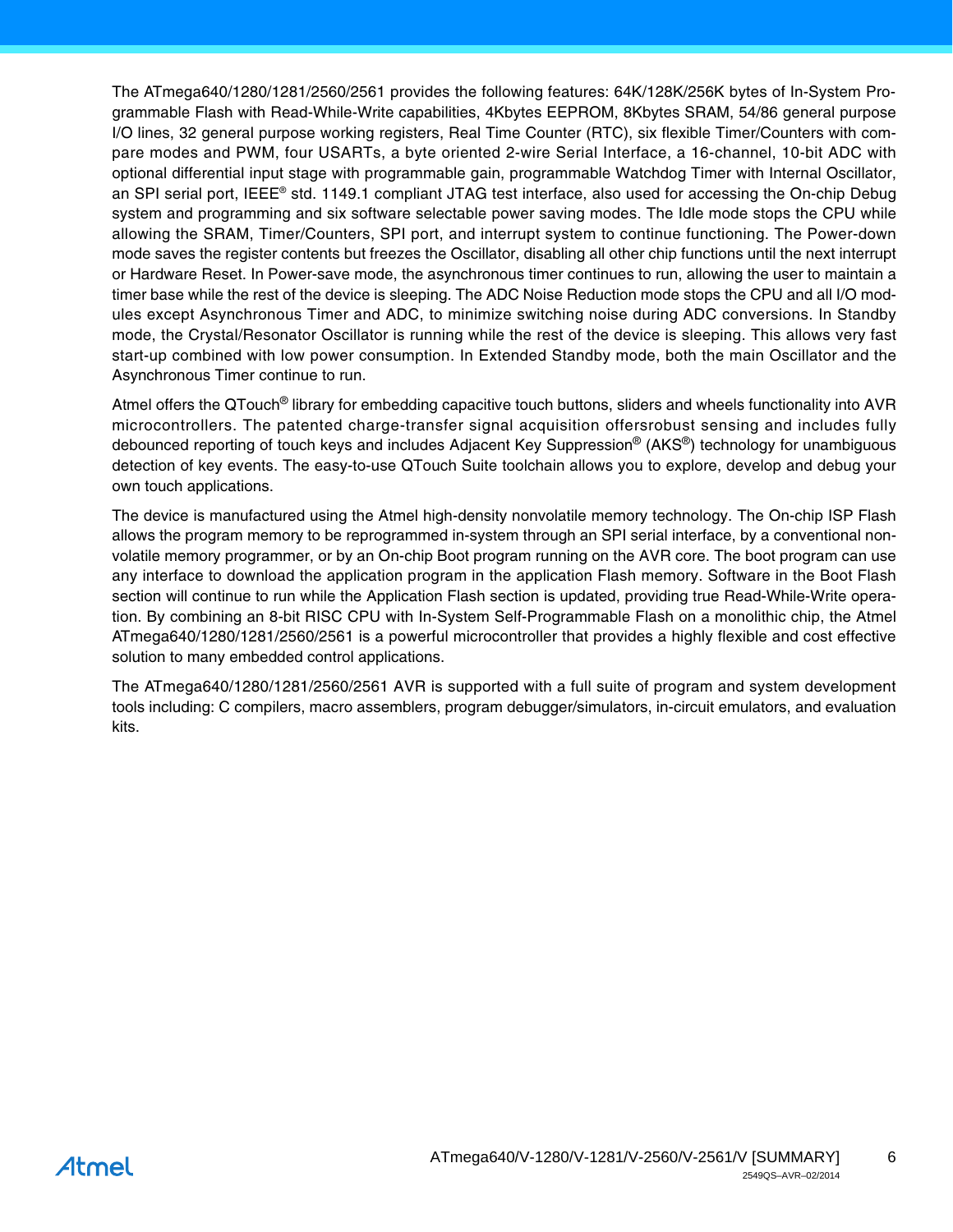## **2.2 Comparison Between ATmega1281/2561 and ATmega640/1280/2560**

Each device in the ATmega640/1280/1281/2560/2561 family differs only in memory size and number of pins. [Table](#page-6-0) [2-1](#page-6-0) summarizes the different configurations for the six devices.

| <b>Device</b> | Flash | <b>EEPROM</b> | <b>RAM</b> | General<br>Purpose I/O pins | 16 bits resolution<br><b>PWM</b> channels | <b>Serial</b><br><b>USARTS</b> | <b>ADC</b><br><b>Channels</b> |
|---------------|-------|---------------|------------|-----------------------------|-------------------------------------------|--------------------------------|-------------------------------|
| ATmega640     | 64KB  | 4KB           | 8KB        | 86                          | 12                                        | 4                              | 16                            |
| ATmega1280    | 128KB | 4KB           | 8KB        | 86                          | 12                                        | 4                              | 16                            |
| ATmega1281    | 128KB | 4KB           | 8KB        | 54                          | 6                                         | $\mathfrak{p}$                 | 8                             |
| ATmega2560    | 256KB | 4KB           | 8KB        | 86                          | 12                                        | 4                              | 16                            |
| ATmega2561    | 256KB | 4KB           | 8KB        | 54                          | 6                                         | ◠                              | 8                             |

<span id="page-6-0"></span>

| Table 2-1. | <b>Configuration Summary</b> |  |
|------------|------------------------------|--|
|            |                              |  |

## **2.3 Pin Descriptions**

#### **2.3.1 VCC**

Digital supply voltage.

### **2.3.2 GND**

Ground.

### **2.3.3 Port A (PA7..PA0)**

Port A is an 8-bit bi-directional I/O port with internal pull-up resistors (selected for each bit). The Port A output buffers have symmetrical drive characteristics with both high sink and source capability. As inputs, Port A pins that are externally pulled low will source current if the pull-up resistors are activated. The Port A pins are tri-stated when a reset condition becomes active, even if the clock is not running.

Port A also serves the functions of various special features of the ATmega640/1280/1281/2560/2561 as listed on page 75.

#### **2.3.4 Port B (PB7..PB0)**

Port B is an 8-bit bi-directional I/O port with internal pull-up resistors (selected for each bit). The Port B output buffers have symmetrical drive characteristics with both high sink and source capability. As inputs, Port B pins that are externally pulled low will source current if the pull-up resistors are activated. The Port B pins are tri-stated when a reset condition becomes active, even if the clock is not running.

Port B has better driving capabilities than the other ports.

Port B also serves the functions of various special features of the ATmega640/1280/1281/2560/2561 as listed on page 76.

#### **2.3.5 Port C (PC7..PC0)**

Port C is an 8-bit bi-directional I/O port with internal pull-up resistors (selected for each bit). The Port C output buffers have symmetrical drive characteristics with both high sink and source capability. As inputs, Port C pins that are externally pulled low will source current if the pull-up resistors are activated. The Port C pins are tri-stated when a reset condition becomes active, even if the clock is not running.

Port C also serves the functions of special features of the ATmega640/1280/1281/2560/2561 as listed on page 79.

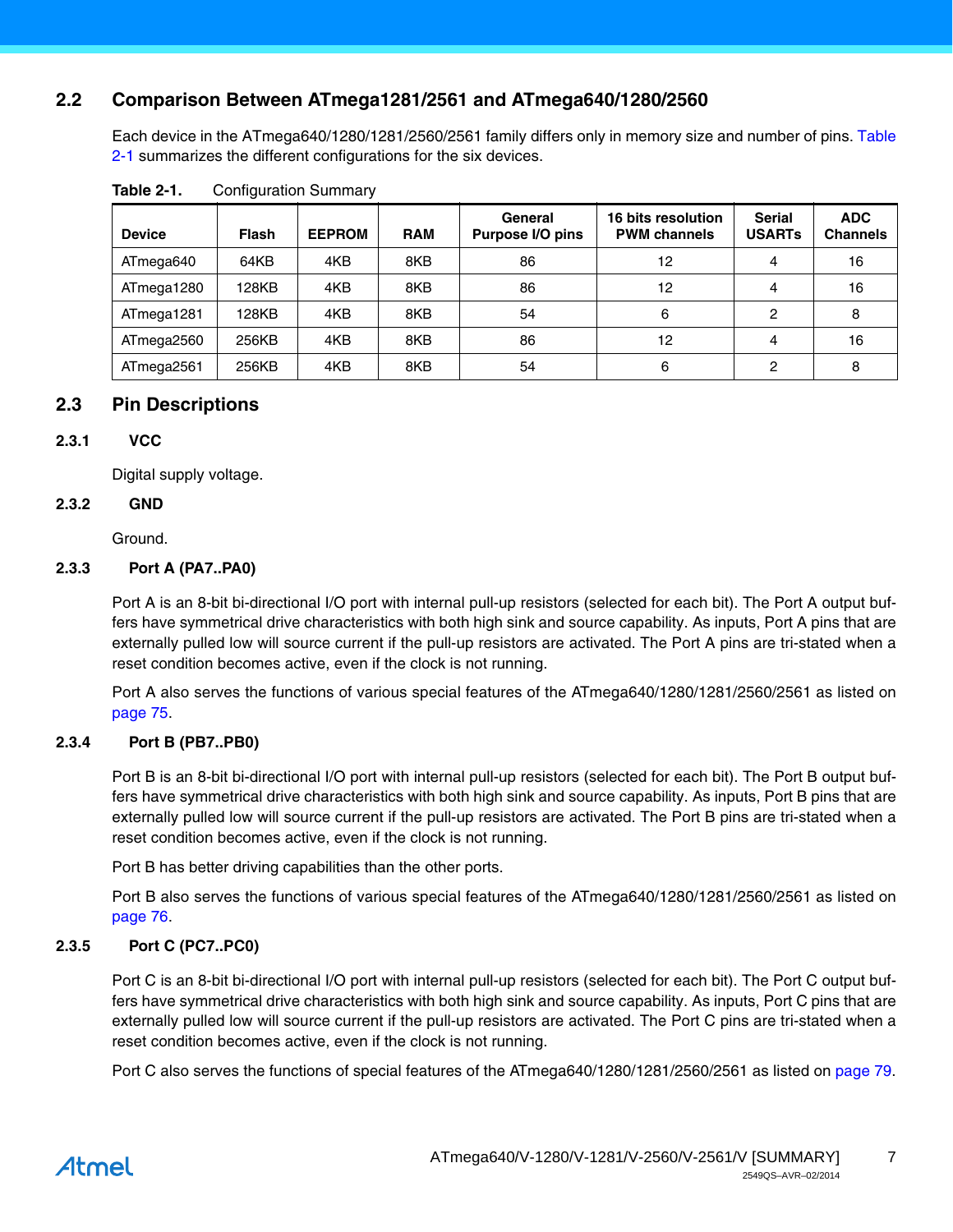#### **2.3.6 Port D (PD7..PD0)**

Port D is an 8-bit bi-directional I/O port with internal pull-up resistors (selected for each bit). The Port D output buffers have symmetrical drive characteristics with both high sink and source capability. As inputs, Port D pins that are externally pulled low will source current if the pull-up resistors are activated. The Port D pins are tri-stated when a reset condition becomes active, even if the clock is not running.

Port D also serves the functions of various special features of the ATmega640/1280/1281/2560/2561 as listed on page 80.

#### **2.3.7 Port E (PE7..PE0)**

Port E is an 8-bit bi-directional I/O port with internal pull-up resistors (selected for each bit). The Port E output buffers have symmetrical drive characteristics with both high sink and source capability. As inputs, Port E pins that are externally pulled low will source current if the pull-up resistors are activated. The Port E pins are tri-stated when a reset condition becomes active, even if the clock is not running.

Port E also serves the functions of various special features of the ATmega640/1280/1281/2560/2561 as listed on page 82.

#### **2.3.8 Port F (PF7..PF0)**

Port F serves as analog inputs to the A/D Converter.

Port F also serves as an 8-bit bi-directional I/O port, if the A/D Converter is not used. Port pins can provide internal pull-up resistors (selected for each bit). The Port F output buffers have symmetrical drive characteristics with both high sink and source capability. As inputs, Port F pins that are externally pulled low will source current if the pull-up resistors are activated. The Port F pins are tri-stated when a reset condition becomes active, even if the clock is not running. If the JTAG interface is enabled, the pull-up resistors on pins PF7(TDI), PF5(TMS), and PF4(TCK) will be activated even if a reset occurs.

Port F also serves the functions of the JTAG interface.

#### **2.3.9 Port G (PG5..PG0)**

Port G is a 6-bit I/O port with internal pull-up resistors (selected for each bit). The Port G output buffers have symmetrical drive characteristics with both high sink and source capability. As inputs, Port G pins that are externally pulled low will source current if the pull-up resistors are activated. The Port G pins are tri-stated when a reset condition becomes active, even if the clock is not running.

Port G also serves the functions of various special features of the ATmega640/1280/1281/2560/2561 as listed on page 86.

#### **2.3.10 Port H (PH7..PH0)**

Port H is a 8-bit bi-directional I/O port with internal pull-up resistors (selected for each bit). The Port H output buffers have symmetrical drive characteristics with both high sink and source capability. As inputs, Port H pins that are externally pulled low will source current if the pull-up resistors are activated. The Port H pins are tri-stated when a reset condition becomes active, even if the clock is not running.

Port H also serves the functions of various special features of the ATmega640/1280/2560 as listed on page 88.

#### **2.3.11 Port J (PJ7..PJ0)**

Port J is a 8-bit bi-directional I/O port with internal pull-up resistors (selected for each bit). The Port J output buffers have symmetrical drive characteristics with both high sink and source capability. As inputs, Port J pins that are externally pulled low will source current if the pull-up resistors are activated. The Port J pins are tri-stated when a reset condition becomes active, even if the clock is not running. Port J also serves the functions of various special features of the ATmega640/1280/2560 as listed on page 90.

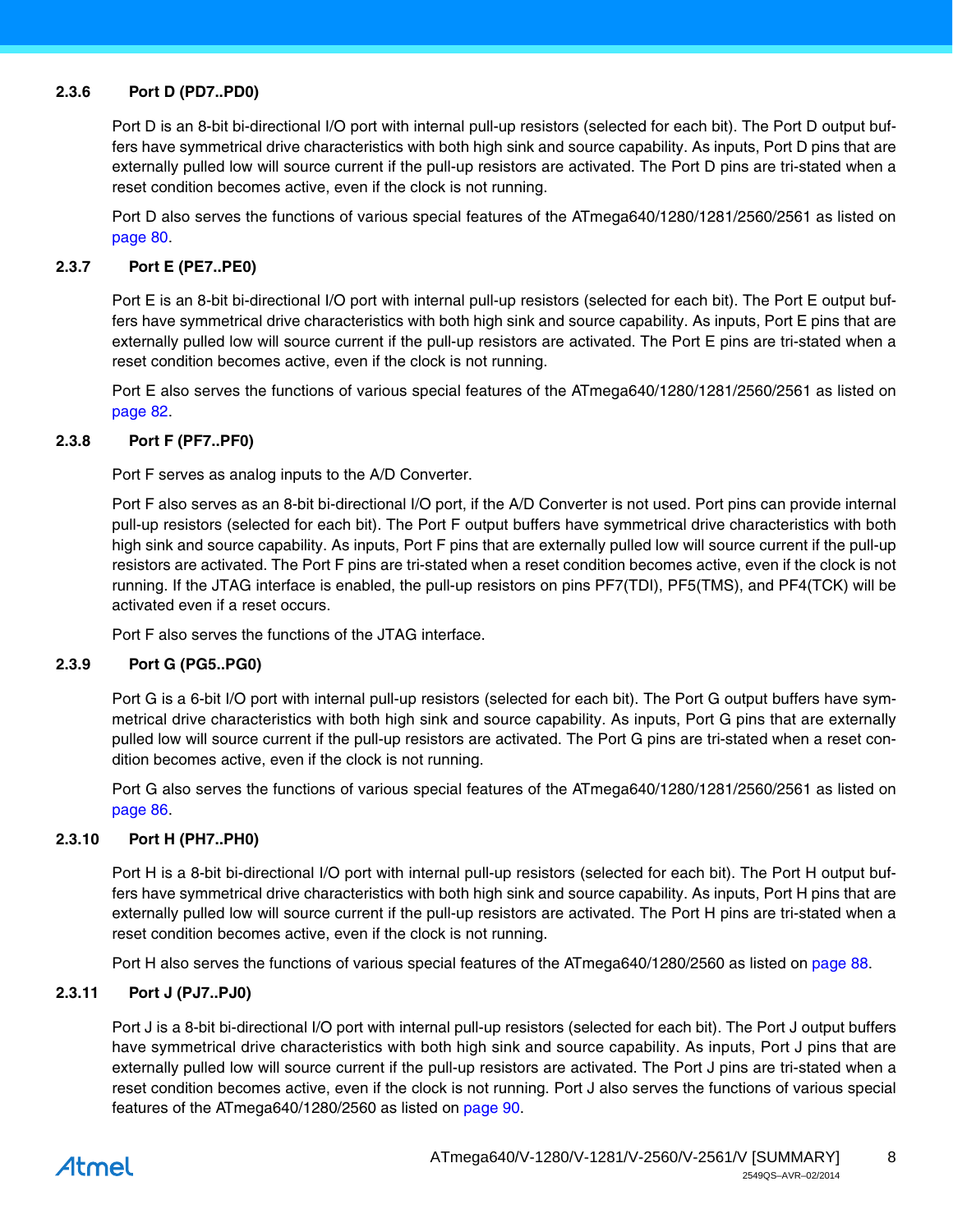#### **2.3.12 Port K (PK7..PK0)**

Port K serves as analog inputs to the A/D Converter.

Port K is a 8-bit bi-directional I/O port with internal pull-up resistors (selected for each bit). The Port K output buffers have symmetrical drive characteristics with both high sink and source capability. As inputs, Port K pins that are externally pulled low will source current if the pull-up resistors are activated. The Port K pins are tri-stated when a reset condition becomes active, even if the clock is not running.

Port K also serves the functions of various special features of the ATmega640/1280/2560 as listed on page 92.

#### **2.3.13 Port L (PL7..PL0)**

Port L is a 8-bit bi-directional I/O port with internal pull-up resistors (selected for each bit). The Port L output buffers have symmetrical drive characteristics with both high sink and source capability. As inputs, Port L pins that are externally pulled low will source current if the pull-up resistors are activated. The Port L pins are tri-stated when a reset condition becomes active, even if the clock is not running.

Port L also serves the functions of various special features of the ATmega640/1280/2560 as listed on page 94.

#### **2.3.14 RESET**

Reset input. A low level on this pin for longer than the minimum pulse length will generate a reset, even if the clock is not running. The minimum pulse length is given in "System and Reset Characteristics" on page 360. Shorter pulses are not guaranteed to generate a reset.

#### **2.3.15 XTAL1**

Input to the inverting Oscillator amplifier and input to the internal clock operating circuit.

#### **2.3.16 XTAL2**

Output from the inverting Oscillator amplifier.

#### **2.3.17 AVCC**

AVCC is the supply voltage pin for Port F and the A/D Converter. It should be externally connected to  $V_{CC}$ , even if the ADC is not used. If the ADC is used, it should be connected to  $V_{CC}$  through a low-pass filter.

#### **2.3.18 AREF**

This is the analog reference pin for the A/D Converter.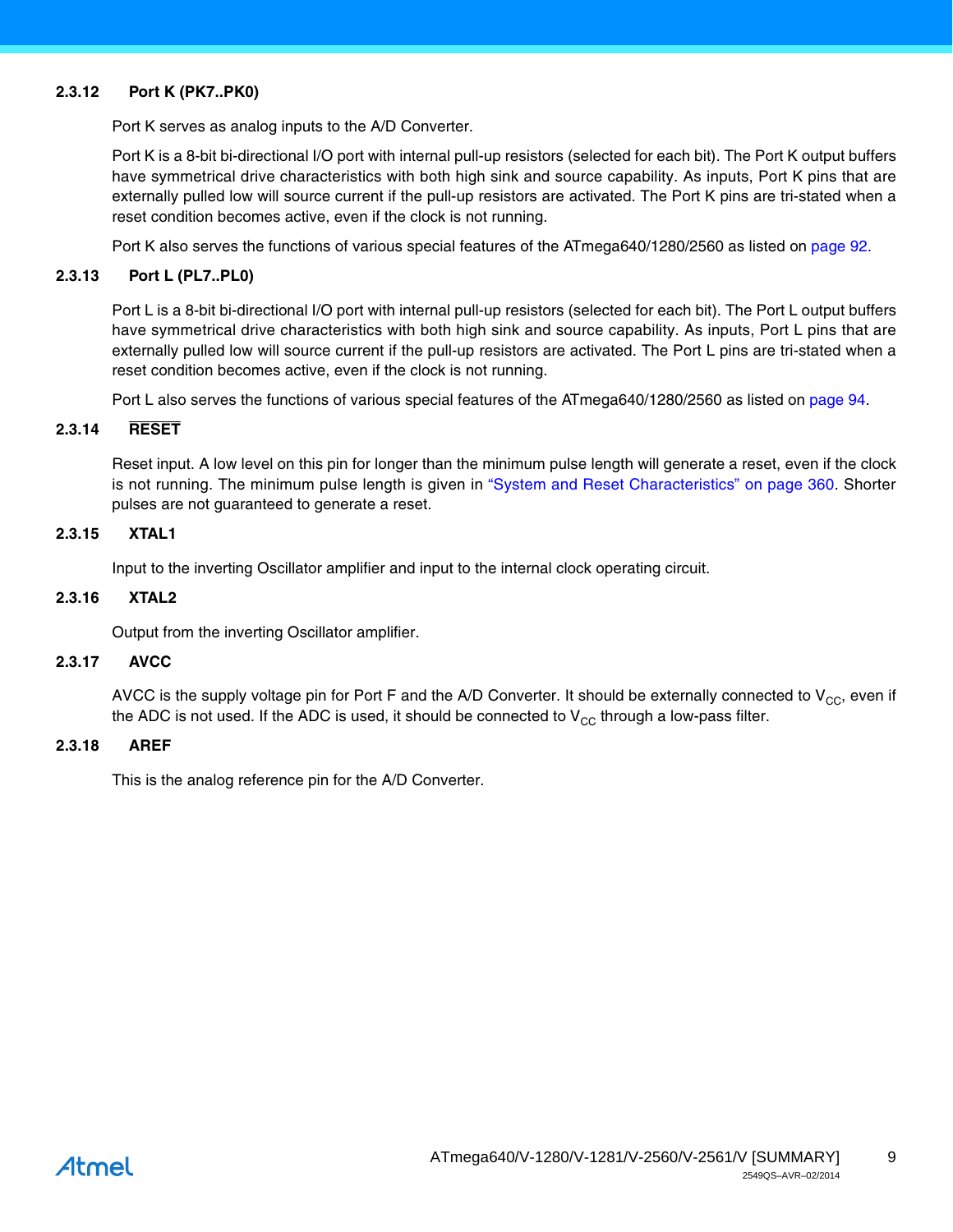# **3. Resources**

A comprehensive set of development tools and application notes, and datasheets are available for download on http://www.atmel.com/avr.

# **4. About Code Examples**

This documentation contains simple code examples that briefly show how to use various parts of the device. Be aware that not all C compiler vendors include bit definitions in the header files and interrupt handling in C is compiler dependent. Confirm with the C compiler documentation for more details.

These code examples assume that the part specific header file is included before compilation. For I/O registers located in extended I/O map, "IN", "OUT", "SBIS", "SBIC", "CBI", and "SBI" instructions must be replaced with instructions that allow access to extended I/O. Typically "LDS" and "STS" combined with "SBRS", "SBRC", "SBR", and "CBR".

## **5. Data Retention**

Reliability Qualification results show that the projected data retention failure rate is much less than 1 ppm over 20 years at 85°C or 100 years at 25°C.

# **6. Capacitive touch sensing**

The Atmel<sup>®</sup> QTouch<sup>®</sup> Library provides a simple to use solution to realize touch sensitive interfaces on most Atmel AVR® microcontrollers. The QTouch Library includes support for the QTouch and QMatrix acquisition methods.

Touch sensing can be added to any application by linking the appropriate Atmel QTouch Library for the AVR Microcontroller. This is done by using a simple set of APIs to define the touch channels and sensors, and then calling the touch sensing API's to retrieve the channel information and determine the touch sensor states.

The QTouch Library is FREE and downloadable from the Atmel website at the following location: <www.atmel.com/qtouchlibrary>. For implementation details and other information, refer to the [Atmel QTouch Library](www.atmel.com/qtouchlibrary) [User Guide](www.atmel.com/qtouchlibrary) - also available for download from the Atmel website.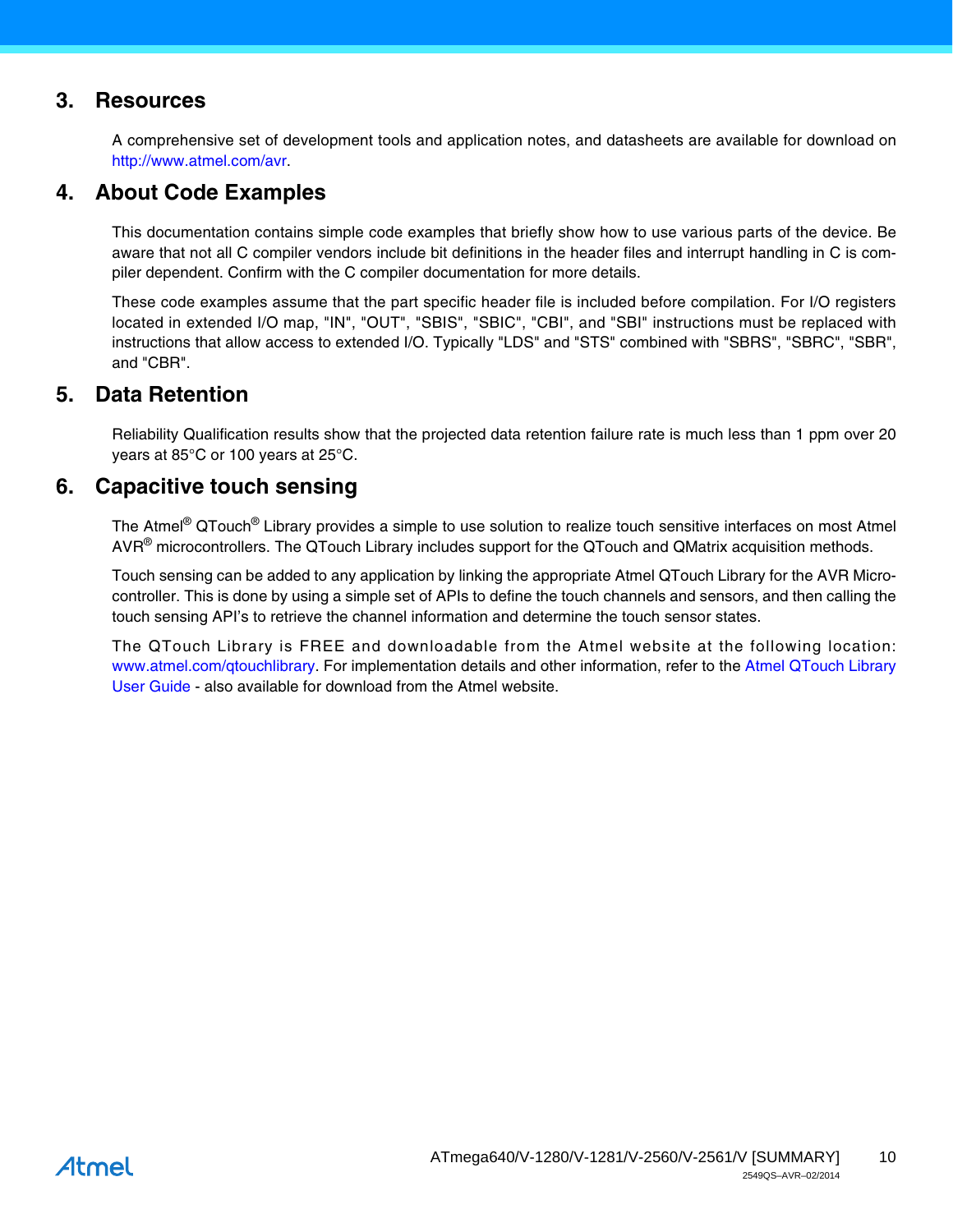# **7. Register Summary**

| <b>Address</b>     | Name                       | Bit 7                                                | Bit 6                     | Bit 5                        | Bit 4                                                | Bit 3                                                                                                    | Bit 2                                 | Bit 1                               | Bit 0                                      | Page                 |
|--------------------|----------------------------|------------------------------------------------------|---------------------------|------------------------------|------------------------------------------------------|----------------------------------------------------------------------------------------------------------|---------------------------------------|-------------------------------------|--------------------------------------------|----------------------|
| (0x1FF)            | Reserved                   |                                                      |                           |                              |                                                      |                                                                                                          |                                       |                                     |                                            |                      |
| $\cdots$           | Reserved                   | $\mathcal{L}$                                        | $\blacksquare$            | $\blacksquare$               | $\overline{a}$                                       | $\overline{a}$                                                                                           | $\overline{a}$                        | $\blacksquare$                      | $\overline{\phantom{a}}$                   |                      |
| (0x13F)            | Reserved                   |                                                      |                           |                              |                                                      |                                                                                                          |                                       |                                     |                                            |                      |
| (0x13E)            | Reserved                   |                                                      |                           |                              |                                                      |                                                                                                          |                                       |                                     |                                            |                      |
| (0x13D)            | Reserved                   |                                                      |                           |                              |                                                      |                                                                                                          |                                       |                                     |                                            |                      |
| (0x13C)            | Reserved                   |                                                      |                           |                              |                                                      |                                                                                                          |                                       |                                     |                                            |                      |
| (0x13B)            | Reserved                   |                                                      |                           |                              |                                                      |                                                                                                          |                                       |                                     |                                            |                      |
| (0x13A)            | Reserved                   |                                                      |                           |                              |                                                      |                                                                                                          |                                       |                                     |                                            |                      |
| (0x139)            | Reserved<br>Reserved       |                                                      |                           |                              |                                                      |                                                                                                          |                                       |                                     |                                            |                      |
| (0x138)<br>(0x137) | Reserved                   |                                                      |                           |                              |                                                      |                                                                                                          |                                       |                                     |                                            |                      |
| (0x136)            | UDR3                       |                                                      |                           |                              |                                                      | USART3 I/O Data Register                                                                                 |                                       |                                     |                                            | page 218             |
| (0x135)            | UBRR3H                     | $\sim$                                               | $\blacksquare$            | $\overline{\phantom{a}}$     | $\sim$                                               |                                                                                                          |                                       | USART3 Baud Rate Register High Byte |                                            | page 222             |
| (0x134)            | UBRR3L                     |                                                      |                           |                              |                                                      | USART3 Baud Rate Register Low Byte                                                                       |                                       |                                     |                                            | page 222             |
| (0x133)            | Reserved                   | $\overline{\phantom{a}}$                             | $\overline{\phantom{a}}$  | $\Box$                       |                                                      |                                                                                                          | $\blacksquare$                        |                                     | $\blacksquare$                             |                      |
| (0x132)            | UCSR3C                     | UMSEL31                                              | UMSEL30                   | UPM31                        | UPM30                                                | USBS3                                                                                                    | UCSZ31                                | UCSZ30                              | UCPOL3                                     | page 235             |
| (0x131)            | UCSR3B                     | RXCIE3                                               | <b>TXCIE3</b>             | UDRIE3                       | RXEN3                                                | TXEN3                                                                                                    | UCSZ32                                | RXB83                               | TXB83                                      | page 234             |
| (0x130)            | UCSR3A                     | RXC3                                                 | TXC3                      | UDRE3                        | FE3                                                  | DOR3                                                                                                     | UPE3                                  | U2X3                                | MPCM3                                      | page 233             |
| (0x12F)            | Reserved                   | $\mathbb{Z}^{\mathbb{Z}}$                            | $\mathbb{Z}^{\mathbb{Z}}$ | $\mathbb{Z}^+$               | $\mathcal{L}^{\pm}$                                  | $\mathbb{Z}^{\mathbb{Z}}$                                                                                | $\mathcal{L}_{\mathcal{A}}$           | $\mathbb{Z}^{\mathbb{Z}}$           | $\mathbb{L}$                               |                      |
| (0x12E)            | Reserved                   | $\overline{a}$                                       |                           | $\overline{\phantom{a}}$     |                                                      |                                                                                                          |                                       |                                     | $\blacksquare$                             |                      |
| (0x12D)            | OCR5CH                     |                                                      |                           |                              |                                                      | Timer/Counter5 - Output Compare Register C High Byte                                                     |                                       |                                     |                                            | page 160             |
| (0x12C)            | OCR5CL                     |                                                      |                           |                              |                                                      | Timer/Counter5 - Output Compare Register C Low Byte                                                      |                                       |                                     |                                            | page 160             |
| (0x12B)            | OCR5BH                     |                                                      |                           |                              |                                                      | Timer/Counter5 - Output Compare Register B High Byte                                                     |                                       |                                     |                                            | page 160             |
| (0x12A)            | OCR5BL                     |                                                      |                           |                              |                                                      | Timer/Counter5 - Output Compare Register B Low Byte                                                      |                                       |                                     |                                            | page 160             |
| (0x129)            | OCR5AH                     |                                                      |                           |                              |                                                      | Timer/Counter5 - Output Compare Register A High Byte                                                     |                                       |                                     |                                            | page 160             |
| (0x128)<br>(0x127) | OCR5AL<br>ICR5H            |                                                      |                           |                              |                                                      | Timer/Counter5 - Output Compare Register A Low Byte<br>Timer/Counter5 - Input Capture Register High Byte |                                       |                                     |                                            | page 160             |
| (0x126)            | ICR5L                      |                                                      |                           |                              |                                                      | Timer/Counter5 - Input Capture Register Low Byte                                                         |                                       |                                     |                                            | page 161<br>page 161 |
| (0x125)            | TCNT5H                     |                                                      |                           |                              |                                                      | Timer/Counter5 - Counter Register High Byte                                                              |                                       |                                     |                                            | page 158             |
| (0x124)            | <b>TCNT5L</b>              |                                                      |                           |                              |                                                      | Timer/Counter5 - Counter Register Low Byte                                                               |                                       |                                     |                                            | page 158             |
| (0x123)            | Reserved                   | $\mathbb{Z}^{\mathbb{Z}}$                            | $\mathbb{Z}^+$            | $\blacksquare$               | $\blacksquare$                                       | $\overline{\phantom{a}}$                                                                                 | $\overline{\phantom{a}}$              | $\overline{\phantom{a}}$            | $\overline{\phantom{a}}$                   |                      |
| (0x122)            | TCCR5C                     | FOC5A                                                | FOC5B                     | FOC5C                        | $\overline{\phantom{a}}$                             | $\blacksquare$                                                                                           |                                       | $\overline{\phantom{a}}$            | $\blacksquare$                             | page 157             |
| (0x121)            | TCCR5B                     | ICNC5                                                | ICES5                     | $\overline{a}$               | WGM53                                                | WGM52                                                                                                    | <b>CS52</b>                           | CS51                                | <b>CS50</b>                                | page 156             |
| (0x120)            | TCCR5A                     | COM5A1                                               | COM5A0                    | COM5B1                       | COM5B0                                               | COM5C1                                                                                                   | COM5C0                                | WGM51                               | WGM50                                      | page 154             |
| (0x11F)            | Reserved                   |                                                      |                           |                              |                                                      |                                                                                                          |                                       |                                     |                                            |                      |
| (0x11E)            | Reserved                   | $\sim$                                               | $\overline{\phantom{a}}$  | $\overline{\phantom{a}}$     | $\overline{\phantom{a}}$                             | $\blacksquare$                                                                                           | $\overline{\phantom{a}}$              | $\sim$                              | $\blacksquare$                             |                      |
| (0x11D)            | Reserved                   | $\sim$                                               | $\overline{\phantom{a}}$  | $\overline{\phantom{a}}$     | $\overline{\phantom{a}}$                             | $\blacksquare$                                                                                           | $\overline{\phantom{a}}$              | $\overline{\phantom{a}}$            | $\overline{\phantom{a}}$                   |                      |
| (0x11C)            | Reserved                   | $\mathcal{L}$                                        | $\overline{\phantom{a}}$  | $\overline{a}$               | $\overline{\phantom{a}}$                             | $\blacksquare$                                                                                           | $\overline{\phantom{a}}$              | $\overline{\phantom{a}}$            | $\overline{\phantom{a}}$                   |                      |
| (0x11B)            | Reserved                   | $\overline{\phantom{a}}$                             | $\overline{\phantom{a}}$  | $\overline{\phantom{a}}$     | $\overline{\phantom{a}}$                             | $\blacksquare$                                                                                           | $\blacksquare$                        | $\overline{\phantom{a}}$            | $\blacksquare$                             |                      |
| (0x11A)            | Reserved                   | $\overline{\phantom{a}}$                             | $\overline{\phantom{a}}$  | $\overline{\phantom{a}}$     | $\overline{\phantom{a}}$<br>$\overline{\phantom{a}}$ |                                                                                                          | $\blacksquare$                        | $\overline{\phantom{a}}$            | $\overline{\phantom{a}}$<br>$\blacksquare$ |                      |
| (0x119)<br>(0x118) | Reserved<br>Reserved       | $\overline{\phantom{a}}$<br>$\overline{\phantom{a}}$ | $\overline{\phantom{a}}$  | $\overline{\phantom{a}}$     | $\overline{\phantom{a}}$                             | $\blacksquare$<br>$\overline{\phantom{a}}$                                                               | $\overline{\phantom{a}}$              | $\overline{\phantom{a}}$            | $\overline{\phantom{a}}$                   |                      |
| (0x117)            | Reserved                   | $\sim$                                               | $\sim$                    | $\mathcal{L}_{\mathcal{A}}$  | $\overline{\phantom{a}}$                             | $\overline{\phantom{a}}$                                                                                 | $\blacksquare$                        | $\overline{\phantom{a}}$            | $\overline{\phantom{a}}$                   |                      |
| (0x116)            | Reserved                   | $\overline{\phantom{a}}$                             | $\overline{\phantom{a}}$  | $\overline{\phantom{a}}$     | $\overline{\phantom{a}}$                             | $\blacksquare$                                                                                           | $\overline{\phantom{a}}$              | $\overline{\phantom{a}}$            | $\blacksquare$                             |                      |
| (0x115)            | Reserved                   | $\blacksquare$                                       | $\overline{\phantom{a}}$  | $\blacksquare$               | $\blacksquare$                                       | $\blacksquare$                                                                                           | $\blacksquare$                        | $\overline{\phantom{a}}$            | $\blacksquare$                             |                      |
| (0x114)            | Reserved                   | $\overline{\phantom{a}}$                             |                           | $\overline{\phantom{a}}$     | $\overline{\phantom{a}}$                             |                                                                                                          |                                       | $\centerdot$                        |                                            |                      |
| (0x113)            | Reserved                   | $\overline{\phantom{a}}$                             |                           | $\overline{\phantom{0}}$     | $\overline{\phantom{a}}$                             |                                                                                                          |                                       |                                     | $\overline{\phantom{a}}$                   |                      |
| (0x112)            | Reserved                   | $\overline{\phantom{a}}$                             | $\overline{\phantom{a}}$  | $\overline{\phantom{a}}$     | $\overline{\phantom{a}}$                             | $\overline{\phantom{a}}$                                                                                 | $\blacksquare$                        | $\overline{\phantom{a}}$            | $\overline{\phantom{a}}$                   |                      |
| (0x111)            | Reserved                   | $\overline{\phantom{a}}$                             | $\overline{\phantom{a}}$  | $\overline{\phantom{a}}$     | $\overline{\phantom{a}}$                             | $\overline{\phantom{a}}$                                                                                 | $\overline{\phantom{a}}$              | $\overline{\phantom{a}}$            | $\blacksquare$                             |                      |
| (0x110)            | Reserved                   | $\overline{\phantom{a}}$                             | $\overline{\phantom{a}}$  | $\overline{a}$               | $\overline{\phantom{a}}$                             | $\blacksquare$                                                                                           | $\overline{\phantom{a}}$              | $\overline{\phantom{a}}$            | $\overline{a}$                             |                      |
| (0x10F)            | Reserved                   | $\overline{\phantom{a}}$                             | $\overline{\phantom{a}}$  | $\overline{\phantom{a}}$     | $\overline{\phantom{a}}$                             | $\overline{\phantom{a}}$                                                                                 | $\overline{\phantom{a}}$              | $\overline{\phantom{a}}$            | $\overline{\phantom{a}}$                   |                      |
| (0x10E)            | Reserved                   | $\overline{\phantom{a}}$                             |                           |                              |                                                      |                                                                                                          |                                       |                                     |                                            |                      |
| (0x10D)            | Reserved                   | $\overline{\phantom{a}}$                             | $\overline{\phantom{a}}$  | $\qquad \qquad \blacksquare$ | $\overline{\phantom{a}}$                             | $\overline{\phantom{a}}$                                                                                 | $\overline{\phantom{a}}$              | $\overline{\phantom{a}}$            | $\overline{\phantom{a}}$                   |                      |
| (0x10C)            | Reserved                   | $\overline{\phantom{a}}$                             | $\overline{\phantom{a}}$  | $\overline{\phantom{a}}$     | $\overline{\phantom{a}}$                             | $\blacksquare$                                                                                           | $\overline{\phantom{a}}$              | $\overline{\phantom{a}}$            | $\overline{\phantom{a}}$                   |                      |
| (0x10B)            | <b>PORTL</b>               | PORTL7                                               | PORTL6                    | PORTL5                       | PORTL4                                               | PORTL3                                                                                                   | PORTL <sub>2</sub>                    | PORTL1                              | PORTL0                                     | page 100             |
| (0x10A)<br>(0x109) | <b>DDRL</b><br><b>PINL</b> | DDL7<br>PINL7                                        | DDL6<br>PINL6             | DDL <sub>5</sub><br>PINL5    | DDL <sub>4</sub><br>PINL4                            | DDL3<br>PINL3                                                                                            | DDL <sub>2</sub><br>PINL <sub>2</sub> | DDL1<br>PINL1                       | DDL <sub>0</sub><br><b>PINLO</b>           | page 100<br>page 100 |
| (0x108)            | <b>PORTK</b>               | PORTK7                                               | PORTK6                    | PORTK5                       | PORTK4                                               | PORTK3                                                                                                   | PORTK2                                | PORTK1                              | PORTK0                                     | page 99              |
| (0x107)            | <b>DDRK</b>                | DDK7                                                 | DDK6                      | DDK5                         | DDK4                                                 | DDK3                                                                                                     | DDK <sub>2</sub>                      | DDK1                                | DDK0                                       | page 99              |
| (0x106)            | <b>PINK</b>                | PINK7                                                | PINK6                     | PINK <sub>5</sub>            | PINK4                                                | PINK3                                                                                                    | PINK <sub>2</sub>                     | PINK1                               | PINK0                                      | page 99              |
| (0x105)            | <b>PORTJ</b>               | PORTJ7                                               | PORTJ6                    | PORTJ5                       | PORTJ4                                               | PORTJ3                                                                                                   | PORTJ2                                | PORTJ1                              | PORTJ0                                     | page 99              |
| (0x104)            | <b>DDRJ</b>                | DDJ7                                                 | DDJ6                      | DDJ5                         | DDJ4                                                 | DDJ3                                                                                                     | DDJ2                                  | DDJ1                                | DDJ0                                       | page 99              |
| (0x103)            | <b>PINJ</b>                | PINJ7                                                | PINJ6                     | PINJ5                        | PINJ4                                                | PINJ3                                                                                                    | PINJ2                                 | PINJ1                               | PINJ0                                      | page 99              |
| (0x102)            | <b>PORTH</b>               | PORTH7                                               | PORTH6                    | PORTH5                       | PORTH4                                               | PORTH <sub>3</sub>                                                                                       | PORTH <sub>2</sub>                    | PORTH1                              | PORTH0                                     | page 98              |
| (0x101)            | <b>DDRH</b>                | DDH7                                                 | DDH <sub>6</sub>          | DDH <sub>5</sub>             | DDH4                                                 | DDH3                                                                                                     | DDH <sub>2</sub>                      | DDH1                                | DDH <sub>0</sub>                           | page 99              |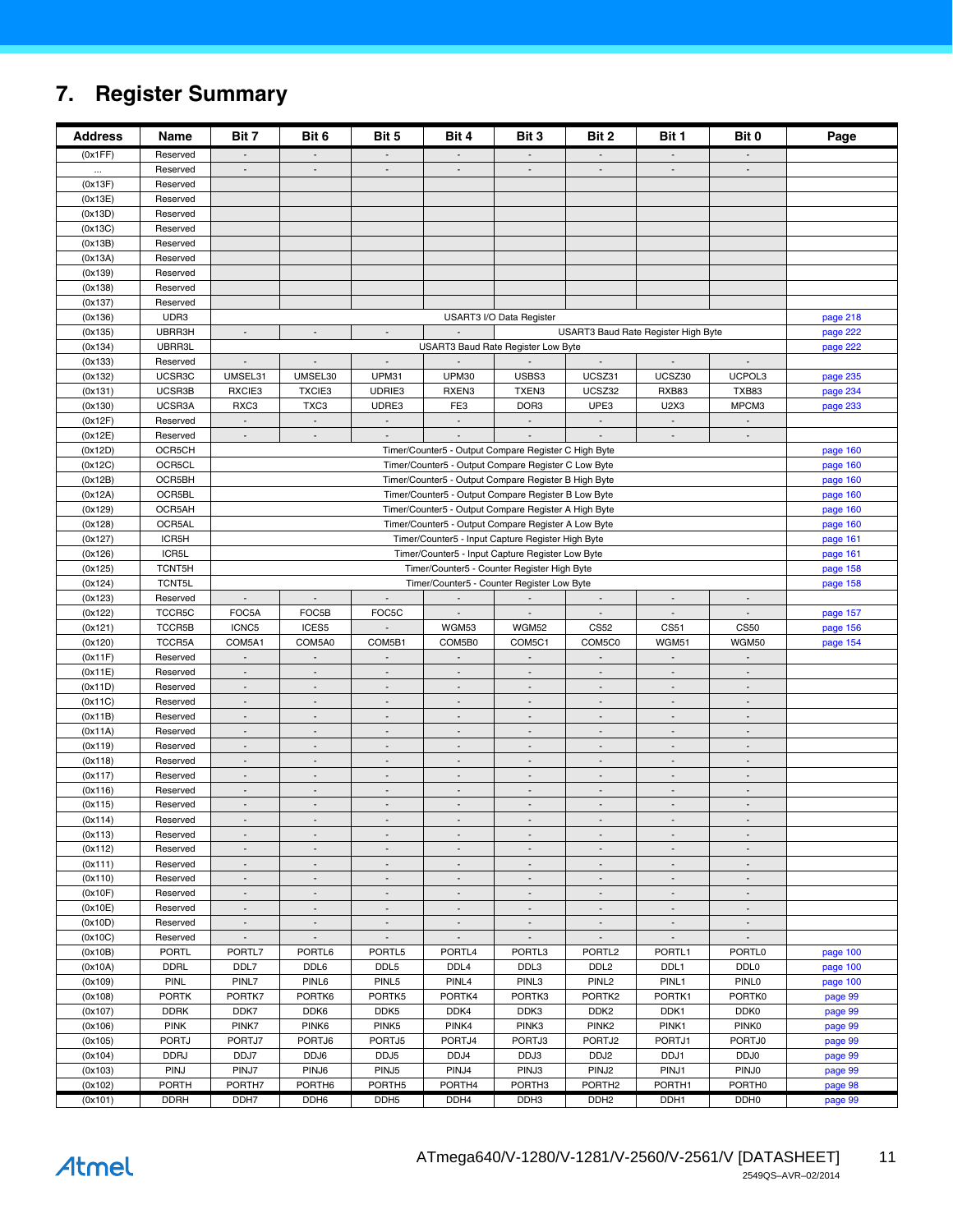| <b>Address</b>   | Name                      | Bit 7                                                | Bit 6                                                | Bit 5                                                | Bit 4                                                | Bit 3                              | Bit 2                                                | Bit 1                                                | Bit 0                              | Page     |
|------------------|---------------------------|------------------------------------------------------|------------------------------------------------------|------------------------------------------------------|------------------------------------------------------|------------------------------------|------------------------------------------------------|------------------------------------------------------|------------------------------------|----------|
| (0x100)          | <b>PINH</b>               | PINH7                                                | PINH <sub>6</sub>                                    | PINH <sub>5</sub>                                    | PINH4                                                | PINH <sub>3</sub>                  | PINH <sub>2</sub>                                    | PINH1                                                | PINH <sub>0</sub>                  | page 99  |
| (0xFF)           | Reserved                  | $\blacksquare$                                       | $\blacksquare$                                       | $\overline{\phantom{a}}$                             | $\overline{\phantom{a}}$                             | $\blacksquare$                     | $\overline{a}$                                       | $\overline{\phantom{a}}$                             | $\blacksquare$                     |          |
| (0xFE)           | Reserved                  | $\overline{\phantom{a}}$                             | $\overline{\phantom{a}}$                             | $\overline{\phantom{a}}$                             | $\overline{\phantom{a}}$                             | $\blacksquare$                     | $\blacksquare$                                       | $\overline{\phantom{a}}$                             | $\overline{\phantom{a}}$           |          |
| (0xFD)           | Reserved                  | $\overline{\phantom{a}}$                             | $\overline{\phantom{a}}$                             | $\overline{\phantom{a}}$                             | $\overline{\phantom{a}}$                             | $\overline{\phantom{a}}$           | $\overline{\phantom{a}}$                             | $\overline{\phantom{a}}$                             | $\overline{\phantom{a}}$           |          |
| (0xFC)           | Reserved                  | $\overline{\phantom{a}}$                             | $\overline{\phantom{a}}$                             | $\overline{a}$                                       | $\overline{\phantom{a}}$                             |                                    | $\overline{\phantom{a}}$                             | $\overline{\phantom{a}}$                             | $\overline{\phantom{a}}$           |          |
| (0xFB)           | Reserved                  | $\overline{\phantom{a}}$                             | $\overline{\phantom{a}}$                             | $\overline{\phantom{a}}$                             | $\overline{\phantom{a}}$                             | $\overline{\phantom{a}}$           | $\overline{\phantom{a}}$                             | $\overline{\phantom{a}}$                             | $\overline{\phantom{a}}$           |          |
| (0xFA)           | Reserved                  | $\overline{\phantom{a}}$                             | $\overline{\phantom{a}}$                             | $\overline{\phantom{a}}$                             | $\overline{\phantom{a}}$                             | $\blacksquare$                     | $\sim$                                               | $\overline{\phantom{a}}$                             | $\sim$                             |          |
| (0xF9)<br>(0xF8) | Reserved<br>Reserved      | $\mathbb{L}^2$<br>$\overline{\phantom{a}}$           | $\overline{\phantom{a}}$<br>$\overline{\phantom{a}}$ | $\Box$<br>$\overline{\phantom{a}}$                   | $\overline{\phantom{a}}$<br>$\overline{\phantom{a}}$ | $\Box$<br>$\blacksquare$           | $\overline{\phantom{a}}$<br>$\overline{\phantom{a}}$ | $\overline{\phantom{a}}$<br>$\overline{\phantom{a}}$ | $\Box$<br>$\overline{\phantom{a}}$ |          |
| (0xF7)           | Reserved                  | $\overline{\phantom{a}}$                             | $\overline{\phantom{a}}$                             | $\blacksquare$                                       | $\blacksquare$                                       | $\blacksquare$                     | $\sim$                                               | $\blacksquare$                                       | $\blacksquare$                     |          |
| (0xF6)           | Reserved                  | $\overline{\phantom{a}}$                             | $\overline{\phantom{a}}$                             | $\overline{\phantom{a}}$                             | $\overline{\phantom{a}}$                             | $\overline{\phantom{a}}$           | $\overline{\phantom{a}}$                             | $\overline{\phantom{a}}$                             | $\overline{\phantom{a}}$           |          |
| (0xF5)           | Reserved                  | $\overline{\phantom{a}}$                             | $\overline{\phantom{a}}$                             | -                                                    | $\overline{\phantom{a}}$                             | $\overline{\phantom{a}}$           | $\overline{\phantom{a}}$                             | $\overline{\phantom{a}}$                             | $\overline{\phantom{a}}$           |          |
| (0xF4)           | Reserved                  | $\overline{\phantom{a}}$                             | $\overline{\phantom{a}}$                             | $\overline{\phantom{a}}$                             | $\overline{\phantom{a}}$                             | $\overline{\phantom{a}}$           | $\overline{\phantom{a}}$                             | $\overline{\phantom{a}}$                             | $\overline{\phantom{a}}$           |          |
| (0xF3)           | Reserved                  | $\overline{\phantom{a}}$                             | $\overline{\phantom{a}}$                             | $\overline{\phantom{a}}$                             | $\overline{\phantom{a}}$                             | $\blacksquare$                     | $\overline{\phantom{a}}$                             | $\overline{\phantom{a}}$                             | $\overline{\phantom{a}}$           |          |
| (0xF2)           | Reserved                  | $\overline{\phantom{a}}$                             | $\overline{\phantom{a}}$                             | $\blacksquare$                                       | $\overline{\phantom{a}}$                             | $\blacksquare$                     | $\blacksquare$                                       | $\overline{\phantom{a}}$                             | $\blacksquare$                     |          |
| (0xF1)           | Reserved                  | $\overline{\phantom{a}}$                             | $\overline{\phantom{a}}$                             | $\overline{\phantom{a}}$                             | $\overline{\phantom{a}}$                             | $\overline{\phantom{a}}$           | $\overline{\phantom{a}}$                             | $\overline{\phantom{a}}$                             | $\overline{\phantom{a}}$           |          |
| (0xF0)           | Reserved                  | $\overline{\phantom{a}}$                             | $\overline{\phantom{a}}$                             | $\overline{a}$                                       | $\overline{\phantom{a}}$                             |                                    | $\overline{\phantom{a}}$                             | $\overline{a}$                                       | $\overline{\phantom{a}}$           |          |
| (0xEF)           | Reserved                  | $\overline{\phantom{a}}$                             | $\overline{\phantom{a}}$                             | $\overline{\phantom{a}}$                             | $\overline{\phantom{a}}$                             | $\overline{\phantom{a}}$           | $\overline{\phantom{a}}$                             | $\overline{\phantom{a}}$                             | $\overline{\phantom{a}}$           |          |
| (0xEE)<br>(0xED) | Reserved<br>Reserved      | $\overline{\phantom{a}}$<br>$\mathbb{L}^2$           | $\overline{\phantom{a}}$<br>$\overline{\phantom{a}}$ | $\overline{\phantom{a}}$<br>$\overline{\phantom{a}}$ | $\overline{\phantom{a}}$<br>$\overline{\phantom{a}}$ | $\sim$<br>$\overline{\phantom{a}}$ | $\sim$<br>$\overline{\phantom{a}}$                   | $\overline{\phantom{a}}$<br>$\overline{\phantom{a}}$ | $\sim$<br>$\overline{\phantom{a}}$ |          |
| (0xEC)           | Reserved                  | $\overline{\phantom{a}}$                             | $\overline{\phantom{a}}$                             | $\overline{\phantom{a}}$                             | $\overline{\phantom{a}}$                             | $\blacksquare$                     | $\overline{\phantom{a}}$                             | $\overline{\phantom{a}}$                             | $\overline{\phantom{a}}$           |          |
| (0xEB)           | Reserved                  | $\overline{\phantom{a}}$                             | $\overline{\phantom{a}}$                             | $\overline{\phantom{a}}$                             | $\blacksquare$                                       |                                    | $\blacksquare$                                       | $\overline{\phantom{a}}$                             | $\overline{\phantom{a}}$           |          |
| (0xEA)           | Reserved                  | $\overline{\phantom{a}}$                             | $\overline{\phantom{a}}$                             | $\overline{\phantom{a}}$                             | $\overline{\phantom{a}}$                             | $\overline{\phantom{a}}$           | $\overline{\phantom{a}}$                             | $\overline{\phantom{a}}$                             | $\overline{\phantom{a}}$           |          |
| (0xE9)           | Reserved                  | $\overline{\phantom{a}}$                             | $\overline{\phantom{a}}$                             | -                                                    | $\overline{\phantom{a}}$                             | $\overline{\phantom{a}}$           | $\overline{\phantom{a}}$                             | $\overline{\phantom{a}}$                             | $\overline{\phantom{a}}$           |          |
| (0xE8)           | Reserved                  | $\overline{\phantom{a}}$                             | $\overline{\phantom{a}}$                             | $\overline{\phantom{a}}$                             | $\overline{\phantom{a}}$                             | $\blacksquare$                     | $\overline{\phantom{a}}$                             | $\overline{\phantom{a}}$                             | $\overline{\phantom{a}}$           |          |
| (0xE7)           | Reserved                  | $\overline{\phantom{a}}$                             | $\overline{\phantom{a}}$                             | $\overline{\phantom{a}}$                             | $\overline{\phantom{a}}$                             |                                    | $\overline{\phantom{a}}$                             | $\overline{\phantom{a}}$                             | $\overline{\phantom{a}}$           |          |
| (0xE6)           | Reserved                  | $\overline{\phantom{a}}$                             | $\overline{\phantom{a}}$                             | $\overline{\phantom{a}}$                             | $\overline{\phantom{a}}$                             | $\blacksquare$                     | $\blacksquare$                                       | $\overline{\phantom{a}}$                             | $\blacksquare$                     |          |
| (0xE5)           | Reserved                  | $\overline{\phantom{a}}$                             | $\overline{\phantom{a}}$                             | $\overline{\phantom{a}}$                             | $\overline{\phantom{a}}$                             | $\overline{\phantom{a}}$           | $\overline{\phantom{a}}$                             | $\overline{\phantom{a}}$                             | $\overline{\phantom{a}}$           |          |
| (0xE4)           | Reserved                  | $\centerdot$                                         | $\overline{\phantom{a}}$                             |                                                      | $\overline{\phantom{a}}$                             | $\overline{\phantom{a}}$           | $\overline{\phantom{a}}$                             | $\centerdot$                                         |                                    |          |
| (0xE3)           | Reserved                  | $\overline{\phantom{a}}$                             | $\overline{\phantom{a}}$                             | $\overline{\phantom{a}}$                             | $\overline{\phantom{a}}$                             | $\blacksquare$                     | $\overline{\phantom{a}}$<br>$\sim$                   | $\overline{\phantom{a}}$                             | $\overline{\phantom{a}}$<br>$\sim$ |          |
| (0xE2)<br>(0xE1) | Reserved<br>Reserved      | $\overline{\phantom{a}}$<br>$\overline{\phantom{a}}$ | $\overline{\phantom{a}}$<br>$\overline{\phantom{a}}$ | $\overline{\phantom{a}}$<br>$\frac{1}{2}$            | $\overline{\phantom{a}}$<br>$\overline{\phantom{a}}$ |                                    | $\overline{\phantom{a}}$                             | $\overline{\phantom{a}}$<br>$\overline{\phantom{a}}$ | $\overline{\phantom{a}}$           |          |
| (0xE0)           | Reserved                  | $\overline{\phantom{a}}$                             | $\overline{\phantom{a}}$                             | $\overline{\phantom{a}}$                             | $\overline{\phantom{a}}$                             |                                    | $\overline{\phantom{a}}$                             | $\overline{\phantom{a}}$                             | $\overline{\phantom{a}}$           |          |
| (0xDF)           | Reserved                  | $\overline{\phantom{a}}$                             | $\overline{\phantom{a}}$                             | $\overline{\phantom{a}}$                             | $\blacksquare$                                       | $\blacksquare$                     | $\overline{\phantom{a}}$                             | $\blacksquare$                                       | $\blacksquare$                     |          |
| (0xDE)           | Reserved                  | $\overline{\phantom{a}}$                             | $\overline{\phantom{a}}$                             | $\overline{\phantom{a}}$                             | $\overline{\phantom{a}}$                             | $\overline{\phantom{a}}$           | $\overline{\phantom{a}}$                             | $\overline{\phantom{a}}$                             | $\overline{\phantom{a}}$           |          |
| (0xDD)           | Reserved                  | $\overline{\phantom{a}}$                             | $\overline{\phantom{a}}$                             | -                                                    | $\overline{\phantom{a}}$                             |                                    | $\overline{\phantom{a}}$                             | $\overline{\phantom{a}}$                             | $\overline{\phantom{a}}$           |          |
| (0xDC)           | Reserved                  | $\overline{\phantom{a}}$                             | $\overline{\phantom{a}}$                             | $\overline{\phantom{a}}$                             | $\overline{\phantom{a}}$                             | $\overline{\phantom{a}}$           | $\blacksquare$                                       | $\overline{\phantom{a}}$                             | $\overline{\phantom{a}}$           |          |
| (0xDB)           | Reserved                  | $\overline{\phantom{a}}$                             | $\overline{\phantom{a}}$                             | $\overline{\phantom{a}}$                             | $\overline{\phantom{a}}$                             | $\blacksquare$                     | $\blacksquare$                                       | $\overline{\phantom{a}}$                             | $\blacksquare$                     |          |
| (0xDA)           | Reserved                  | $\overline{\phantom{a}}$                             | $\overline{\phantom{a}}$                             | $\overline{\phantom{a}}$                             | $\overline{\phantom{a}}$                             | $\overline{\phantom{a}}$           | $\blacksquare$                                       | $\overline{\phantom{a}}$                             | $\blacksquare$                     |          |
| (0xD9)           | Reserved                  | $\overline{\phantom{a}}$                             | $\overline{\phantom{a}}$                             | $\overline{\phantom{a}}$                             | $\blacksquare$                                       |                                    | $\overline{\phantom{a}}$                             | $\blacksquare$                                       | $\blacksquare$                     |          |
| (0xD8)<br>(0xD7) | Reserved<br>Reserved      | $\overline{a}$                                       | $\overline{\phantom{a}}$<br>$\overline{\phantom{a}}$ | $\overline{\phantom{a}}$                             | $\overline{\phantom{a}}$                             | $\overline{\phantom{a}}$           | $\overline{\phantom{a}}$                             | $\overline{\phantom{a}}$<br>$\overline{\phantom{a}}$ | $\overline{\phantom{a}}$           |          |
| (0xD6)           | UDR <sub>2</sub>          | $\overline{\phantom{a}}$                             |                                                      |                                                      |                                                      | USART2 I/O Data Register           |                                                      |                                                      |                                    | page 218 |
| (0xD5)           | UBRR2H                    | $\overline{\phantom{a}}$                             | $\blacksquare$                                       | $\Box$                                               |                                                      |                                    | USART2 Baud Rate Register High Byte                  |                                                      |                                    | page 222 |
| (0xD4)           | UBRR2L                    |                                                      |                                                      |                                                      | USART2 Baud Rate Register Low Byte                   |                                    |                                                      |                                                      |                                    | page 222 |
| (0xD3)           | Reserved                  |                                                      |                                                      |                                                      |                                                      |                                    |                                                      |                                                      |                                    |          |
| (0xD2)           | UCSR <sub>2C</sub>        | UMSEL21                                              | UMSEL20                                              | <b>UPM21</b>                                         | <b>UPM20</b>                                         | USBS2                              | UCSZ21                                               | UCSZ20                                               | UCPOL2                             | page 235 |
| (0xD1)           | UCSR2B                    | RXCIE2                                               | TXCIE2                                               | UDRIE2                                               | RXEN <sub>2</sub>                                    | TXEN <sub>2</sub>                  | UCSZ22                                               | <b>RXB82</b>                                         | <b>TXB82</b>                       | page 234 |
| (0xD0)           | UCSR2A                    | RXC <sub>2</sub>                                     | TXC <sub>2</sub>                                     | UDRE2                                                | FE <sub>2</sub>                                      | DOR <sub>2</sub>                   | UPE <sub>2</sub>                                     | U2X2                                                 | MPCM <sub>2</sub>                  | page 233 |
| (0xCF)           | Reserved                  | $\sim$                                               | $\sim$                                               | $\mathbb{Z}^{\mathbb{Z}}$                            | $\sim$                                               | $\sim$                             | $\sim$                                               | $\sim$                                               | $\sim$                             |          |
| (0xCE)           | UDR1                      |                                                      |                                                      |                                                      |                                                      | USART1 I/O Data Register           |                                                      |                                                      |                                    | page 218 |
| (0xCD)           | UBRR1H<br>UBRR1L          | $\sim$                                               | $\overline{\phantom{a}}$                             | $\overline{\phantom{a}}$                             | USART1 Baud Rate Register Low Byte                   |                                    | USART1 Baud Rate Register High Byte                  |                                                      |                                    | page 222 |
| (0xCC)<br>(0xCB) | Reserved                  | $\mathcal{L}_{\mathcal{A}}$                          | $\overline{\phantom{a}}$                             | $\overline{\phantom{a}}$                             | $\mathcal{L}_{\mathcal{A}}$                          | $\sim$                             | $\omega$                                             | $\sim$                                               | $\overline{\phantom{a}}$           | page 222 |
| (0xCA)           | UCSR1C                    | UMSEL11                                              | UMSEL10                                              | UPM11                                                | <b>UPM10</b>                                         | USBS1                              | UCSZ11                                               | UCSZ10                                               | UCPOL1                             | page 235 |
| (0xC9)           | UCSR1B                    | RXCIE1                                               | TXCIE1                                               | UDRIE1                                               | RXEN1                                                | TXEN1                              | UCSZ12                                               | <b>RXB81</b>                                         | <b>TXB81</b>                       | page 234 |
| (0xC8)           | UCSR1A                    | RXC1                                                 | TXC1                                                 | UDRE1                                                | FE <sub>1</sub>                                      | DOR <sub>1</sub>                   | UPE1                                                 | U2X1                                                 | MPCM1                              | page 233 |
| (0xC7)           | Reserved                  | $\sim$                                               | $\mathbb{Z}^{\mathbb{Z}}$                            | $\sim$                                               | $\sim$                                               |                                    | $\sim$                                               | $\sim$                                               | $\mathcal{L}_{\mathcal{A}}$        |          |
| (0xC6)           | UDR0                      |                                                      |                                                      |                                                      |                                                      | USART0 I/O Data Register           |                                                      |                                                      |                                    | page 218 |
| (0xC5)           | <b>UBRR0H</b>             | $\overline{\phantom{a}}$                             | $\overline{\phantom{a}}$                             | $\overline{\phantom{a}}$                             | $\sim$                                               |                                    | USART0 Baud Rate Register High Byte                  |                                                      |                                    | page 222 |
| (0xC4)           | <b>UBRR0L</b>             |                                                      |                                                      |                                                      | USART0 Baud Rate Register Low Byte                   |                                    |                                                      |                                                      |                                    | page 222 |
| (0xC3)           | Reserved                  | $\mathbb{Z}^2$                                       | $\overline{\phantom{a}}$                             | $\sim$                                               | $\sim$                                               | $\sim$                             | $\sim$                                               | $\sim$                                               | $\overline{\phantom{a}}$           |          |
| (0xC2)           | <b>UCSR0C</b>             | UMSEL01                                              | UMSEL00                                              | UPM01                                                | UPM00                                                | USBS0                              | UCSZ01                                               | UCSZ00                                               | <b>UCPOL0</b>                      | page 235 |
| (0xC1)           | <b>UCSR0B</b>             | <b>RXCIE0</b>                                        | <b>TXCIE0</b>                                        | <b>UDRIE0</b>                                        | RXEN <sub>0</sub>                                    | <b>TXEN0</b>                       | UCSZ02                                               | <b>RXB80</b>                                         | <b>TXB80</b>                       | page 234 |
| (0xC0)<br>(0xBF) | <b>UCSR0A</b><br>Reserved | RXC0<br>$\sim$                                       | TXC0<br>$\sim$                                       | UDRE0<br>$\sim$                                      | FE0<br>$\sim$                                        | DOR <sub>0</sub><br>$\sim$         | UPE <sub>0</sub><br>$\sim$                           | U2X0<br>$\sim$                                       | <b>MPCM0</b><br>$\blacksquare$     | page 234 |
| (0xBE)           | Reserved                  | $\sim$                                               | $\sim$                                               | $\sim$                                               | $\sim$                                               | $\sim$                             | $\sim$                                               | $\sim$                                               | $\overline{\phantom{a}}$           |          |
| (0xBD)           | <b>TWAMR</b>              | TWAM6                                                | TWAM5                                                | TWAM4                                                | TWAM3                                                | TWAM2                              | TWAM1                                                | <b>TWAM0</b>                                         | $\omega$                           | page 264 |
|                  |                           |                                                      |                                                      |                                                      |                                                      |                                    |                                                      |                                                      |                                    |          |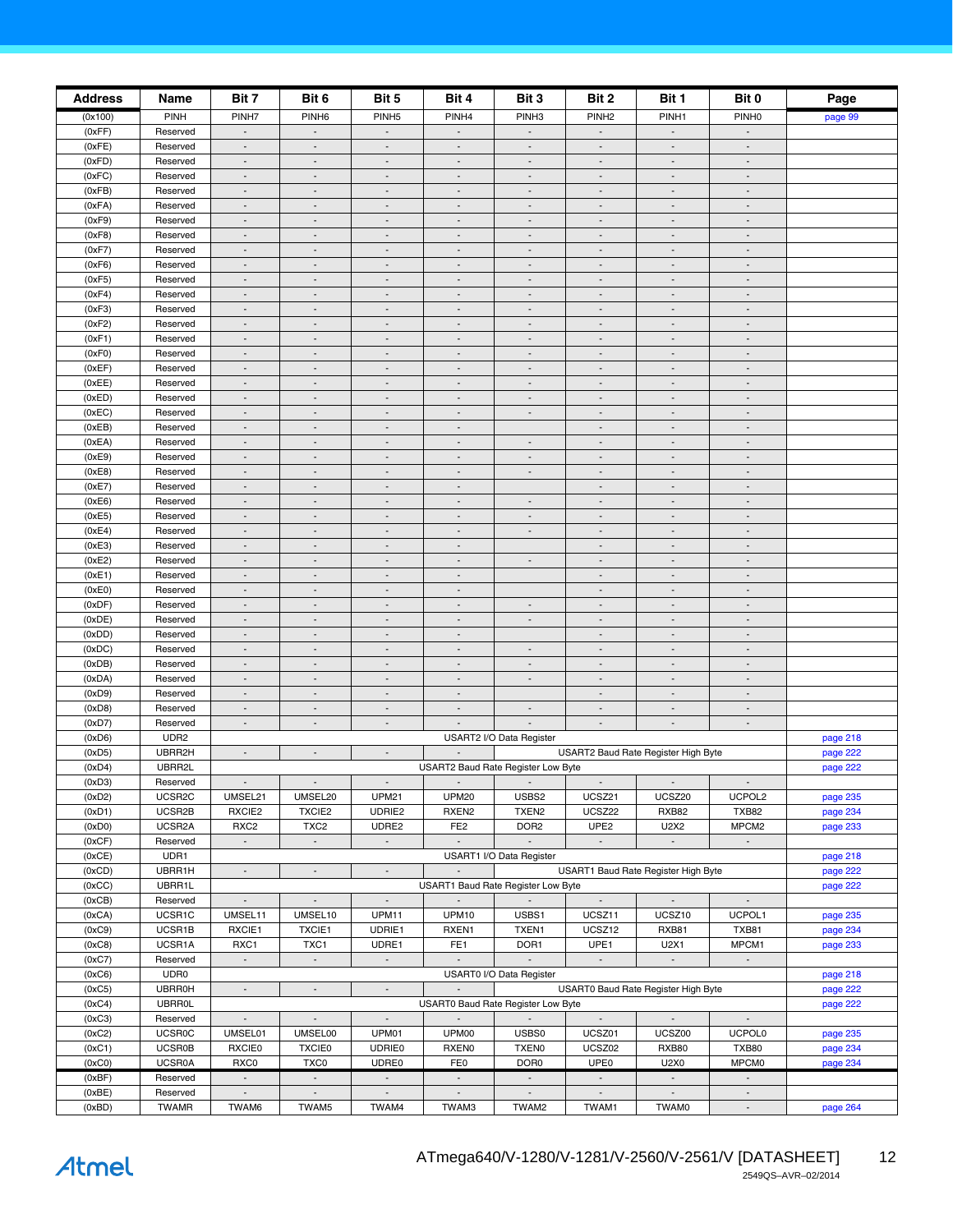| <b>Address</b>   | Name                       | Bit 7                                                                                     | Bit 6                                                                                                       | Bit 5                    | Bit 4                                                                                                       | Bit 3                                 | Bit 2                      | Bit 1                    | Bit 0                    | Page                           |
|------------------|----------------------------|-------------------------------------------------------------------------------------------|-------------------------------------------------------------------------------------------------------------|--------------------------|-------------------------------------------------------------------------------------------------------------|---------------------------------------|----------------------------|--------------------------|--------------------------|--------------------------------|
| (0xBC)           | <b>TWCR</b>                | <b>TWINT</b>                                                                              | <b>TWEA</b>                                                                                                 | <b>TWSTA</b>             | <b>TWSTO</b>                                                                                                | <b>TWWC</b>                           | <b>TWEN</b>                |                          | <b>TWIE</b>              | page 261                       |
| (0xBB)           | <b>TWDR</b>                |                                                                                           |                                                                                                             |                          |                                                                                                             | 2-wire Serial Interface Data Register |                            |                          |                          | page 263                       |
| (0xBA)           | <b>TWAR</b>                | TWA6                                                                                      | TWA5<br>TWS6                                                                                                | TWA4<br>TWS5             | TWA3<br>TWS4                                                                                                | TWA2<br>TWS3                          | TWA1<br>$\mathcal{L}$      | TWA0                     | <b>TWGCE</b>             | page 263                       |
| (0xB9)<br>(0xB8) | <b>TWSR</b><br><b>TWBR</b> | TWS7                                                                                      |                                                                                                             |                          | 2-wire Serial Interface Bit Rate Register                                                                   |                                       |                            | TWPS1                    | TWPS0                    | page 262<br>page 261           |
| (0xB7)           | Reserved                   | $\blacksquare$                                                                            | $\overline{\phantom{a}}$                                                                                    | $\sim$                   |                                                                                                             |                                       |                            |                          |                          |                                |
| (0xB6)           | <b>ASSR</b>                | $\overline{\phantom{a}}$                                                                  | <b>EXCLK</b>                                                                                                | AS <sub>2</sub>          | TCN2UB                                                                                                      | OCR2AUB                               | OCR2BUB                    | TCR2AUB                  | TCR2BUB                  | page 179                       |
| (0xB5)           | Reserved                   |                                                                                           |                                                                                                             |                          |                                                                                                             |                                       |                            |                          |                          |                                |
| (0xB4)           | OCR2B                      |                                                                                           |                                                                                                             |                          | Timer/Counter2 Output Compare Register B                                                                    |                                       |                            |                          |                          | page 186                       |
| (0xB3)<br>(0xB2) | OCR2A<br>TCNT <sub>2</sub> |                                                                                           |                                                                                                             |                          | Timer/Counter2 Output Compare Register A                                                                    | Timer/Counter2 (8 Bit)                |                            |                          |                          | page 186<br>page 186           |
| (0xB1)           | TCCR2B                     | FOC2A                                                                                     | FOC2B                                                                                                       | $\blacksquare$           | $\sim$                                                                                                      | <b>WGM22</b>                          | <b>CS22</b>                | CS21                     | <b>CS20</b>              | page 185                       |
| (0xB0)           | TCCR <sub>2</sub> A        | COM2A1                                                                                    | COM2A0                                                                                                      | COM2B1                   | COM2B0                                                                                                      |                                       | $\mathcal{L}$              | WGM21                    | WGM20                    | page 186                       |
| (0xAF)           | Reserved                   | $\overline{\phantom{a}}$                                                                  | $\Box$                                                                                                      | $\overline{a}$           |                                                                                                             | $\overline{\phantom{a}}$              | $\overline{\phantom{a}}$   |                          |                          |                                |
| (0xAE)           | Reserved                   |                                                                                           |                                                                                                             |                          |                                                                                                             |                                       |                            |                          |                          |                                |
| (0xAD)           | OCR4CH                     |                                                                                           |                                                                                                             |                          | Timer/Counter4 - Output Compare Register C High Byte                                                        |                                       |                            |                          |                          | page 160                       |
| (0xAC)           | OCR4CL                     |                                                                                           |                                                                                                             |                          | Timer/Counter4 - Output Compare Register C Low Byte                                                         |                                       |                            |                          |                          | page 160                       |
| (0xAB)<br>(0xAA) | OCR4BH<br>OCR4BL           |                                                                                           |                                                                                                             |                          | Timer/Counter4 - Output Compare Register B High Byte<br>Timer/Counter4 - Output Compare Register B Low Byte |                                       |                            |                          |                          | page 160<br>page 160           |
| (0xA9)           | OCR4AH                     |                                                                                           |                                                                                                             |                          | Timer/Counter4 - Output Compare Register A High Byte                                                        |                                       |                            |                          |                          | page 159                       |
| (0xA8)           | OCR4AL                     |                                                                                           |                                                                                                             |                          | Timer/Counter4 - Output Compare Register A Low Byte                                                         |                                       |                            |                          |                          | page 159                       |
| (0xA7)           | ICR4H                      |                                                                                           |                                                                                                             |                          | Timer/Counter4 - Input Capture Register High Byte                                                           |                                       |                            |                          |                          | page 161                       |
| (0xA6)           | ICR4L                      |                                                                                           |                                                                                                             |                          | Timer/Counter4 - Input Capture Register Low Byte                                                            |                                       |                            |                          |                          | page 161                       |
| (0xA5)           | TCNT4H                     |                                                                                           |                                                                                                             |                          | Timer/Counter4 - Counter Register High Byte                                                                 |                                       |                            |                          |                          | page 158                       |
| (0xA4)<br>(0xA3) | TCNT4L<br>Reserved         | $\overline{\phantom{a}}$                                                                  | $\overline{\phantom{a}}$                                                                                    | $\overline{\phantom{a}}$ | Timer/Counter4 - Counter Register Low Byte                                                                  |                                       | $\overline{\phantom{a}}$   | $\overline{\phantom{a}}$ | $\overline{\phantom{a}}$ | page 158                       |
| (0xA2)           | TCCR4C                     | FOC4A                                                                                     | FOC4B                                                                                                       | FOC4C                    |                                                                                                             |                                       |                            |                          |                          | page 157                       |
| (0xA1)           | TCCR4B                     | ICNC4                                                                                     | ICES4                                                                                                       | ÷,                       | WGM43                                                                                                       | WGM42                                 | CS42                       | CS41                     | CS40                     | page 156                       |
| (0xA0)           | TCCR4A                     | COM4A1                                                                                    | COM4A0                                                                                                      | COM4B1                   | COM4B0                                                                                                      | COM4C1                                | COM4C0                     | WGM41                    | WGM40                    | page 154                       |
| (0x9F)           | Reserved                   |                                                                                           | $\overline{\phantom{a}}$                                                                                    | $\blacksquare$           | $\overline{\phantom{a}}$                                                                                    | $\Box$                                | $\Box$                     |                          | $\overline{a}$           |                                |
| (0x9E)           | Reserved                   | $\overline{\phantom{a}}$                                                                  | $\overline{\phantom{a}}$<br>$\blacksquare$<br>$\overline{\phantom{a}}$                                      |                          |                                                                                                             |                                       |                            |                          |                          |                                |
| (0x9D)           | OCR3CH                     |                                                                                           | Timer/Counter3 - Output Compare Register C High Byte<br>Timer/Counter3 - Output Compare Register C Low Byte |                          |                                                                                                             |                                       |                            |                          | page 159                 |                                |
| (0x9C)           | OCR3CL                     |                                                                                           |                                                                                                             |                          |                                                                                                             |                                       |                            |                          |                          | page 159                       |
| (0x9B)<br>(0x9A) | OCR3BH<br>OCR3BL           |                                                                                           |                                                                                                             |                          | Timer/Counter3 - Output Compare Register B High Byte<br>Timer/Counter3 - Output Compare Register B Low Byte |                                       |                            |                          |                          | page 159<br>page 159           |
| (0x99)           | OCR3AH                     |                                                                                           |                                                                                                             |                          | Timer/Counter3 - Output Compare Register A High Byte                                                        |                                       |                            |                          |                          | page 159                       |
| (0x98)           | OCR3AL                     |                                                                                           |                                                                                                             |                          | Timer/Counter3 - Output Compare Register A Low Byte                                                         |                                       |                            |                          |                          | page 159                       |
| (0x97)           | ICR3H                      |                                                                                           |                                                                                                             |                          | Timer/Counter3 - Input Capture Register High Byte                                                           |                                       |                            |                          |                          | page 161                       |
| (0x96)           | ICR3L                      |                                                                                           |                                                                                                             |                          | Timer/Counter3 - Input Capture Register Low Byte                                                            |                                       |                            |                          |                          | page 161                       |
| (0x95)<br>(0x94) | TCNT3H<br><b>TCNT3L</b>    |                                                                                           |                                                                                                             |                          | Timer/Counter3 - Counter Register High Byte<br>Timer/Counter3 - Counter Register Low Byte                   |                                       |                            |                          |                          | page 158<br>page 158           |
| (0x93)           | Reserved                   | $\mathcal{L}_{\mathcal{A}}$                                                               | $\blacksquare$                                                                                              | $\blacksquare$           |                                                                                                             |                                       |                            | $\overline{\phantom{a}}$ | $\blacksquare$           |                                |
| (0x92)           | TCCR3C                     | FOC3A                                                                                     | FOC3B                                                                                                       | FOC3C                    | $\blacksquare$                                                                                              |                                       |                            |                          | $\overline{\phantom{a}}$ | page 157                       |
| (0x91)           | TCCR3B                     | ICNC3                                                                                     | ICES3                                                                                                       |                          | WGM33                                                                                                       | WGM32                                 | <b>CS32</b>                | CS31                     | <b>CS30</b>              | page 156                       |
| (0x90)           | TCCR3A                     | COM3A1                                                                                    | COM3A0                                                                                                      | COM3B1                   | COM3B0                                                                                                      | COM3C1                                | COM3C0                     | WGM31                    | WGM30                    | page 154                       |
| (0x8F)           | Reserved                   |                                                                                           |                                                                                                             | $\overline{\phantom{a}}$ |                                                                                                             |                                       |                            | $\overline{\phantom{a}}$ |                          |                                |
| (0x8E)<br>(0x8D) | Reserved<br>OCR1CH         | $\sim$                                                                                    | $\Box$                                                                                                      |                          | Timer/Counter1 - Output Compare Register C High Byte                                                        |                                       |                            | $\mathcal{L}$            | $\mathcal{L}$            | page 159                       |
| (0x8C)           | OCR1CL                     |                                                                                           |                                                                                                             |                          | Timer/Counter1 - Output Compare Register C Low Byte                                                         |                                       |                            |                          |                          | page 159                       |
| (0x8B)           | OCR1BH                     |                                                                                           |                                                                                                             |                          | Timer/Counter1 - Output Compare Register B High Byte                                                        |                                       |                            |                          |                          | page 159                       |
| (0x8A)           | OCR1BL                     |                                                                                           |                                                                                                             |                          | Timer/Counter1 - Output Compare Register B Low Byte                                                         |                                       |                            |                          |                          | page 159                       |
| (0x89)           | OCR1AH                     |                                                                                           |                                                                                                             |                          | Timer/Counter1 - Output Compare Register A High Byte                                                        |                                       |                            |                          |                          | page 159                       |
| (0x88)           | OCR1AL                     |                                                                                           |                                                                                                             |                          | Timer/Counter1 - Output Compare Register A Low Byte                                                         |                                       |                            |                          |                          | page 159                       |
| (0x87)           | ICR1H                      |                                                                                           |                                                                                                             |                          | Timer/Counter1 - Input Capture Register High Byte                                                           |                                       |                            |                          |                          | page 160                       |
| (0x86)           | ICR1L                      |                                                                                           | Timer/Counter1 - Input Capture Register Low Byte                                                            |                          |                                                                                                             |                                       |                            | page 160                 |                          |                                |
| (0x85)<br>(0x84) | TCNT1H<br><b>TCNT1L</b>    | Timer/Counter1 - Counter Register High Byte<br>Timer/Counter1 - Counter Register Low Byte |                                                                                                             |                          |                                                                                                             |                                       | page 158<br>page 158       |                          |                          |                                |
| (0x83)           | Reserved                   | $\sim$                                                                                    | $\mathcal{L}_{\mathcal{A}}$                                                                                 | $\overline{\phantom{a}}$ | $\sim$                                                                                                      | $\sim$                                | $\overline{\phantom{a}}$   | $\overline{\phantom{a}}$ | $\blacksquare$           |                                |
| (0x82)           | TCCR1C                     | FOC <sub>1</sub> A                                                                        | FOC1B                                                                                                       | FOC1C                    | $\mathbb{Z}^+$                                                                                              | $\mathbb{Z}^{\mathbb{Z}}$             | $\mathbb{L}$               | $\Box$                   | $\mathbb{L}$             | page 157                       |
| (0x81)           | TCCR1B                     | ICNC1                                                                                     | ICES1                                                                                                       | $\overline{\phantom{a}}$ | WGM13                                                                                                       | WGM12                                 | CS <sub>12</sub>           | CS <sub>11</sub>         | <b>CS10</b>              | page 156                       |
| (0x80)           | TCCR1A                     | COM1A1                                                                                    | COM1A0                                                                                                      | COM1B1                   | COM1B0                                                                                                      | COM1C1                                | COM1C0                     | WGM11                    | WGM10                    | page 154                       |
| (0x7F)           | DIDR1                      | $\sim$                                                                                    | $\overline{\phantom{a}}$                                                                                    | $\overline{\phantom{a}}$ | $\mathcal{L}_{\mathcal{A}}$                                                                                 | $\sim$                                | $\mathbb{L}$               | AIN1D                    | <b>AINOD</b>             | page 267                       |
| (0x7E)           | DIDR0                      | ADC7D                                                                                     | ADC6D                                                                                                       | ADC5D                    | ADC4D                                                                                                       | ADC3D                                 | ADC2D                      | ADC1D                    | <b>ADC0D</b>             | page 287                       |
| (0x7D)           | DIDR2<br><b>ADMUX</b>      | ADC15D<br>REFS1                                                                           | ADC14D<br>REFS0                                                                                             | ADC13D<br><b>ADLAR</b>   | ADC12D<br>MUX4                                                                                              | ADC11D<br>MUX3                        | ADC10D<br>MUX <sub>2</sub> | ADC9D<br>MUX1            | ADC8D<br>MUX0            | page 288                       |
| (0x7C)<br>(0x7B) | <b>ADCSRB</b>              | $\sim$                                                                                    | <b>ACME</b>                                                                                                 | $\overline{\phantom{a}}$ | $\sim$                                                                                                      | MUX5                                  | ADTS2                      | ADTS1                    | ADTS0                    | page 281<br>page 266, 282, 287 |
| (0x7A)           | <b>ADCSRA</b>              | <b>ADEN</b>                                                                               | <b>ADSC</b>                                                                                                 | ADATE                    | <b>ADIF</b>                                                                                                 | ADIE                                  | ADPS2                      | ADPS1                    | ADPS0                    | page 285                       |
| (0x79)           | ${\sf ADCH}$               |                                                                                           |                                                                                                             |                          |                                                                                                             | ADC Data Register High byte           |                            |                          |                          | page 286                       |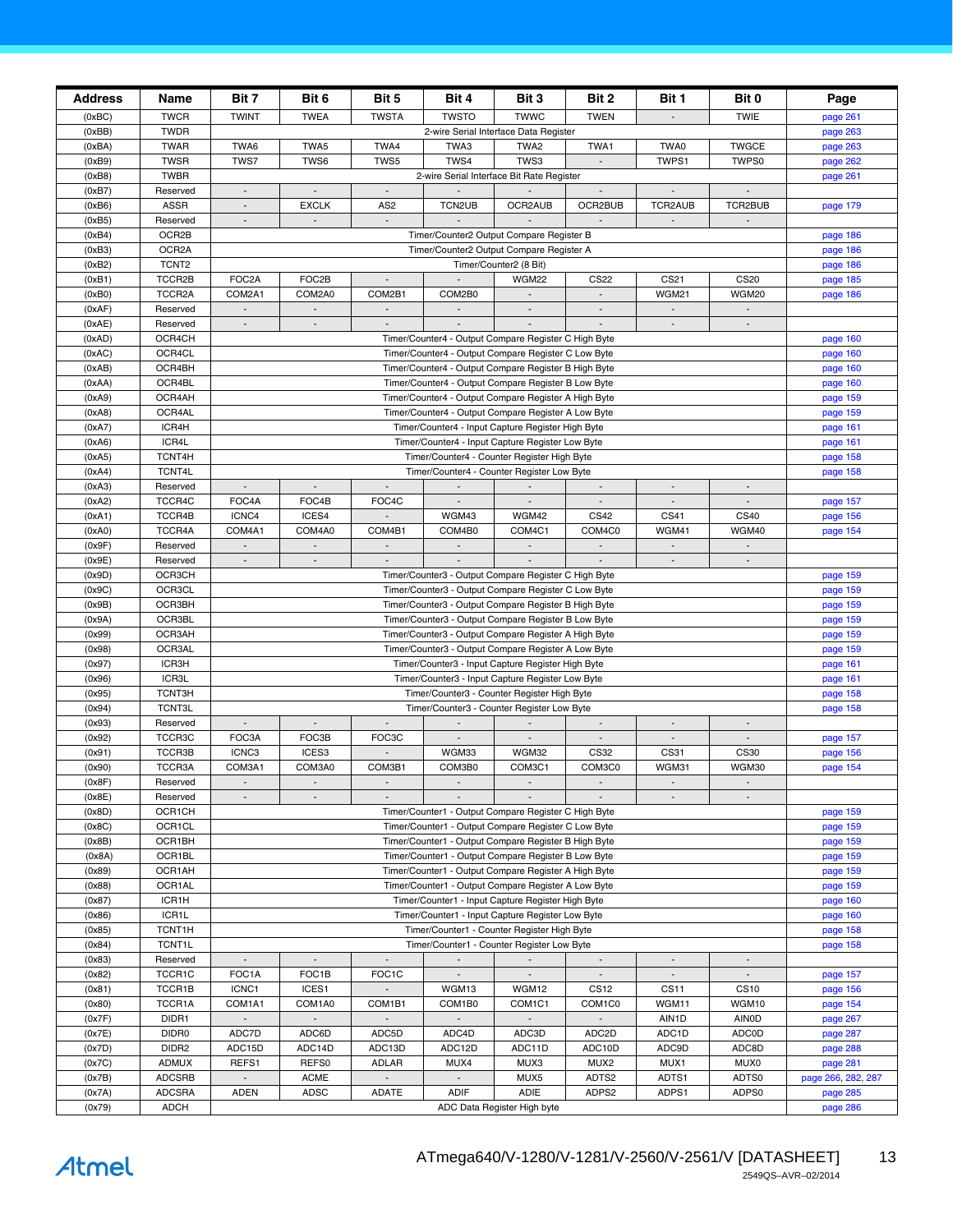| <b>Address</b>             | Name                              | Bit 7                                     | Bit 6                                                | Bit 5                                         | Bit 4                                                | Bit 3                                    | Bit 2                                      | Bit 1                             | Bit 0                                 | Page                  |
|----------------------------|-----------------------------------|-------------------------------------------|------------------------------------------------------|-----------------------------------------------|------------------------------------------------------|------------------------------------------|--------------------------------------------|-----------------------------------|---------------------------------------|-----------------------|
| (0x78)                     | <b>ADCL</b>                       |                                           |                                                      |                                               |                                                      | ADC Data Register Low byte               |                                            |                                   |                                       | page 286              |
| (0x77)                     | Reserved                          |                                           |                                                      |                                               |                                                      |                                          |                                            |                                   |                                       |                       |
| (0x76)<br>(0x75)           | Reserved<br><b>XMCRB</b>          | $\sim$<br><b>XMBK</b>                     | $\mathcal{L}^{\pm}$                                  | $\mathbb{Z}^2$                                | $\mathbb{L}^2$                                       | $\mathcal{L}$                            | XMM <sub>2</sub>                           | $\overline{\phantom{a}}$<br>XMM1  | XMM0                                  |                       |
| (0x74)                     | <b>XMCRA</b>                      | SRE                                       | SRL <sub>2</sub>                                     | SRL1                                          | SRL0                                                 | SRW11                                    | SRW10                                      | SRW01                             | SRW00                                 | page 38<br>page 36    |
| (0x73)                     | TIMSK5                            | $\mathcal{L}^{\pm}$                       | $\mathcal{L}$                                        | ICIE5                                         |                                                      | OCIE5C                                   | OCIE5B                                     | OCIE5A                            | TOIE5                                 | page 162              |
| (0x72)                     | TIMSK4                            | $\overline{\phantom{a}}$                  | $\overline{\phantom{a}}$                             | ICIE4                                         | $\overline{\phantom{a}}$                             | OCIE4C                                   | OCIE4B                                     | OCIE4A                            | TOIE4                                 | page 161              |
| (0x71)                     | TIMSK3                            |                                           |                                                      | ICIE3                                         |                                                      | OCIE3C                                   | OCIE3B                                     | OCIE3A                            | TOIE <sub>3</sub>                     | page 161              |
| (0x70)<br>(0x6F)           | TIMSK2<br>TIMSK1                  | $\sim$<br>$\sim$                          | $\mathcal{L}_{\mathcal{A}}$<br>$\sim$                | $\mathcal{L}_{\mathcal{A}}$<br>ICIE1          | $\overline{\phantom{a}}$<br>$\blacksquare$           | $\Box$<br>OCIE1C                         | OCIE2B<br>OCIE1B                           | OCIE2A<br>OCIE1A                  | TOIE <sub>2</sub><br>TOIE1            | page 188              |
| (0x6E)                     | TIMSK0                            | $\mathcal{L}$                             | $\mathcal{L}$                                        | $\overline{\phantom{a}}$                      |                                                      |                                          | <b>OCIE0B</b>                              | <b>OCIE0A</b>                     | <b>TOIE0</b>                          | page 161<br>page 131  |
| (0x6D)                     | PCMSK2                            | PCINT23                                   | PCINT22                                              | PCINT21                                       | PCINT20                                              | PCINT19                                  | PCINT18                                    | PCINT17                           | PCINT16                               | page 113              |
| (0x6C)                     | PCMSK1                            | PCINT15                                   | PCINT14                                              | PCINT13                                       | PCINT12                                              | PCINT11                                  | PCINT10                                    | PCINT9                            | PCINT8                                | page 113              |
| (0x6B)                     | PCMSK0                            | PCINT7                                    | PCINT6                                               | PCINT5                                        | PCINT4                                               | PCINT3                                   | PCINT2                                     | PCINT1                            | <b>PCINT0</b>                         | page 114              |
| (0x6A)                     | <b>EICRB</b>                      | ISC71                                     | ISC70                                                | ISC61                                         | ISC60                                                | ISC51                                    | <b>ISC50</b>                               | ISC41                             | ISC40                                 | page 110              |
| (0x69)<br>(0x68)           | <b>EICRA</b><br><b>PCICR</b>      | ISC31<br>$\blacksquare$                   | ISC30<br>$\blacksquare$                              | ISC <sub>21</sub><br>$\overline{\phantom{a}}$ | ISC <sub>20</sub><br>$\overline{\phantom{a}}$        | ISC11                                    | ISC10<br>PCIE <sub>2</sub>                 | ISC01<br>PCIE1                    | ISC00<br><b>PCIE0</b>                 | page 110<br>page 112  |
| (0x67)                     | Reserved                          | $\mathbb{Z}$                              | $\mathcal{L}$                                        | $\mathcal{L}$                                 | $\overline{\phantom{a}}$                             |                                          | $\mathbb{Z}^2$                             | $\blacksquare$                    | $\mathbb{L}$                          |                       |
| (0x66)                     | OSCCAL                            |                                           |                                                      |                                               |                                                      | <b>Oscillator Calibration Register</b>   |                                            |                                   |                                       | page 48               |
| (0x65)                     | PRR1                              |                                           |                                                      | PRTIM5                                        | PRTIM4                                               | PRTIM3                                   | PRUSART3                                   | PRUSART2                          | PRUSART1                              | page 56               |
| (0x64)                     | PRR0                              | <b>PRTWI</b>                              | PRTIM2                                               | PRTIM0                                        | $\overline{\phantom{a}}$                             | PRTIM1                                   | <b>PRSPI</b>                               | <b>PRUSART0</b>                   | PRADC                                 | page 55               |
| (0x63)<br>(0x62)           | Reserved<br>Reserved              | $\sim$<br>$\mathcal{L}$                   | $\sim$<br>$\blacksquare$                             | $\overline{\phantom{a}}$<br>$\overline{a}$    | $\overline{\phantom{a}}$<br>$\overline{\phantom{a}}$ | $\blacksquare$<br>$\overline{a}$         | $\sim$<br>$\mathcal{L}$                    | $\sim$<br>$\mathcal{L}$           | $\blacksquare$<br>$\mathbb{Z}^2$      |                       |
| (0x61)                     | <b>CLKPR</b>                      | <b>CLKPCE</b>                             | $\blacksquare$                                       | $\overline{\phantom{a}}$                      | $\blacksquare$                                       | CLKPS3                                   | CLKPS2                                     | CLKPS1                            | CLKPS0                                | page 48               |
| (0x60)                     | <b>WDTCSR</b>                     | <b>WDIF</b>                               | <b>WDIE</b>                                          | WDP3                                          | <b>WDCE</b>                                          | <b>WDE</b>                               | WDP2                                       | WDP1                              | WDP0                                  | page 65               |
| 0x3F (0x5F)                | <b>SREG</b>                       |                                           | T                                                    | H                                             | S                                                    | $\vee$                                   | N                                          | Z                                 | C                                     | page 13               |
| 0x3E (0x5E)                | SPH                               | SP <sub>15</sub>                          | SP <sub>14</sub>                                     | SP <sub>13</sub>                              | SP12                                                 | <b>SP11</b>                              | SP10                                       | SP <sub>9</sub>                   | SP <sub>8</sub>                       | page 15               |
| 0x3D (0x5D)                | SPL                               | SP7                                       | SP <sub>6</sub>                                      | SP <sub>5</sub>                               | SP <sub>4</sub>                                      | SP <sub>3</sub>                          | SP <sub>2</sub>                            | SP <sub>1</sub>                   | SP <sub>0</sub>                       | page 15               |
| 0x3C (0x5C)<br>0x3B (0x5B) | EIND<br>RAMPZ                     | $\blacksquare$<br>$\sim$                  | $\blacksquare$<br>$\blacksquare$                     | $\overline{\phantom{a}}$<br>$\blacksquare$    | $\mathcal{L}$                                        | $\blacksquare$<br>$\overline{a}$         | $\overline{\phantom{a}}$<br>$\blacksquare$ | $\sim$<br>RAMPZ1                  | EIND0<br>RAMPZ0                       | page 16<br>page 16    |
| 0x3A (0x5A)                | Reserved                          | $\overline{\phantom{a}}$                  | $\overline{\phantom{a}}$                             | $\overline{\phantom{a}}$                      | $\overline{\phantom{a}}$                             | $\overline{\phantom{a}}$                 | $\overline{\phantom{a}}$                   |                                   |                                       |                       |
| 0x39 (0x59)                | Reserved                          |                                           |                                                      |                                               |                                                      |                                          |                                            |                                   |                                       |                       |
| 0x38 (0x58)                | Reserved                          | $\sim$                                    | $\overline{\phantom{a}}$                             | $\Box$                                        | $\overline{\phantom{a}}$                             | $\overline{\phantom{a}}$                 | $\Box$                                     | $\overline{\phantom{a}}$          | $\Box$                                |                       |
| 0x37 (0x57)                | SPMCSR                            | SPMIE                                     | <b>RWWSB</b>                                         | <b>SIGRD</b>                                  | <b>RWWSRE</b>                                        | <b>BLBSET</b>                            | <b>PGWRT</b>                               | <b>PGERS</b>                      | <b>SPMEN</b>                          | page 323              |
| 0x36 (0x56)<br>0x35 (0x55) | Reserved<br><b>MCUCR</b>          | $\overline{\phantom{a}}$<br><b>JTD</b>    | $\blacksquare$<br>$\blacksquare$                     | $\overline{a}$<br>$\blacksquare$              | <b>PUD</b>                                           | $\Box$<br>$\blacksquare$                 | $\Box$<br>$\overline{\phantom{a}}$         | <b>IVSEL</b>                      | $\mathbb{Z}^2$<br><b>IVCE</b>         | page 64, 108, 96, 301 |
| 0x34 (0x54)                | <b>MCUSR</b>                      | $\overline{\phantom{a}}$                  |                                                      |                                               | <b>JTRF</b>                                          | <b>WDRF</b>                              | <b>BORF</b>                                | <b>EXTRF</b>                      | <b>PORF</b>                           | page 301              |
| 0x33 (0x53)                | <b>SMCR</b>                       | $\overline{\phantom{a}}$                  |                                                      | $\overline{a}$                                |                                                      | SM <sub>2</sub>                          | SM <sub>1</sub>                            | SM <sub>0</sub>                   | <b>SE</b>                             | page 50               |
| 0x32 (0x52)                | Reserved                          | $\overline{\phantom{a}}$                  | $\overline{\phantom{a}}$                             | $\overline{\phantom{a}}$                      | $\overline{\phantom{a}}$                             | $\blacksquare$                           | $\blacksquare$                             | $\sim$                            | $\blacksquare$                        |                       |
| 0x31 (0x51)                | <b>OCDR</b>                       | OCDR7                                     | OCDR6                                                | OCDR5                                         | OCDR4                                                | OCDR3                                    | OCDR2                                      | OCDR1                             | OCDR0                                 | page 294              |
| 0x30 (0x50)                | <b>ACSR</b>                       | <b>ACD</b><br>$\mathcal{L}$               | <b>ACBG</b><br>$\Box$                                | <b>ACO</b><br>$\mathbb{Z}^2$                  | ACI                                                  | <b>ACIE</b>                              | <b>ACIC</b><br>$\mathcal{L}$               | ACIS1<br>$\mathbb{Z}^2$           | ACIS0<br>$\mathcal{L}_{\mathcal{A}}$  | page 266              |
| 0x2F (0x4F)<br>0x2E (0x4E) | Reserved<br>SPDR                  |                                           |                                                      |                                               |                                                      | SPI Data Register                        |                                            |                                   |                                       | page 199              |
| 0x2D (0x4D)                | <b>SPSR</b>                       | <b>SPIF</b>                               | <b>WCOL</b>                                          |                                               |                                                      |                                          |                                            |                                   | SPI2X                                 | page 198              |
| 0x2C (0x4C)                | <b>SPCR</b>                       | SPIE                                      | SPE                                                  | <b>DORD</b>                                   | <b>MSTR</b>                                          | CPOL                                     | <b>CPHA</b>                                | SPR1                              | SPR <sub>0</sub>                      | page 197              |
| 0x2B (0x4B)                | GPIOR <sub>2</sub>                |                                           |                                                      |                                               |                                                      | General Purpose I/O Register 2           |                                            |                                   |                                       | page 36               |
| 0x2A (0x4A)                | GPIOR1                            |                                           |                                                      |                                               |                                                      | General Purpose I/O Register 1           |                                            |                                   |                                       | page 36               |
| 0x29 (0x49)<br>0x28 (0x48) | Reserved<br>OCR0B                 | $\overline{\phantom{a}}$                  | $\overline{\phantom{a}}$                             | $\overline{\phantom{a}}$                      |                                                      | Timer/Counter0 Output Compare Register B |                                            |                                   | $\overline{\phantom{a}}$              | page 130              |
| 0x27 (0x47)                | OCR0A                             |                                           |                                                      |                                               |                                                      | Timer/Counter0 Output Compare Register A |                                            |                                   |                                       | page 130              |
| 0x26 (0x46)                | <b>TCNT0</b>                      |                                           |                                                      |                                               |                                                      | Timer/Counter0 (8 Bit)                   |                                            |                                   |                                       | page 130              |
| 0x25 (0x45)                | <b>TCCR0B</b>                     | <b>FOC0A</b>                              | <b>FOC0B</b>                                         | $\overline{\phantom{a}}$                      | $\mathbb{L}^2$                                       | WGM02                                    | CS <sub>02</sub>                           | CS01                              | CS00                                  | page 129              |
| 0x24 (0x44)                | <b>TCCR0A</b>                     | COM0A1                                    | COM0A0                                               | COM0B1                                        | COM0B0                                               |                                          |                                            | WGM01                             | WGM00                                 | page 126              |
| 0x23 (0x43)                | <b>GTCCR</b>                      | <b>TSM</b>                                | $\overline{\phantom{a}}$                             | $\Box$                                        | $\blacksquare$                                       |                                          |                                            | <b>PSRASY</b>                     | <b>PSRSYNC</b>                        | page 166, 189         |
| 0x22 (0x42)<br>0x21 (0x41) | EEARH<br>EEARL                    | $\overline{\phantom{a}}$                  | $\overline{\phantom{a}}$                             | $\overline{\phantom{a}}$                      | $\overline{\phantom{a}}$                             | EEPROM Address Register Low Byte         |                                            | EEPROM Address Register High Byte |                                       | page 34<br>page 34    |
| 0x20 (0x40)                | EEDR                              |                                           |                                                      |                                               |                                                      | <b>EEPROM Data Register</b>              |                                            |                                   |                                       | page 34               |
| 0x1F (0x3F)                | EECR                              | $\overline{\phantom{a}}$                  | $\overline{\phantom{a}}$                             | EEPM1                                         | EEPM0                                                | EERIE                                    | <b>EEMPE</b>                               | EEPE                              | EERE                                  | page 34               |
| 0x1E (0x3E)                | GPIOR0                            |                                           |                                                      |                                               |                                                      | General Purpose I/O Register 0           |                                            |                                   |                                       | page 36               |
| 0x1D (0x3D)                | <b>EIMSK</b>                      | INT7                                      | INT6                                                 | INT5                                          | INT4                                                 | INT <sub>3</sub>                         | INT <sub>2</sub>                           | INT <sub>1</sub>                  | <b>INTO</b>                           | page 111              |
| 0x1C (0x3C)                | <b>EIFR</b>                       | INTF7                                     | INTF6                                                | INTF5                                         | INTF4                                                | INTF3                                    | INTF <sub>2</sub>                          | INTF1                             | <b>INTFO</b>                          | page 112              |
| 0x1B (0x3B)<br>0x1A (0x3A) | <b>PCIFR</b><br>TIFR <sub>5</sub> | $\overline{\phantom{a}}$<br>$\frac{1}{2}$ | $\overline{\phantom{a}}$<br>$\overline{\phantom{a}}$ | $\overline{\phantom{a}}$<br>ICF5              | $\overline{\phantom{a}}$                             | OCF5C                                    | PCIF <sub>2</sub><br>OCF5B                 | PCIF1<br>OCF5A                    | PCIF <sub>0</sub><br>TOV <sub>5</sub> | page 113<br>page 162  |
| 0x19 (0x39)                | TIFR4                             | $\mathbb{Z}^+$                            | $\mathbb{L}^2$                                       | ICF4                                          | $\overline{\phantom{a}}$                             | OCF4C                                    | OCF4B                                      | OCF4A                             | TOV <sub>4</sub>                      | page 162              |
| 0x18 (0x38)                | TIFR3                             | $\overline{\phantom{a}}$                  | $\overline{\phantom{a}}$                             | ICF3                                          | $\overline{\phantom{a}}$                             | OCF3C                                    | OCF3B                                      | OCF3A                             | TOV <sub>3</sub>                      | page 162              |
| 0x17 (0x37)                | TIFR2                             | $\overline{\phantom{a}}$                  | $\blacksquare$                                       | $\mathbb{Z}^2$                                | $\blacksquare$                                       |                                          | OCF2B                                      | OCF2A                             | TOV <sub>2</sub>                      | page 188              |
| 0x16 (0x36)                | TIFR1                             | $\overline{\phantom{a}}$                  | $\overline{\phantom{a}}$                             | ICF1                                          | $\overline{\phantom{a}}$                             | OCF1C                                    | OCF1B                                      | OCF1A                             | TOV <sub>1</sub>                      | page 162              |
| 0x15 (0x35)                | TIFR0                             |                                           |                                                      |                                               |                                                      |                                          | <b>OCF0B</b>                               | <b>OCF0A</b>                      | TOV <sub>0</sub>                      | page 131              |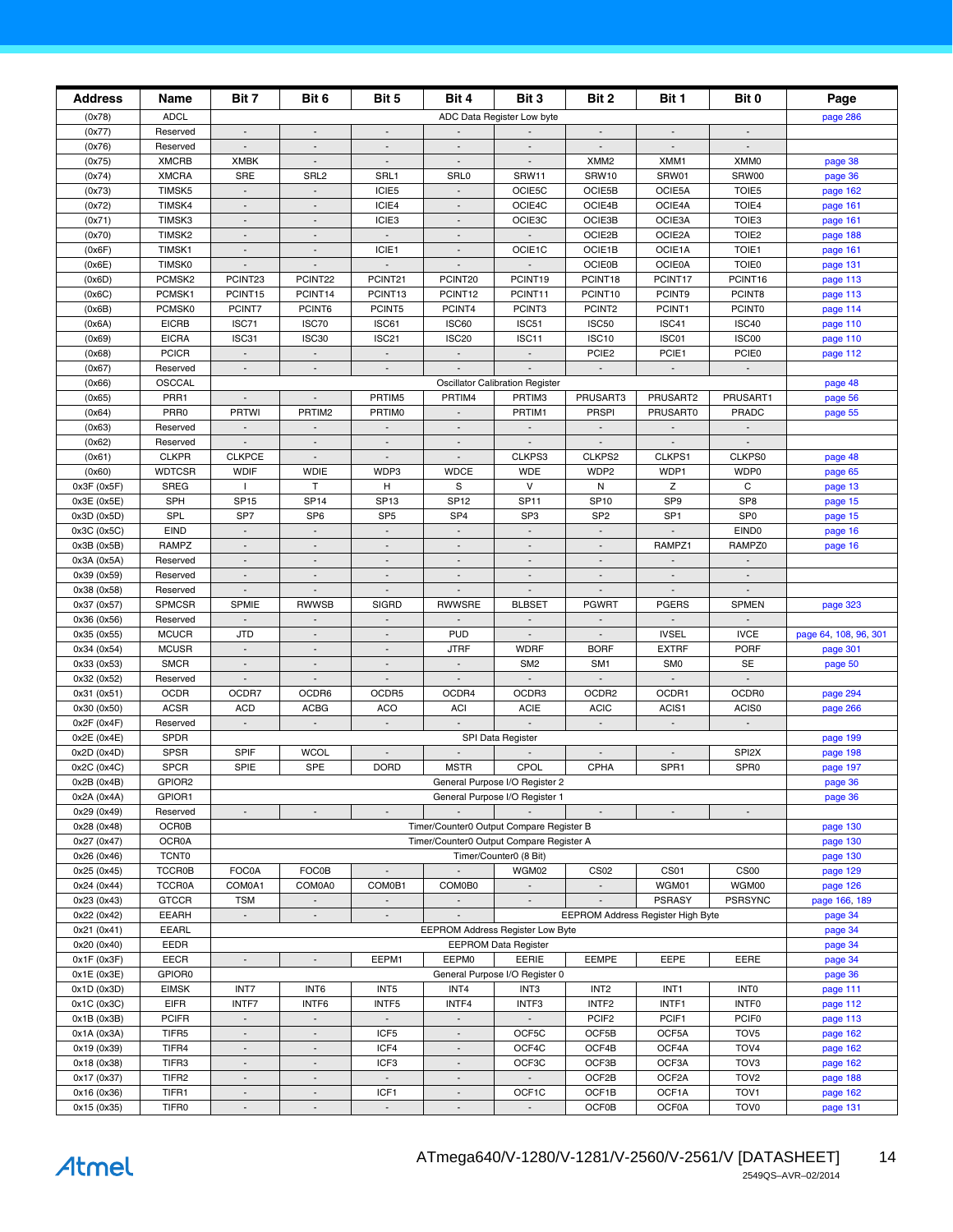| <b>Address</b> | Name         | Bit 7                    | Bit 6                    | Bit 5             | Bit 4             | Bit 3              | Bit 2              | Bit 1             | Bit 0             | Page    |
|----------------|--------------|--------------------------|--------------------------|-------------------|-------------------|--------------------|--------------------|-------------------|-------------------|---------|
| 0x14 (0x34)    | <b>PORTG</b> |                          |                          | PORTG5            | PORTG4            | PORTG3             | PORTG <sub>2</sub> | PORTG1            | PORTG0            | page 98 |
| 0x13 (0x33)    | <b>DDRG</b>  | $\overline{\phantom{0}}$ | $\overline{\phantom{a}}$ | DDG5              | DDG4              | DDG <sub>3</sub>   | DDG <sub>2</sub>   | DDG1              | DDG <sub>0</sub>  | page 98 |
| 0x12 (0x32)    | <b>PING</b>  | $\overline{\phantom{0}}$ | $\overline{\phantom{a}}$ | PING5             | PING4             | PING3              | PING <sub>2</sub>  | PING1             | PING0             | page 98 |
| 0x11 (0x31)    | <b>PORTF</b> | PORTF7                   | PORTF6                   | PORTF5            | PORTF4            | PORTF <sub>3</sub> | PORTF <sub>2</sub> | PORTF1            | PORTF0            | page 97 |
| 0x10 (0x30)    | <b>DDRF</b>  | DDF7                     | DDF <sub>6</sub>         | DDF <sub>5</sub>  | DDF4              | DDF3               | DDF <sub>2</sub>   | DDF1              | DDF <sub>0</sub>  | page 98 |
| 0x0F(0x2F)     | PINF         | PINF7                    | PINF <sub>6</sub>        | PINF <sub>5</sub> | PINF4             | PINF <sub>3</sub>  | PINF <sub>2</sub>  | PINF <sub>1</sub> | PINF <sub>0</sub> | page 98 |
| 0x0E (0x2E)    | <b>PORTE</b> | PORTE7                   | PORTE6                   | PORTE5            | PORTE4            | PORTE3             | PORTE2             | PORTE1            | PORTE0            | page 97 |
| 0x0D(0x2D)     | <b>DDRE</b>  | DDE7                     | DDE6                     | DDE5              | DDE4              | DDE3               | DDE <sub>2</sub>   | DDE1              | DDE0              | page 97 |
| 0x0C (0x2C)    | <b>PINE</b>  | PINE7                    | PINE <sub>6</sub>        | PINE5             | PINE4             | PINE3              | PINE <sub>2</sub>  | PINE1             | PINE0             | page 98 |
| 0x0B(0x2B)     | <b>PORTD</b> | PORTD7                   | PORTD6                   | PORTD5            | PORTD4            | PORTD <sub>3</sub> | PORTD <sub>2</sub> | PORTD1            | PORTD0            | page 97 |
| 0x0A (0x2A)    | <b>DDRD</b>  | DDD7                     | DDD6                     | DDD <sub>5</sub>  | DDD <sub>4</sub>  | DD <sub>D</sub> 3  | DDD <sub>2</sub>   | DDD <sub>1</sub>  | DDD <sub>0</sub>  | page 97 |
| 0x09 (0x29)    | <b>PIND</b>  | PIND7                    | PIND <sub>6</sub>        | PIND <sub>5</sub> | PIND <sub>4</sub> | PIND3              | PIND <sub>2</sub>  | PIND <sub>1</sub> | PIND <sub>0</sub> | page 97 |
| 0x08 (0x28)    | <b>PORTC</b> | PORTC7                   | PORTC6                   | PORTC5            | PORTC4            | PORTC <sub>3</sub> | PORTC <sub>2</sub> | PORTC1            | PORTC0            | page 97 |
| 0x07 (0x27)    | <b>DDRC</b>  | DDC7                     | DDC6                     | DDC5              | DDC4              | DDC <sub>3</sub>   | DDC <sub>2</sub>   | DDC1              | DDC <sub>0</sub>  | page 97 |
| 0x06 (0x26)    | <b>PINC</b>  | PINC7                    | PINC6                    | PINC5             | PINC4             | PINC3              | PINC <sub>2</sub>  | PINC1             | PINC <sub>0</sub> | page 97 |
| 0x05 (0x25)    | <b>PORTB</b> | PORTB7                   | PORTB6                   | PORTB5            | PORTB4            | PORTB3             | PORTB <sub>2</sub> | PORTB1            | PORTB0            | page 96 |
| 0x04 (0x24)    | <b>DDRB</b>  | DDB7                     | DDB <sub>6</sub>         | DDB <sub>5</sub>  | DDB4              | DDB <sub>3</sub>   | DDB <sub>2</sub>   | DDB1              | DDB <sub>0</sub>  | page 96 |
| 0x03 (0x23)    | <b>PINB</b>  | PINB7                    | PINB <sub>6</sub>        | PINB <sub>5</sub> | PINB4             | PINB <sub>3</sub>  | PINB <sub>2</sub>  | PINB1             | PINB <sub>0</sub> | page 96 |
| 0x02 (0x22)    | <b>PORTA</b> | PORTA7                   | PORTA6                   | PORTA5            | PORTA4            | PORTA3             | PORTA2             | PORTA1            | PORTA0            | page 96 |
| 0x01 (0x21)    | <b>DDRA</b>  | DDA7                     | DDA6                     | DDA5              | DDA4              | DDA3               | DDA <sub>2</sub>   | DDA1              | DDA0              | page 96 |
| 0x00 (0x20)    | <b>PINA</b>  | PINA7                    | PINA6                    | PINA <sub>5</sub> | PINA4             | PINA3              | PINA <sub>2</sub>  | PINA1             | PINA0             | page 96 |

Notes: 1. For compatibility with future devices, reserved bits should be written to zero if accessed. Reserved I/O memory addresses should never be written.

2. I/O registers within the address range \$00 - \$1F are directly bit-accessible using the SBI and CBI instructions. In these registers, the value of single bits can be checked by using the SBIS and SBIC instructions.

3. Some of the status flags are cleared by writing a logical one to them. Note that the CBI and SBI instructions will operate on all bits in the I/O register, writing a one back into any flag read as set, thus clearing the flag. The CBI and SBI instructions work with registers 0x00 to 0x1F only.

4. When using the I/O specific commands IN and OUT, the I/O addresses \$00 - \$3F must be used. When addressing I/O registers as data space using LD and ST instructions, \$20 must be added to these addresses. The ATmega640/1280/1281/2560/2561 is a complex microcontroller with more peripheral units than can be supported within the 64 location reserved in Opcode for the IN and OUT instructions. For the Extended I/O space from \$60 - \$1FF in SRAM, only the ST/STS/STD and LD/LDS/LDD instructions can be used.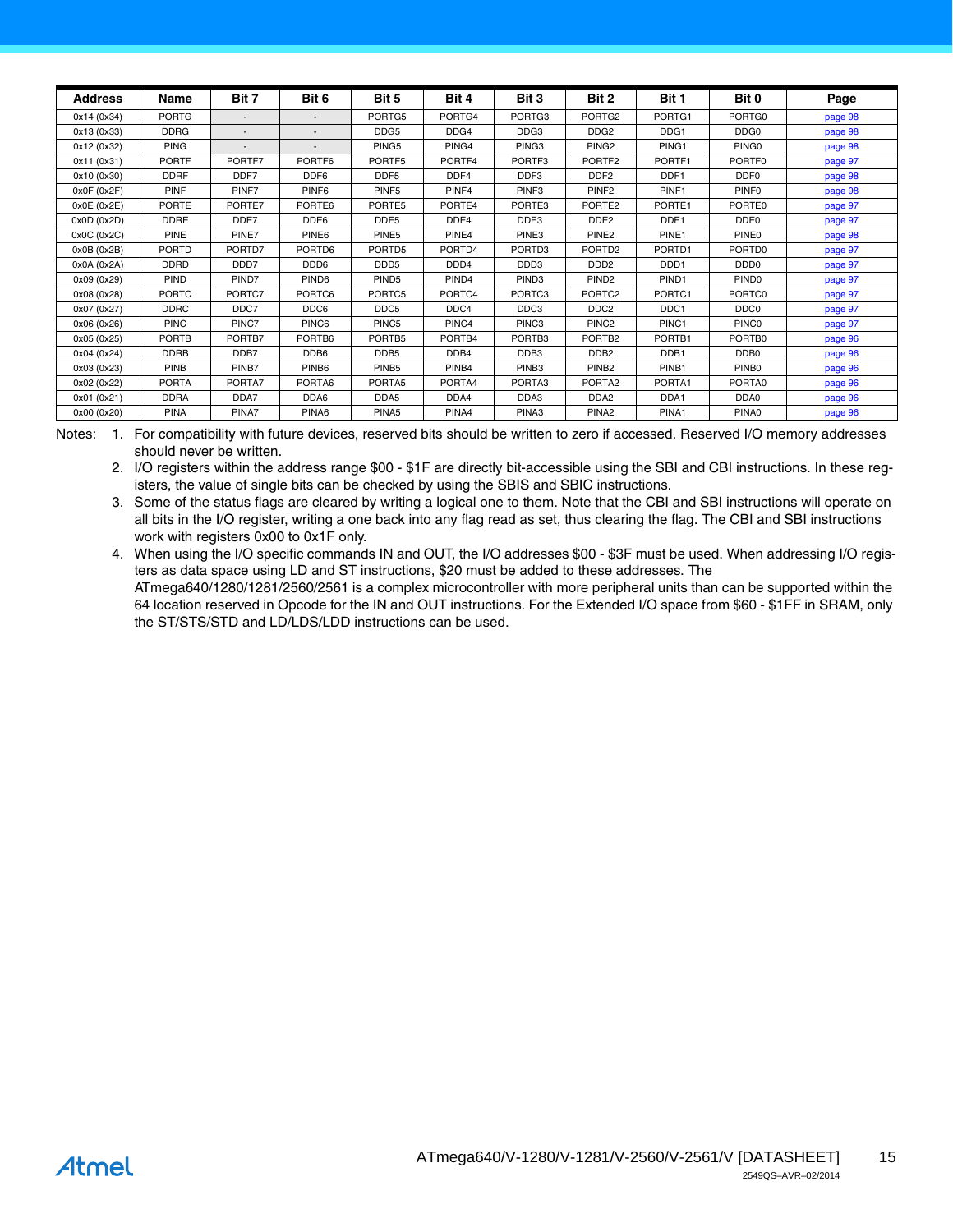# **8. Instruction Set Summary**

| <b>Mnemonics</b>                          | <b>Operands</b>                          | <b>Description</b>                                               | Operation                                                                                              | <b>Flags</b>       | #Clocks                      |
|-------------------------------------------|------------------------------------------|------------------------------------------------------------------|--------------------------------------------------------------------------------------------------------|--------------------|------------------------------|
|                                           | <b>ARITHMETIC AND LOGIC INSTRUCTIONS</b> |                                                                  |                                                                                                        |                    |                              |
| <b>ADD</b>                                | Rd, Rr                                   | Add two Registers                                                | $Rd \leftarrow Rd + Rr$                                                                                | Z, C, N, V, H      | $\mathbf{1}$                 |
| <b>ADC</b>                                | Rd, Rr                                   | Add with Carry two Registers                                     | $Rd \leftarrow Rd + Rr + C$                                                                            | Z, C, N, V, H      | $\mathbf{1}$                 |
| <b>ADIW</b>                               | Rdl,K                                    | Add Immediate to Word                                            | Rdh:Rdl ← Rdh:Rdl + K                                                                                  | Z, C, N, V, S      | $\overline{c}$               |
| <b>SUB</b>                                | Rd, Rr                                   | Subtract two Registers                                           | $Rd \leftarrow Rd - Rr$                                                                                | Z, C, N, V, H      | $\mathbf{1}$                 |
| <b>SUBI</b>                               | Rd, K                                    | Subtract Constant from Register                                  | $Rd \leftarrow Rd - K$                                                                                 | Z, C, N, V, H      | $\mathbf{1}$                 |
| <b>SBC</b>                                | Rd, Rr                                   | Subtract with Carry two Registers                                | $Rd \leftarrow Rd - Rr - C$                                                                            | Z, C, N, V, H      | $\mathbf{1}$                 |
| <b>SBCI</b>                               | Rd, K                                    | Subtract with Carry Constant from Reg.                           | $Rd \leftarrow Rd - K - C$                                                                             | Z, C, N, V, H      | $\mathbf{1}$                 |
| <b>SBIW</b>                               | Rdl,K                                    | Subtract Immediate from Word                                     | Rdh:Rdl ← Rdh:Rdl - K                                                                                  | Z, C, N, V, S      | $\overline{2}$               |
| <b>AND</b>                                | Rd, Rr                                   | <b>Logical AND Registers</b>                                     | $Rd \leftarrow Rd \bullet Rr$                                                                          | Z, N, V            | $\mathbf{1}$                 |
| <b>ANDI</b><br>OR                         | Rd, K<br>Rd, Rr                          | Logical AND Register and Constant<br><b>Logical OR Registers</b> | $Rd \leftarrow Rd \bullet K$<br>$Rd \leftarrow Rd$ v $Rr$                                              | Z, N, V<br>Z, N, V | $\mathbf{1}$<br>$\mathbf{1}$ |
| ORI                                       | Rd, K                                    | Logical OR Register and Constant                                 | $Rd \leftarrow Rd$ v K                                                                                 | Z, N, V            | $\mathbf{1}$                 |
| <b>EOR</b>                                | Rd, Rr                                   | <b>Exclusive OR Registers</b>                                    | $Rd \leftarrow Rd \oplus Rr$                                                                           | Z, N, V            | $\mathbf{1}$                 |
| <b>COM</b>                                | Rd                                       | One's Complement                                                 | $Rd \leftarrow 0xFF - Rd$                                                                              | Z, C, N, V         | $\mathbf{1}$                 |
| <b>NEG</b>                                | Rd                                       | Two's Complement                                                 | $Rd \leftarrow 0x00 - Rd$                                                                              | Z, C, N, V, H      | $\mathbf{1}$                 |
| <b>SBR</b>                                | Rd,K                                     | Set Bit(s) in Register                                           | $Rd \leftarrow Rd$ v $K$                                                                               | Z, N, V            | $\mathbf{1}$                 |
| <b>CBR</b>                                | Rd,K                                     | Clear Bit(s) in Register                                         | $Rd \leftarrow Rd \bullet (0xFF - K)$                                                                  | Z, N, V            | $\mathbf{1}$                 |
| <b>INC</b>                                | Rd                                       | Increment                                                        | $Rd \leftarrow Rd + 1$                                                                                 | Z, N, V            | $\mathbf{1}$                 |
| <b>DEC</b>                                | Rd                                       | Decrement                                                        | $Rd \leftarrow Rd - 1$                                                                                 | Z, N, V            | $\mathbf{1}$                 |
| TST                                       | Rd                                       | Test for Zero or Minus                                           | $\mathsf{Rd} \leftarrow \mathsf{Rd} \bullet \mathsf{Rd}$                                               | Z, N, V            | $\mathbf{1}$                 |
| <b>CLR</b>                                | Rd                                       | Clear Register                                                   | $Rd \leftarrow Rd \oplus Rd$                                                                           | Z, N, V            | $\mathbf{1}$                 |
| <b>SER</b>                                | Rd                                       | Set Register                                                     | $Rd \leftarrow 0xFF$                                                                                   | None               | $\mathbf{1}$                 |
| MUL                                       | Rd, Rr                                   | <b>Multiply Unsigned</b>                                         | $R1:R0 \leftarrow Rd \times Rr$                                                                        | Z, C               | $\overline{c}$               |
| <b>MULS</b>                               | Rd, Rr                                   | <b>Multiply Signed</b>                                           | $R1:R0 \leftarrow Rd \times Rr$                                                                        | Z, C               | $\overline{\mathbf{c}}$      |
| <b>MULSU</b>                              | Rd, Rr                                   | Multiply Signed with Unsigned                                    | $R1:R0 \leftarrow Rd \times Rr$                                                                        | Z, C               | $\overline{2}$               |
| <b>FMUL</b>                               | Rd, Rr                                   | Fractional Multiply Unsigned                                     | $R1:R0 \leftarrow (Rd \times Rr) \leq 1$                                                               | Z, C               | $\overline{c}$               |
| <b>FMULS</b>                              | Rd, Rr                                   | <b>Fractional Multiply Signed</b>                                | $R1:R0 \leftarrow (Rd \times Rr) \leq 1$                                                               | Z, C               | $\overline{c}$               |
| <b>FMULSU</b>                             | Rd, Rr                                   | Fractional Multiply Signed with Unsigned                         | $R1:R0 \leftarrow (Rd \times Rr) \leq 1$                                                               | Z, C               | $\overline{c}$               |
| <b>BRANCH INSTRUCTIONS</b><br><b>RJMP</b> | k                                        |                                                                  | $PC \leftarrow PC + k + 1$                                                                             | None               | $\overline{c}$               |
| <b>IJMP</b>                               |                                          | Relative Jump<br>Indirect Jump to (Z)                            | $PC \leftarrow Z$                                                                                      | None               | $\overline{2}$               |
| <b>EIJMP</b>                              |                                          | Extended Indirect Jump to (Z)                                    | $PC \leftarrow (EIND:Z)$                                                                               | None               | $\overline{c}$               |
| <b>JMP</b>                                | k                                        | Direct Jump                                                      | $PC \leftarrow k$                                                                                      | None               | 3                            |
| <b>RCALL</b>                              | k                                        | Relative Subroutine Call                                         | $PC \leftarrow PC + k + 1$                                                                             | None               | $\overline{4}$               |
| <b>ICALL</b>                              |                                          | Indirect Call to (Z)                                             | $PC \leftarrow Z$                                                                                      | None               | $\overline{4}$               |
| <b>EICALL</b>                             |                                          | Extended Indirect Call to (Z)                                    | $PC \leftarrow (EIND:Z)$                                                                               | None               | $\overline{4}$               |
| CALL                                      | k                                        | Direct Subroutine Call                                           | $PC \leftarrow k$                                                                                      | None               | 5                            |
| RET                                       |                                          | Subroutine Return                                                | $PC \leftarrow$ STACK                                                                                  | None               | 5                            |
| RETI                                      |                                          | Interrupt Return                                                 | $PC \leftarrow$ STACK                                                                                  |                    | 5                            |
| <b>CPSE</b>                               | Rd, Rr                                   | Compare, Skip if Equal                                           | if (Rd = Rr) PC $\leftarrow$ PC + 2 or 3                                                               | None               | 1/2/3                        |
| CP                                        | Rd, Rr                                   | Compare                                                          | $Rd - Rr$                                                                                              | Z, N, V, C, H      | $\mathbf{1}$                 |
| CPC                                       | Rd, Rr                                   | Compare with Carry                                               | $Rd - Rr - C$                                                                                          | Z, N, V, C, H      | $\mathbf{1}$                 |
| CPI                                       | Rd,K                                     | Compare Register with Immediate                                  | $Rd - K$                                                                                               | Z, N, V, C, H      | $\mathbf{1}$                 |
| <b>SBRC</b>                               | Rr, b                                    | Skip if Bit in Register Cleared                                  | if (Rr(b)=0) PC $\leftarrow$ PC + 2 or 3                                                               | None               | 1/2/3                        |
| SBRS                                      | Rr, b                                    | Skip if Bit in Register is Set                                   | if $(Rr(b)=1) PC \leftarrow PC + 2$ or 3                                                               | None               | 1/2/3                        |
| <b>SBIC</b>                               | P, b                                     | Skip if Bit in I/O Register Cleared                              | if $(P(b)=0) PC \leftarrow PC + 2$ or 3                                                                | None               | 1/2/3                        |
| <b>SBIS</b>                               | P, b                                     | Skip if Bit in I/O Register is Set                               | if $(P(b)=1) PC \leftarrow PC + 2$ or 3                                                                | None               | 1/2/3                        |
| <b>BRBS</b><br><b>BRBC</b>                | s, k<br>s, k                             | Branch if Status Flag Set<br>Branch if Status Flag Cleared       | if (SREG(s) = 1) then $PC \leftarrow PC + k + 1$<br>if $(SREG(s) = 0)$ then $PC \leftarrow PC + k + 1$ | None<br>None       | 1/2<br>1/2                   |
| <b>BREQ</b>                               | k                                        | Branch if Equal                                                  | if $(Z = 1)$ then $PC \leftarrow PC + k + 1$                                                           | None               | 1/2                          |
| <b>BRNE</b>                               | k                                        | Branch if Not Equal                                              | if $(Z = 0)$ then $PC \leftarrow PC + k + 1$                                                           | None               | 1/2                          |
| <b>BRCS</b>                               | k                                        | <b>Branch if Carry Set</b>                                       | if $(C = 1)$ then $PC \leftarrow PC + k + 1$                                                           | None               | 1/2                          |
| <b>BRCC</b>                               | k                                        | Branch if Carry Cleared                                          | if $(C = 0)$ then $PC \leftarrow PC + k + 1$                                                           | None               | 1/2                          |
| <b>BRSH</b>                               | k                                        | Branch if Same or Higher                                         | if $(C = 0)$ then $PC \leftarrow PC + k + 1$                                                           | None               | 1/2                          |
| <b>BRLO</b>                               | k                                        | <b>Branch if Lower</b>                                           | if $(C = 1)$ then $PC \leftarrow PC + k + 1$                                                           | None               | 1/2                          |
| BRMI                                      | k                                        | <b>Branch if Minus</b>                                           | if $(N = 1)$ then $PC \leftarrow PC + k + 1$                                                           | None               | 1/2                          |
| <b>BRPL</b>                               | k                                        | Branch if Plus                                                   | if $(N = 0)$ then $PC \leftarrow PC + k + 1$                                                           | None               | 1/2                          |
| <b>BRGE</b>                               | k                                        | Branch if Greater or Equal, Signed                               | if $(N \oplus V = 0)$ then $PC \leftarrow PC + k + 1$                                                  | None               | 1/2                          |
| <b>BRLT</b>                               | k                                        | Branch if Less Than Zero, Signed                                 | if $(N \oplus V = 1)$ then $PC \leftarrow PC + k + 1$                                                  | None               | 1/2                          |
| <b>BRHS</b>                               | k                                        | Branch if Half Carry Flag Set                                    | if $(H = 1)$ then $PC \leftarrow PC + k + 1$                                                           | None               | 1/2                          |
| <b>BRHC</b>                               | k                                        | Branch if Half Carry Flag Cleared                                | if $(H = 0)$ then $PC \leftarrow PC + k + 1$                                                           | None               | 1/2                          |
| <b>BRTS</b>                               | k                                        | Branch if T Flag Set                                             | if $(T = 1)$ then PC $\leftarrow$ PC + k + 1                                                           | None               | 1/2                          |
| <b>BRTC</b>                               | k                                        | Branch if T Flag Cleared                                         | if $(T = 0)$ then $PC \leftarrow PC + k + 1$                                                           | None               | 1/2                          |
| <b>BRVS</b>                               | k                                        | Branch if Overflow Flag is Set                                   | if $(V = 1)$ then $PC \leftarrow PC + k + 1$                                                           | None               | 1/2                          |

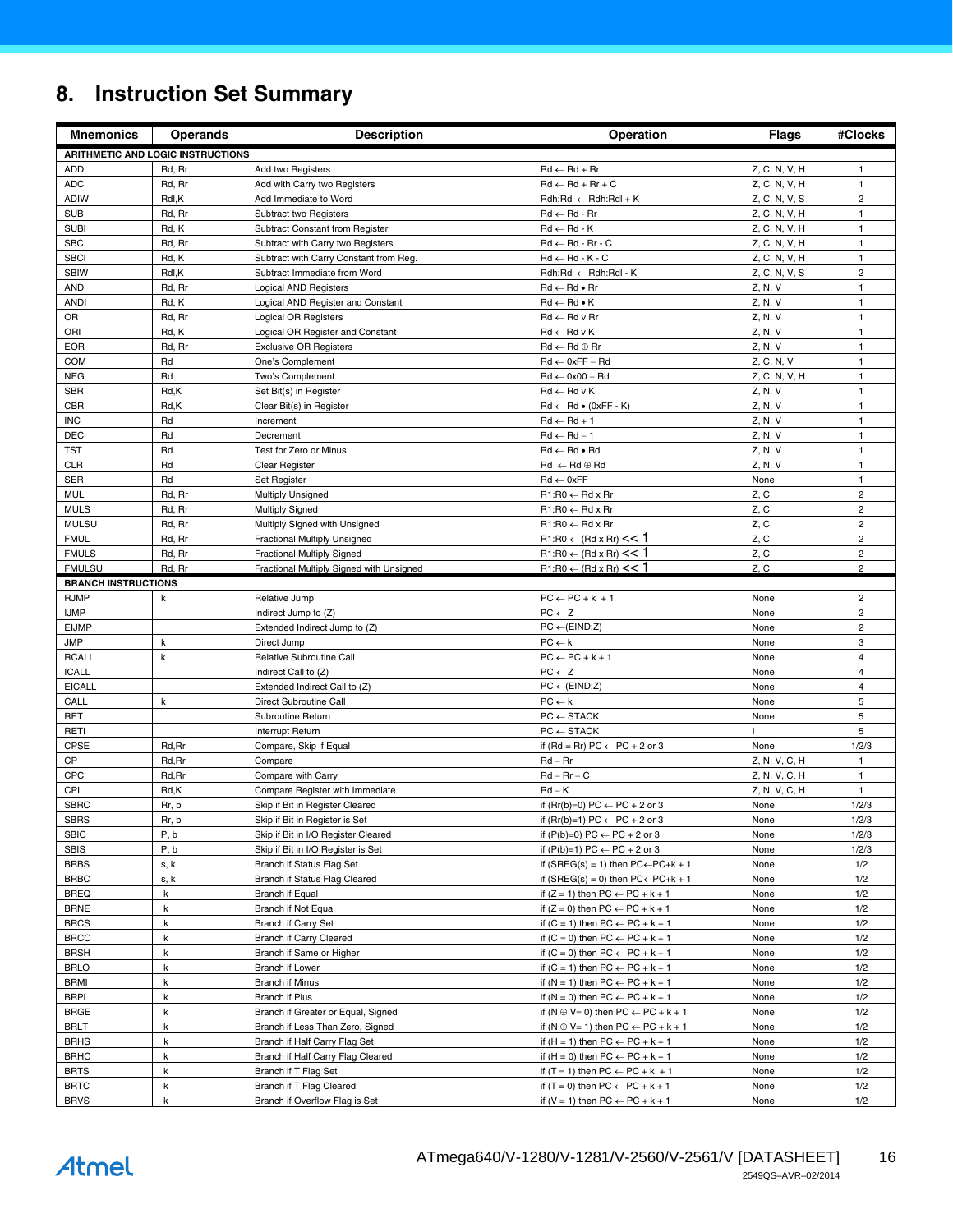| <b>Mnemonics</b>                  | <b>Operands</b>    | <b>Description</b>                                          | Operation                                                                                                 | <b>Flags</b>     | #Clocks                          |
|-----------------------------------|--------------------|-------------------------------------------------------------|-----------------------------------------------------------------------------------------------------------|------------------|----------------------------------|
| <b>BRVC</b>                       | k                  | Branch if Overflow Flag is Cleared                          | if $(V = 0)$ then $PC \leftarrow PC + k + 1$                                                              | None             | 1/2                              |
| <b>BRIE</b>                       | k                  | Branch if Interrupt Enabled                                 | if ( $1 = 1$ ) then $PC \leftarrow PC + k + 1$                                                            | None             | 1/2                              |
| <b>BRID</b>                       | $\mathsf{k}$       | Branch if Interrupt Disabled                                | if ( $1 = 0$ ) then $PC \leftarrow PC + k + 1$                                                            | None             | 1/2                              |
| BIT AND BIT-TEST INSTRUCTIONS     |                    |                                                             |                                                                                                           |                  |                                  |
| <b>SBI</b><br>CBI                 | P,b<br>P,b         | Set Bit in I/O Register                                     | $I/O(P,b) \leftarrow 1$<br>$I/O(P,b) \leftarrow 0$                                                        | None<br>None     | $\overline{c}$<br>$\overline{2}$ |
| <b>LSL</b>                        | Rd                 | Clear Bit in I/O Register<br>Logical Shift Left             | $Rd(n+1) \leftarrow Rd(n), Rd(0) \leftarrow 0$                                                            | Z, C, N, V       | $\mathbf{1}$                     |
| <b>LSR</b>                        | Rd                 | Logical Shift Right                                         | $Rd(n) \leftarrow Rd(n+1), Rd(7) \leftarrow 0$                                                            | Z, C, N, V       | $\mathbf{1}$                     |
| ROL                               | Rd                 | Rotate Left Through Carry                                   | $Rd(0) \leftarrow C, Rd(n+1) \leftarrow Rd(n), C \leftarrow Rd(7)$                                        | Z, C, N, V       | $\mathbf{1}$                     |
| <b>ROR</b>                        | Rd                 | Rotate Right Through Carry                                  | $Rd(7) \leftarrow C, Rd(n) \leftarrow Rd(n+1), C \leftarrow Rd(0)$                                        | Z, C, N, V       | $\mathbf{1}$                     |
| ASR                               | Rd                 | Arithmetic Shift Right                                      | $Rd(n) \leftarrow Rd(n+1), n=06$                                                                          | Z, C, N, V       | $\mathbf{1}$                     |
| <b>SWAP</b>                       | Rd                 | Swap Nibbles                                                | $Rd(30) \leftarrow Rd(74), Rd(74) \leftarrow Rd(30)$                                                      | None             | $\mathbf{1}$                     |
| <b>BSET</b>                       | s                  | Flag Set                                                    | $SREG(s) \leftarrow 1$                                                                                    | SREG(s)          | $\mathbf{1}$                     |
| <b>BCLR</b>                       | $\sf s$            | <b>Flag Clear</b>                                           | $SREG(s) \leftarrow 0$                                                                                    | SREG(s)<br>T.    | $\mathbf{1}$<br>$\mathbf{1}$     |
| <b>BST</b><br><b>BLD</b>          | Rr, b<br>Rd, b     | Bit Store from Register to T<br>Bit load from T to Register | $T \leftarrow Rr(b)$<br>$Rd(b) \leftarrow T$                                                              | None             | $\mathbf{1}$                     |
| <b>SEC</b>                        |                    | Set Carry                                                   | $C \leftarrow 1$                                                                                          | С                | $\mathbf{1}$                     |
| <b>CLC</b>                        |                    | Clear Carry                                                 | $C \leftarrow 0$                                                                                          | C                | $\mathbf{1}$                     |
| <b>SEN</b>                        |                    | Set Negative Flag                                           | $N \leftarrow 1$                                                                                          | N                | $\mathbf{1}$                     |
| <b>CLN</b>                        |                    | Clear Negative Flag                                         | $N \leftarrow 0$                                                                                          | Ν                | $\mathbf{1}$                     |
| <b>SEZ</b>                        |                    | Set Zero Flag                                               | $Z \leftarrow 1$                                                                                          | Z                | $\mathbf{1}$                     |
| CLZ                               |                    | Clear Zero Flag                                             | $Z \leftarrow 0$                                                                                          | Z                | $\mathbf{1}$                     |
| SEI                               |                    | Global Interrupt Enable                                     | $I \leftarrow 1$                                                                                          | ı                | $\mathbf{1}$                     |
| <b>CLI</b>                        |                    | Global Interrupt Disable                                    | $I \leftarrow 0$                                                                                          |                  | $\mathbf{1}$                     |
| <b>SES</b><br><b>CLS</b>          |                    | Set Signed Test Flag<br><b>Clear Signed Test Flag</b>       | $S \leftarrow 1$<br>$S \leftarrow 0$                                                                      | $\mathbf S$<br>S | $\mathbf{1}$<br>$\mathbf{1}$     |
| <b>SEV</b>                        |                    | Set Twos Complement Overflow.                               | $V \leftarrow 1$                                                                                          | $\vee$           | $\mathbf{1}$                     |
| <b>CLV</b>                        |                    | Clear Twos Complement Overflow                              | $\mathsf{V}\leftarrow\mathsf{0}$                                                                          | $\vee$           | $\mathbf{1}$                     |
| <b>SET</b>                        |                    | Set T in SREG                                               | $T \leftarrow 1$                                                                                          | Т                | $\mathbf{1}$                     |
| <b>CLT</b>                        |                    | Clear T in SREG                                             | $T \leftarrow 0$                                                                                          | T.               | $\mathbf{1}$                     |
| <b>SEH</b>                        |                    | Set Half Carry Flag in SREG                                 | $H \leftarrow 1$                                                                                          | Н                | $\mathbf{1}$                     |
| <b>CLH</b>                        |                    | Clear Half Carry Flag in SREG                               | $H \leftarrow 0$                                                                                          | Н                | $\mathbf{1}$                     |
| <b>DATA TRANSFER INSTRUCTIONS</b> |                    |                                                             |                                                                                                           |                  |                                  |
| <b>MOV</b>                        | Rd, Rr             | Move Between Registers                                      | $Rd \leftarrow Rr$                                                                                        | None             | $\mathbf{1}$                     |
| <b>MOVW</b><br>LDI                | Rd, Rr<br>Rd, K    | Copy Register Word<br>Load Immediate                        | Rd+1:Rd ← Rr+1:Rr<br>$Rd \leftarrow K$                                                                    | None<br>None     | $\mathbf{1}$<br>$\mathbf{1}$     |
| LD                                | Rd, X              | Load Indirect                                               | $Rd \leftarrow (X)$                                                                                       | None             | $\mathbf 2$                      |
| LD                                | $Rd, X+$           | Load Indirect and Post-Inc.                                 | $Rd \leftarrow (X), X \leftarrow X + 1$                                                                   | None             | $\overline{c}$                   |
| LD                                | $Rd, -X$           | Load Indirect and Pre-Dec.                                  | $X \leftarrow X - 1$ , Rd $\leftarrow (X)$                                                                | None             | $\overline{c}$                   |
| LD                                | Rd, Y              | Load Indirect                                               | $Rd \leftarrow (Y)$                                                                                       | None             | $\overline{\mathbf{c}}$          |
| LD                                | $Rd, Y+$           | Load Indirect and Post-Inc.                                 | $Rd \leftarrow (Y), Y \leftarrow Y + 1$                                                                   | None             | $\overline{c}$                   |
| LD                                | <b>Rd. - Y</b>     | Load Indirect and Pre-Dec.                                  | $Y \leftarrow Y - 1$ , Rd $\leftarrow (Y)$                                                                | None             | $\overline{2}$                   |
| LDD                               | $Rd, Y+q$          | Load Indirect with Displacement                             | $Rd \leftarrow (Y + q)$                                                                                   | None             | $\overline{\mathbf{c}}$          |
| LD                                | Rd, Z              | Load Indirect                                               | $Rd \leftarrow (Z)$                                                                                       | None             | 2<br>$\overline{c}$              |
| LD<br>LD                          | $Rd, Z+$<br>Rd, -Z | Load Indirect and Post-Inc.<br>Load Indirect and Pre-Dec.   | $Rd \leftarrow (Z), Z \leftarrow Z+1$<br>$\overline{Z} \leftarrow \overline{Z} - 1$ , Rd $\leftarrow (Z)$ | None<br>None     | 2                                |
| LDD                               | $Rd, Z+q$          | Load Indirect with Displacement                             | $Rd \leftarrow (Z + q)$                                                                                   | None             | $\overline{2}$                   |
| LDS                               | Rd, k              | Load Direct from SRAM                                       | $Rd \leftarrow (k)$                                                                                       | None             | $\overline{c}$                   |
| ST                                | X, Rr              | Store Indirect                                              | $(X) \leftarrow Rr$                                                                                       | None             | $\overline{c}$                   |
| ST                                | X+, Rr             | Store Indirect and Post-Inc.                                | $(X) \leftarrow$ Rr, $X \leftarrow X + 1$                                                                 | None             | 2                                |
| ST                                | - X, Rr            | Store Indirect and Pre-Dec.                                 | $X \leftarrow X - 1$ , $(X) \leftarrow Rr$                                                                | None             | $\overline{c}$                   |
| ST                                | Y, Rr              | Store Indirect                                              | $(Y) \leftarrow Rr$                                                                                       | None             | $\overline{c}$                   |
| ST                                | Y+, Rr             | Store Indirect and Post-Inc.                                | $(Y) \leftarrow$ Rr, $Y \leftarrow Y + 1$                                                                 | None             | $\overline{2}$                   |
| ST                                | - Y, Rr            | Store Indirect and Pre-Dec.                                 | $Y \leftarrow Y - 1$ , $(Y) \leftarrow Rr$                                                                | None             | $\overline{c}$                   |
| <b>STD</b><br>ST                  | Y+q,Rr<br>Z, Rr    | Store Indirect with Displacement<br>Store Indirect          | $(Y + q) \leftarrow Rr$<br>$(Z)$ ← Rr                                                                     | None<br>None     | 2<br>$\overline{2}$              |
| ST                                | Z+, Rr             | Store Indirect and Post-Inc.                                | $(Z) \leftarrow \text{Rr}, Z \leftarrow Z + 1$                                                            | None             | $\overline{c}$                   |
| ST                                | -Z, Rr             | Store Indirect and Pre-Dec.                                 | $Z \leftarrow Z - 1$ , $(Z) \leftarrow Rr$                                                                | None             | $\overline{c}$                   |
| <b>STD</b>                        | $Z + q, Rr$        | Store Indirect with Displacement                            | $(Z + q) \leftarrow Rr$                                                                                   | None             | $\overline{2}$                   |
| <b>STS</b>                        | k, Rr              | Store Direct to SRAM                                        | $(k) \leftarrow Rr$                                                                                       | None             | $\overline{c}$                   |
| LPM                               |                    | Load Program Memory                                         | $R0 \leftarrow (Z)$                                                                                       | None             | 3                                |
| LPM                               | Rd, Z              | Load Program Memory                                         | $Rd \leftarrow (Z)$                                                                                       | None             | 3                                |
| LPM                               | $Rd, Z+$           | Load Program Memory and Post-Inc                            | $Rd \leftarrow (Z), Z \leftarrow Z+1$                                                                     | None             | 3                                |
| <b>ELPM</b>                       |                    | Extended Load Program Memory                                | $RO \leftarrow (RAMPZ:Z)$                                                                                 | None             | 3                                |
| <b>ELPM</b>                       | Rd, Z              | <b>Extended Load Program Memory</b>                         | $Rd \leftarrow (RAMPZ:Z)$                                                                                 | None             | 3<br>3                           |
| <b>ELPM</b><br><b>SPM</b>         | $Rd, Z+$           | <b>Extended Load Program Memory</b><br>Store Program Memory | $Rd \leftarrow (RAMPZ:Z), RAMPZ:Z \leftarrow RAMPZ:Z+1$<br>$(Z) \leftarrow R1:R0$                         | None<br>None     |                                  |
| IN                                | Rd, P              | In Port                                                     | $Rd \leftarrow P$                                                                                         | None             | $\mathbf{1}$                     |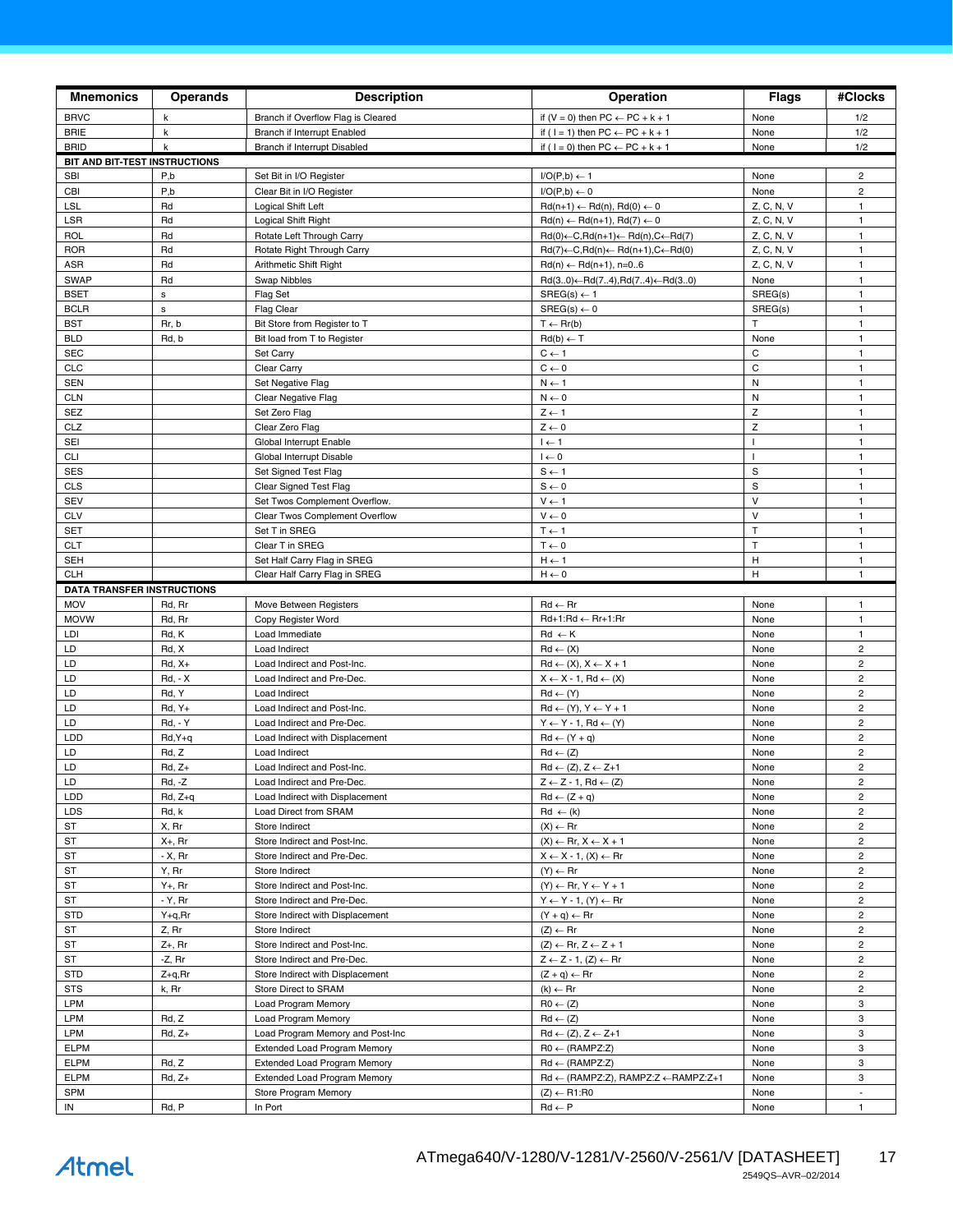| <b>Mnemonics</b>                | <b>Operands</b> | <b>Description</b>      | <b>Operation</b>                         | <b>Flags</b> | #Clocks |
|---------------------------------|-----------------|-------------------------|------------------------------------------|--------------|---------|
| OUT                             | P, Rr           | Out Port                | $P \leftarrow Rr$                        | None         |         |
| <b>PUSH</b>                     | Rr              | Push Register on Stack  | $STACK \leftarrow$ Rr                    | None         |         |
| <b>POP</b>                      | Rd              | Pop Register from Stack | $Rd \leftarrow$ STACK                    | None         |         |
| <b>MCU CONTROL INSTRUCTIONS</b> |                 |                         |                                          |              |         |
| <b>NOP</b>                      |                 | No Operation            |                                          | None         |         |
| <b>SLEEP</b>                    |                 | Sleep                   | (see specific descr. for Sleep function) | None         |         |
| <b>WDR</b>                      |                 | <b>Watchdog Reset</b>   | (see specific descr. for WDR/timer)      | None         |         |
| <b>BREAK</b>                    |                 | <b>Break</b>            | For On-chip Debug Only                   | None         | N/A     |

Note: EICALL and EIJMP do not exist in ATmega640/1280/1281. ELPM does not exist in ATmega640.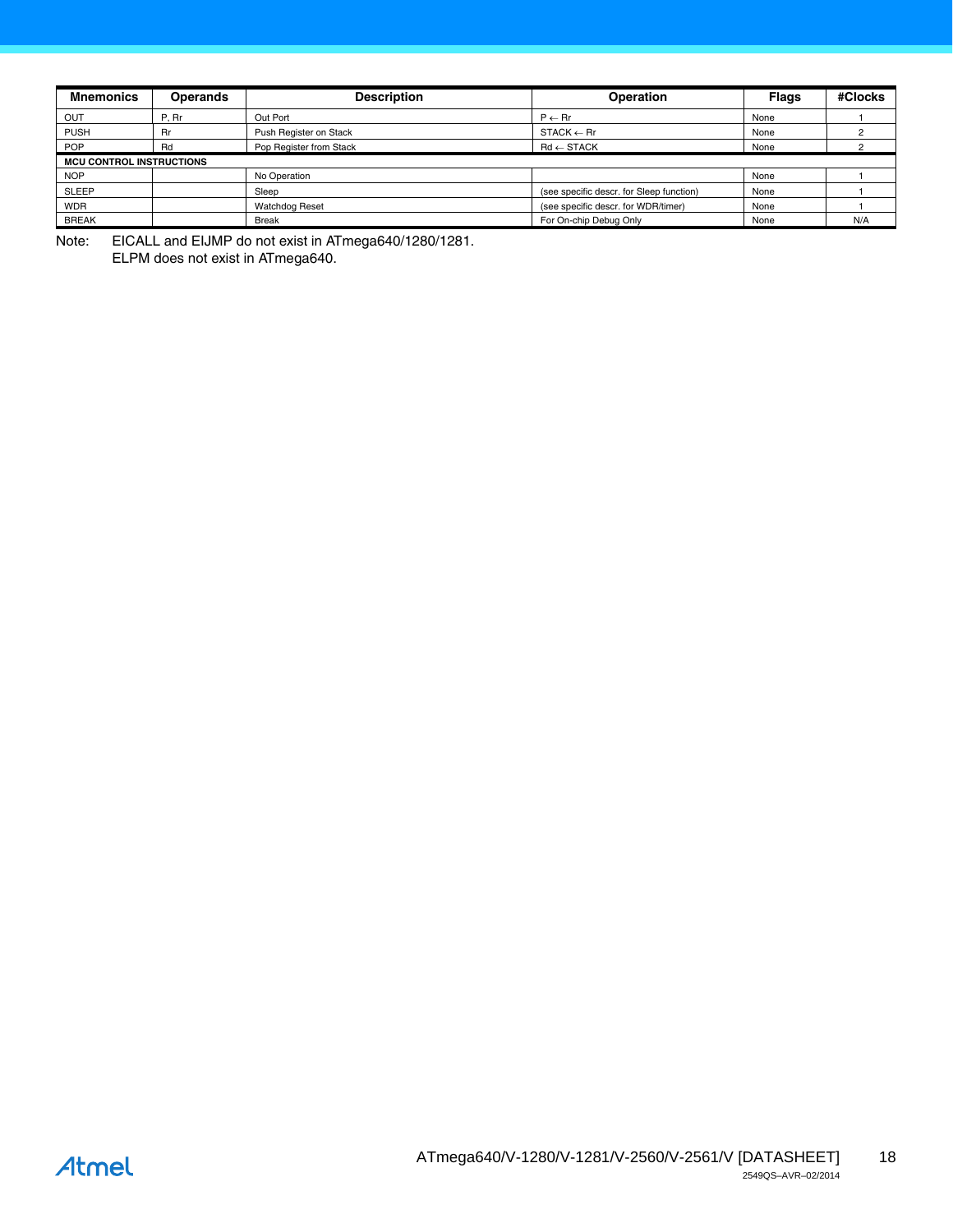# **9. Ordering Information**

## **9.1 ATmega640**

| Speed [MHz] <sup>(2)</sup> | <b>Power Supply</b> | <b>Ordering Code</b>                                                                        | Package $(1)(3)$               | <b>Operation Range</b>                         |
|----------------------------|---------------------|---------------------------------------------------------------------------------------------|--------------------------------|------------------------------------------------|
| 8                          | $1.8 - 5.5V$        | ATmega640V-8AU<br>ATmega640V-8AUR <sup>(4)</sup><br>ATmega640V-8CU<br>ATmega640V-8CUR $(4)$ | 100A<br>100A<br>100C1<br>100C1 | Industrial (-40 $\degree$ C to 85 $\degree$ C) |
| 16                         | $2.7 - 5.5V$        | ATmega640-16AU<br>ATmega640-16AUR $(4)$<br>ATmega640-16CU<br>ATmega640-16CUR $(4)$          | 100A<br>100A<br>100C1<br>100C1 |                                                |

<span id="page-18-2"></span><span id="page-18-1"></span><span id="page-18-0"></span>Notes: 1. This device can also be supplied in wafer form. Contact your local Atmel sales office for detailed ordering information and minimum quantities.

2. See "Speed Grades" on page 357.

3. Pb-free packaging, complies to the European Directive for Restriction of Hazardous Substances (RoHS directive). Also Halide free and fully Green.

<span id="page-18-3"></span>4. Tape & Reel.

| Package Type |                                                                   |  |  |
|--------------|-------------------------------------------------------------------|--|--|
| 100A         | 100-lead, Thin (1.0mm) Plastic Gull Wing Quad Flat Package (TQFP) |  |  |
| 100C1        | 100-ball, Chip Ball Grid Array (CBGA)                             |  |  |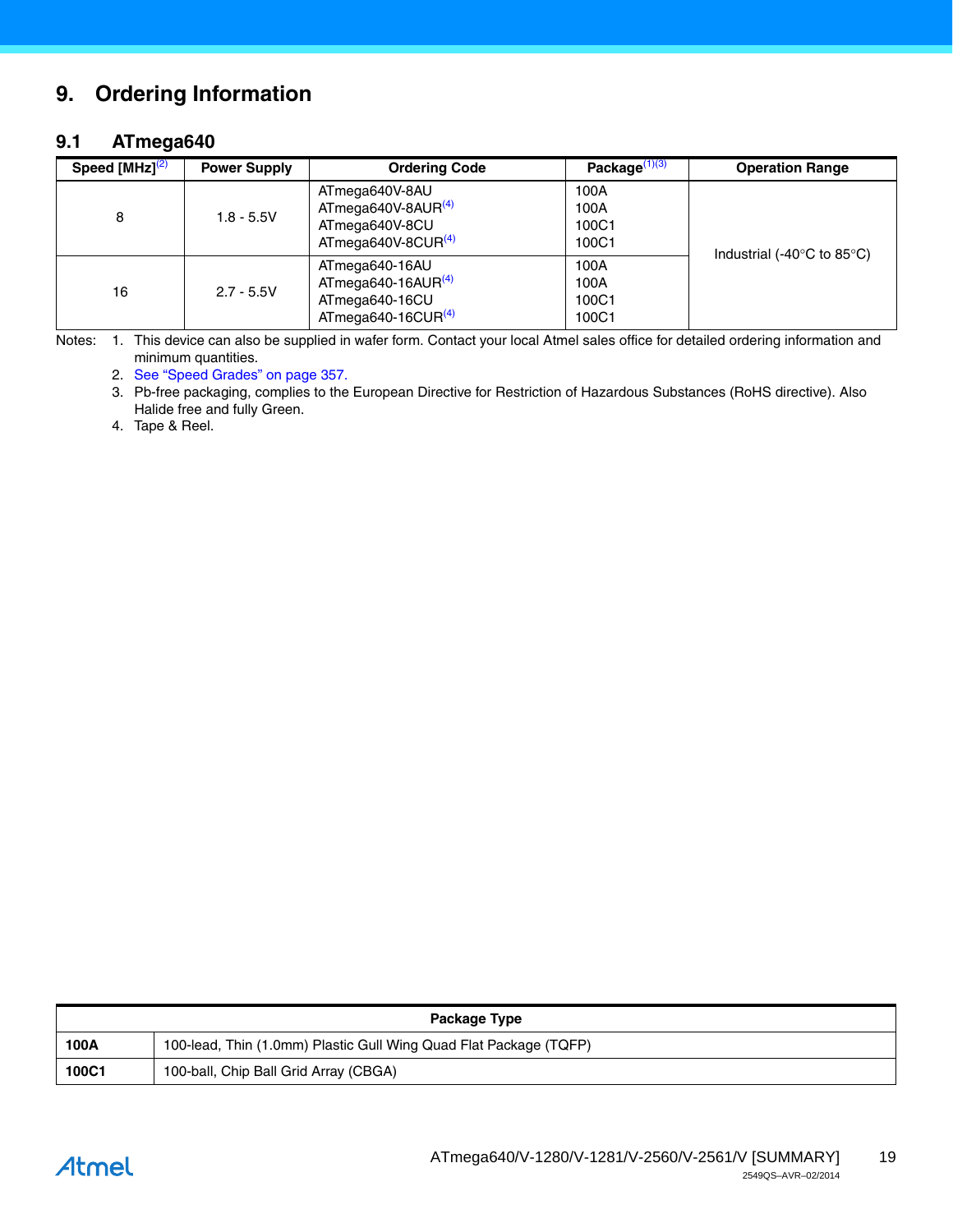# **9.2 ATmega1280**

| Speed [MHz] <sup>(2)</sup> | <b>Power Supply</b> | <b>Ordering Code</b>                                                                   | Package $(1)(3)$               | <b>Operation Range</b>                         |
|----------------------------|---------------------|----------------------------------------------------------------------------------------|--------------------------------|------------------------------------------------|
| 8                          | $1.8V - 5.5V$       | ATmega1280V-8AU<br>$ATmega1280V-8AUR(4)$<br>ATmega1280V-8CU<br>ATmega1280V-8CUR $(4)$  | 100A<br>100A<br>100C1<br>100C1 | Industrial (-40 $\degree$ C to 85 $\degree$ C) |
| 16                         | $2.7V - 5.5V$       | ATmega1280-16AU<br>ATmega1280-16AUR $(4)$<br>ATmega1280-16CU<br>ATmega1280-16CUR $(4)$ | 100A<br>100A<br>100C1<br>100C1 |                                                |

Notes: 1. This device can also be supplied in wafer form. Contact your local Atmel sales office for detailed ordering information and minimum quantities.

2. See "Speed Grades" on page 357.

3. Pb-free packaging, complies to the European Directive for Restriction of Hazardous Substances (RoHS directive). Also Halide free and fully Green.

<span id="page-19-0"></span>4. Tape & Reel.

| Package Type |                                                                   |  |  |
|--------------|-------------------------------------------------------------------|--|--|
| 100A         | 100-lead, Thin (1.0mm) Plastic Gull Wing Quad Flat Package (TQFP) |  |  |
| 100C1        | 100-ball, Chip Ball Grid Array (CBGA)                             |  |  |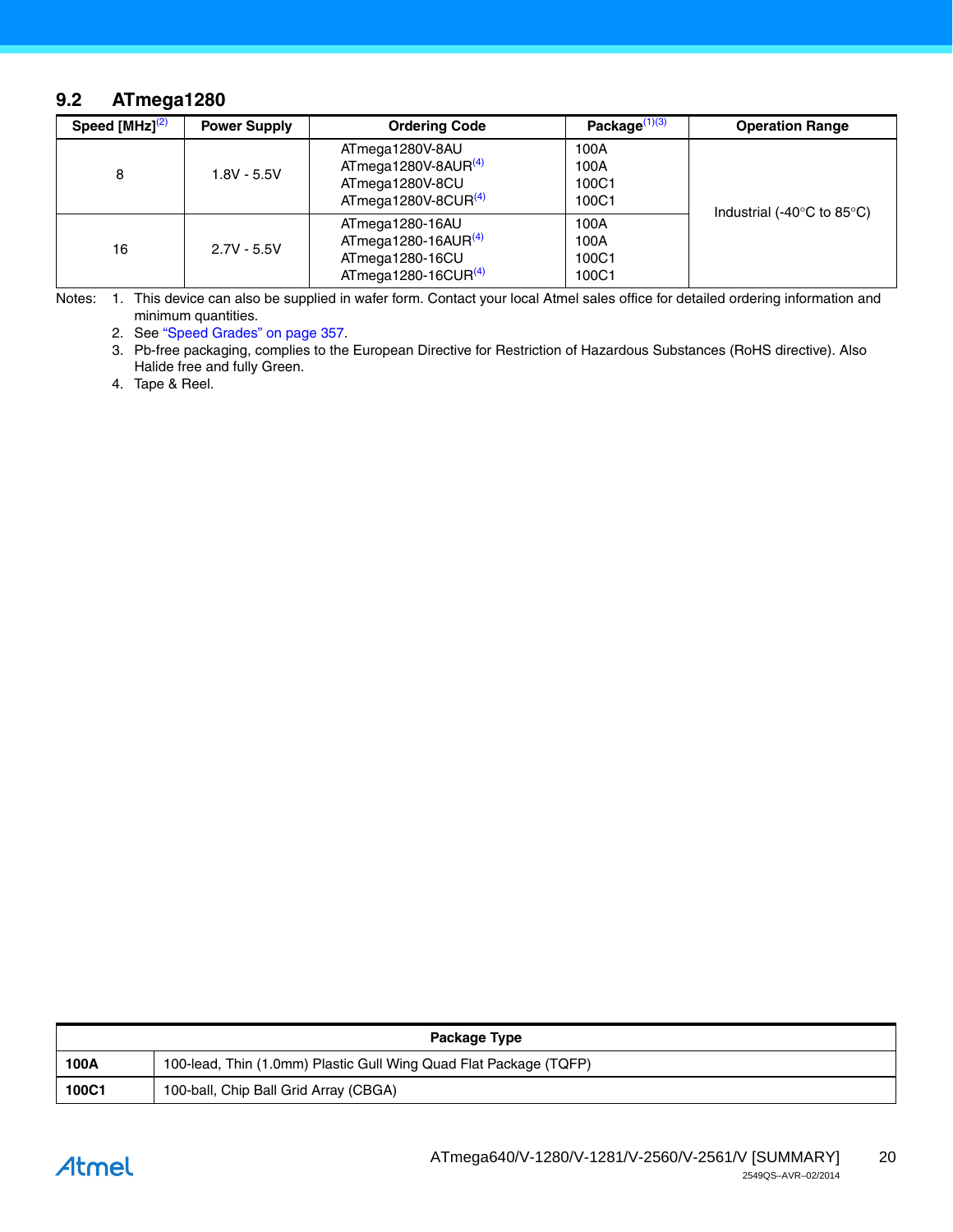# **9.3 ATmega1281**

| Speed [MHz] <sup>(2)</sup> | <b>Power Supply</b>                                                                                   | <b>Ordering Code</b>                                                                   | Package $(1)(3)$           | <b>Operation Range</b>              |
|----------------------------|-------------------------------------------------------------------------------------------------------|----------------------------------------------------------------------------------------|----------------------------|-------------------------------------|
| 8                          | ATmega1281V-8AU<br>$ATmega1281V-8AUR(4)$<br>$1.8 - 5.5V$<br>ATmega1281V-8MU<br>ATmega1281V-8MUR $(4)$ |                                                                                        | 64A<br>64A<br>64M2<br>64M2 | Industrial                          |
| 16                         | $2.7 - 5.5V$                                                                                          | ATmega1281-16AU<br>ATmega1281-16AUR $(4)$<br>ATmega1281-16MU<br>ATmega1281-16MUR $(4)$ | 64A<br>64A<br>64M2<br>64M2 | (-40 $\degree$ C to 85 $\degree$ C) |

<span id="page-20-2"></span><span id="page-20-1"></span><span id="page-20-0"></span>Notes: 1. This device can also be supplied in wafer form. Contact your local Atmel sales office for detailed ordering information and minimum quantities.

2. See "Speed Grades" on page 357.

3. Pb-free packaging, complies to the European Directive for Restriction of Hazardous Substances (RoHS directive). Also Halide free and fully Green.

<span id="page-20-3"></span>4. Tape & Reel.

| Package Type |                                                                                                    |  |  |
|--------------|----------------------------------------------------------------------------------------------------|--|--|
| 64A          | 64-lead, Thin (1.0mm) Plastic Gull Wing Quad Flat Package (TQFP)                                   |  |  |
| 64M2         | 64-pad, 9mm $\times$ 9mm $\times$ 1.0mm Body, Quad Flat No-lead/Micro Lead Frame Package (QFN/MLF) |  |  |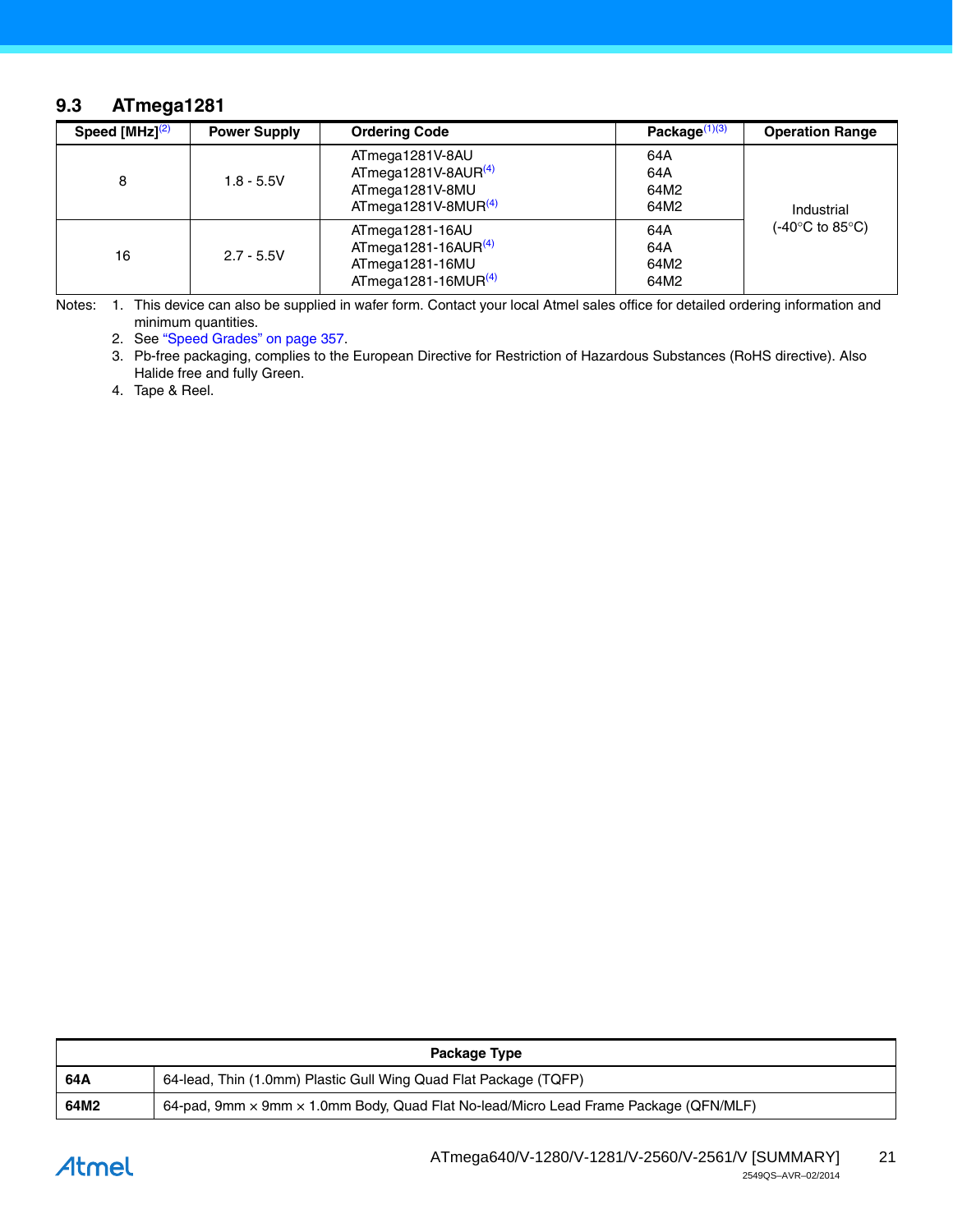# **9.4 ATmega2560**

| Speed [MHz] <sup>(2)</sup> | <b>Power Supply</b> | <b>Ordering Code</b>                                                                            | Package $(1)(3)$               | <b>Operation Range</b>                         |
|----------------------------|---------------------|-------------------------------------------------------------------------------------------------|--------------------------------|------------------------------------------------|
| 8                          | $1.8V - 5.5V$       | ATmega2560V-8AU<br>ATmega2560V-8AUR <sup>(4)</sup><br>ATmega2560V-8CU<br>ATmega2560V-8CUR $(4)$ | 100A<br>100A<br>100C1<br>100C1 | Industrial (-40 $\degree$ C to 85 $\degree$ C) |
| 16                         | $4.5V - 5.5V$       | ATmega2560-16AU<br>ATmega2560-16AUR $(4)$<br>ATmega2560-16CU<br>ATmega2560-16CUR $(4)$          | 100A<br>100A<br>100C1<br>100C1 |                                                |

Notes: 1. This device can also be supplied in wafer form. Contact your local Atmel sales office for detailed ordering information and minimum quantities.

2. See "Speed Grades" on page 357.

3. Pb-free packaging, complies to the European Directive for Restriction of Hazardous Substances (RoHS directive). Also Halide free and fully Green.

<span id="page-21-0"></span>4. Tape & Reel.

| Package Type |                                                                   |  |
|--------------|-------------------------------------------------------------------|--|
| 100A         | 100-lead, Thin (1.0mm) Plastic Gull Wing Quad Flat Package (TQFP) |  |
| 100C1        | 100-ball, Chip Ball Grid Array (CBGA)                             |  |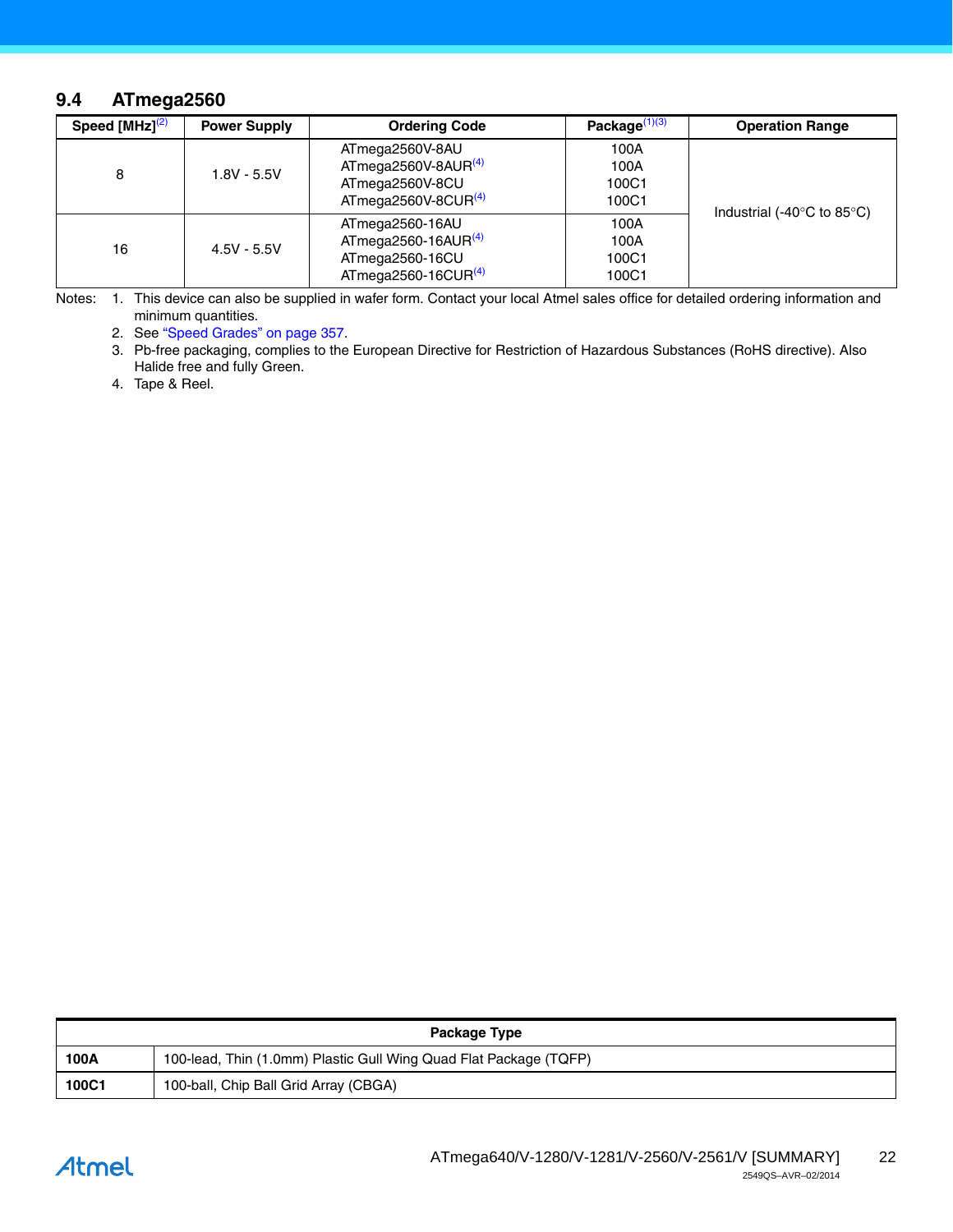## **9.5 ATmega2561**

| Speed [MHz] <sup>(2)</sup> | <b>Power Supply</b> | <b>Ordering Code</b>                                                                   | Package $(1)(3)$           | <b>Operation Range</b>              |
|----------------------------|---------------------|----------------------------------------------------------------------------------------|----------------------------|-------------------------------------|
| 8                          | $1.8V - 5.5V$       | ATmega2561V-8AU<br>$ATmega2561V-8AUR(4)$<br>ATmega2561V-8MU<br>ATmega2561V-8MUR $(4)$  | 64A<br>64A<br>64M2<br>64M2 | Industrial                          |
| 16                         | $4.5V - 5.5V$       | ATmega2561-16AU<br>ATmega2561-16AUR $(4)$<br>ATmega2561-16MU<br>ATmega2561-16MUR $(4)$ | 64A<br>64A<br>64M2<br>64M2 | (-40 $\degree$ C to 85 $\degree$ C) |

Notes: 1. This device can also be supplied in wafer form.Contact your local Atmel sales office for detailed ordering information and minimum quantities.

2. See "Speed Grades" on page 357.

3. Pb-free packaging, complies to the European Directive for Restriction of Hazardous Substances (RoHS directive). Also Halide free and fully Green.

<span id="page-22-0"></span>4. Tape & Reel.

| Package Type |                                                                                      |  |
|--------------|--------------------------------------------------------------------------------------|--|
| 64A          | 64-lead, Thin (1.0mm) Plastic Gull Wing Quad Flat Package (TQFP)                     |  |
| 64M2         | 64-pad, 9mm x 9mm x 1.0mm Body, Quad Flat No-lead/Micro Lead Frame Package (QFN/MLF) |  |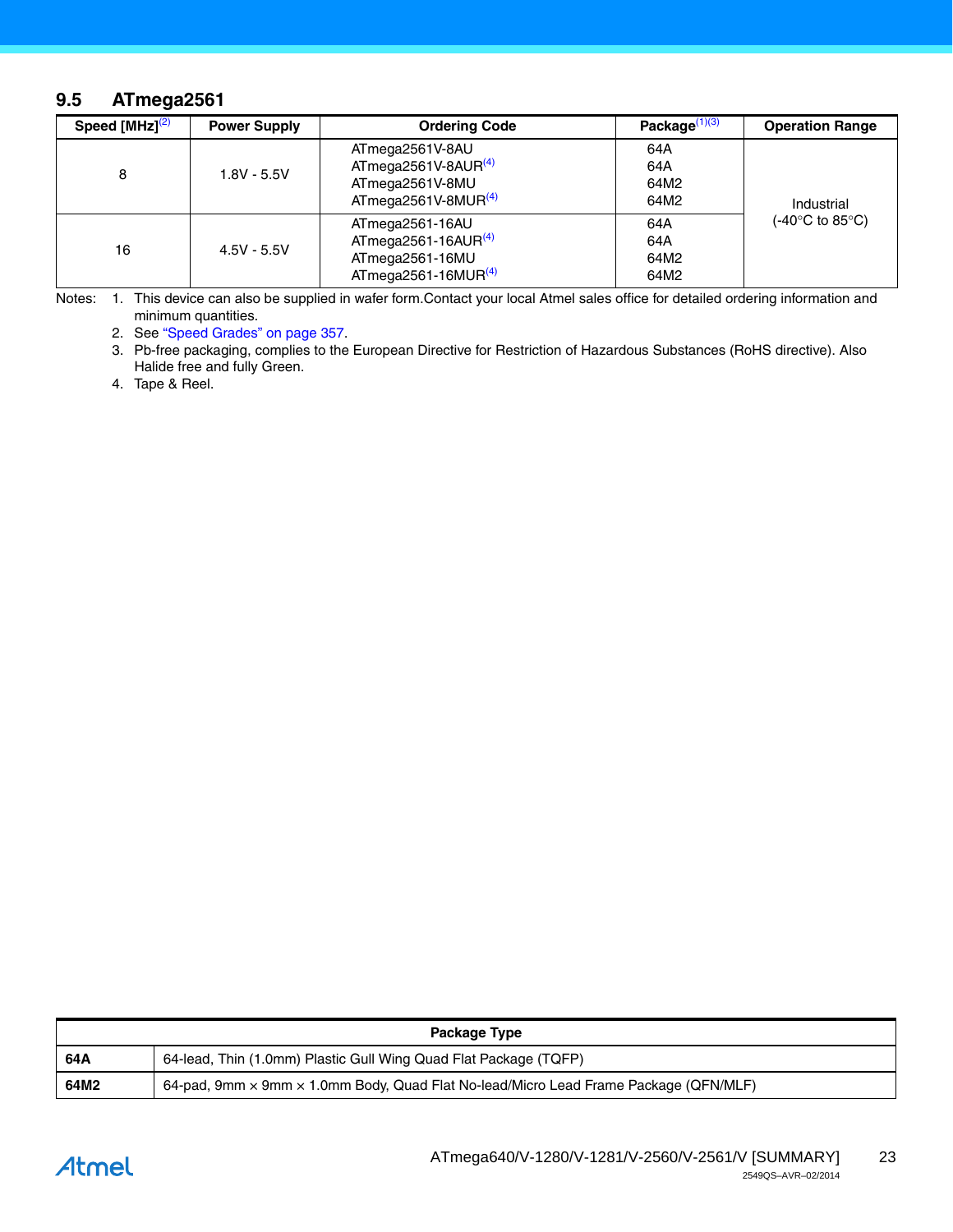# **10. Packaging Information**

## **10.1 100A**

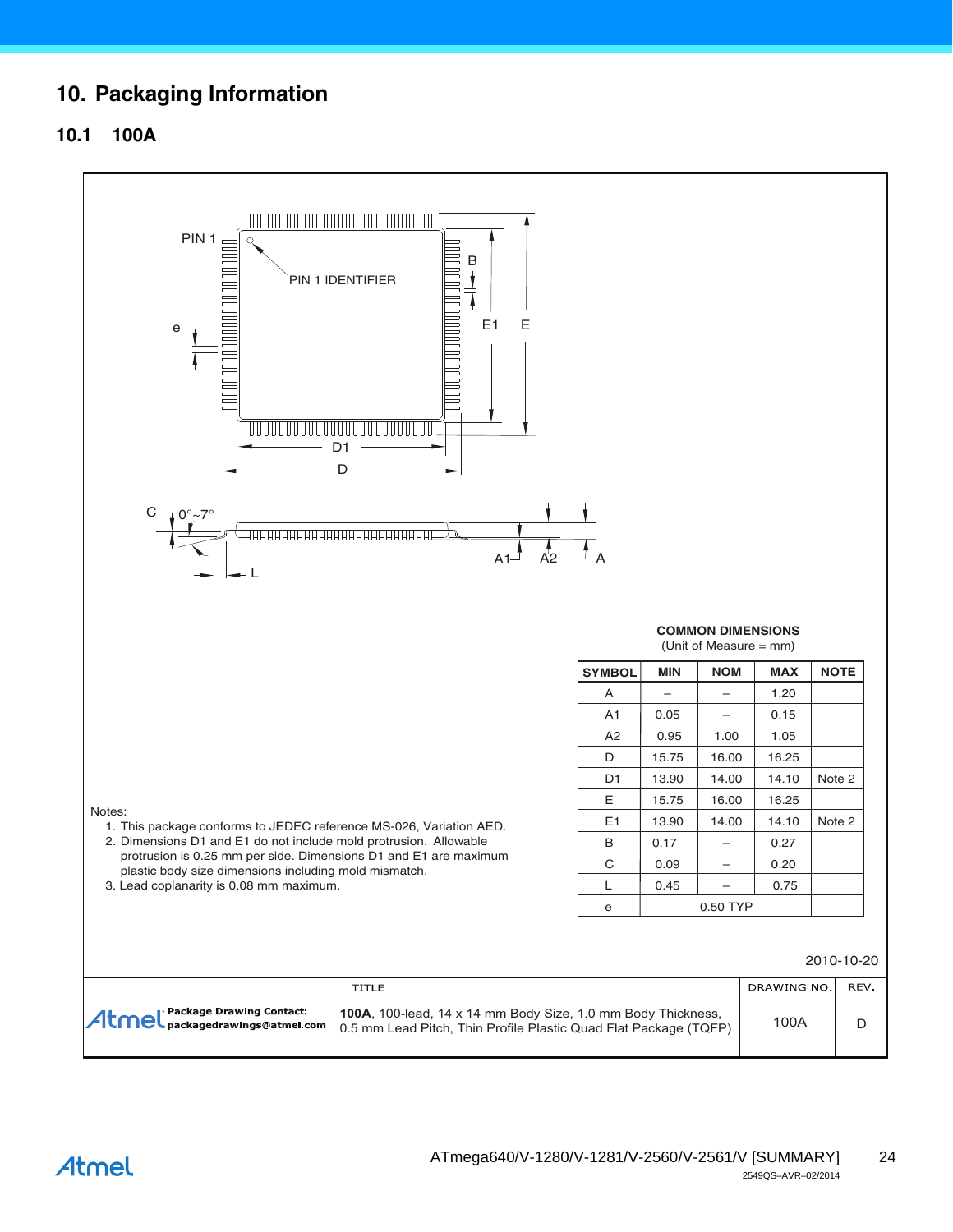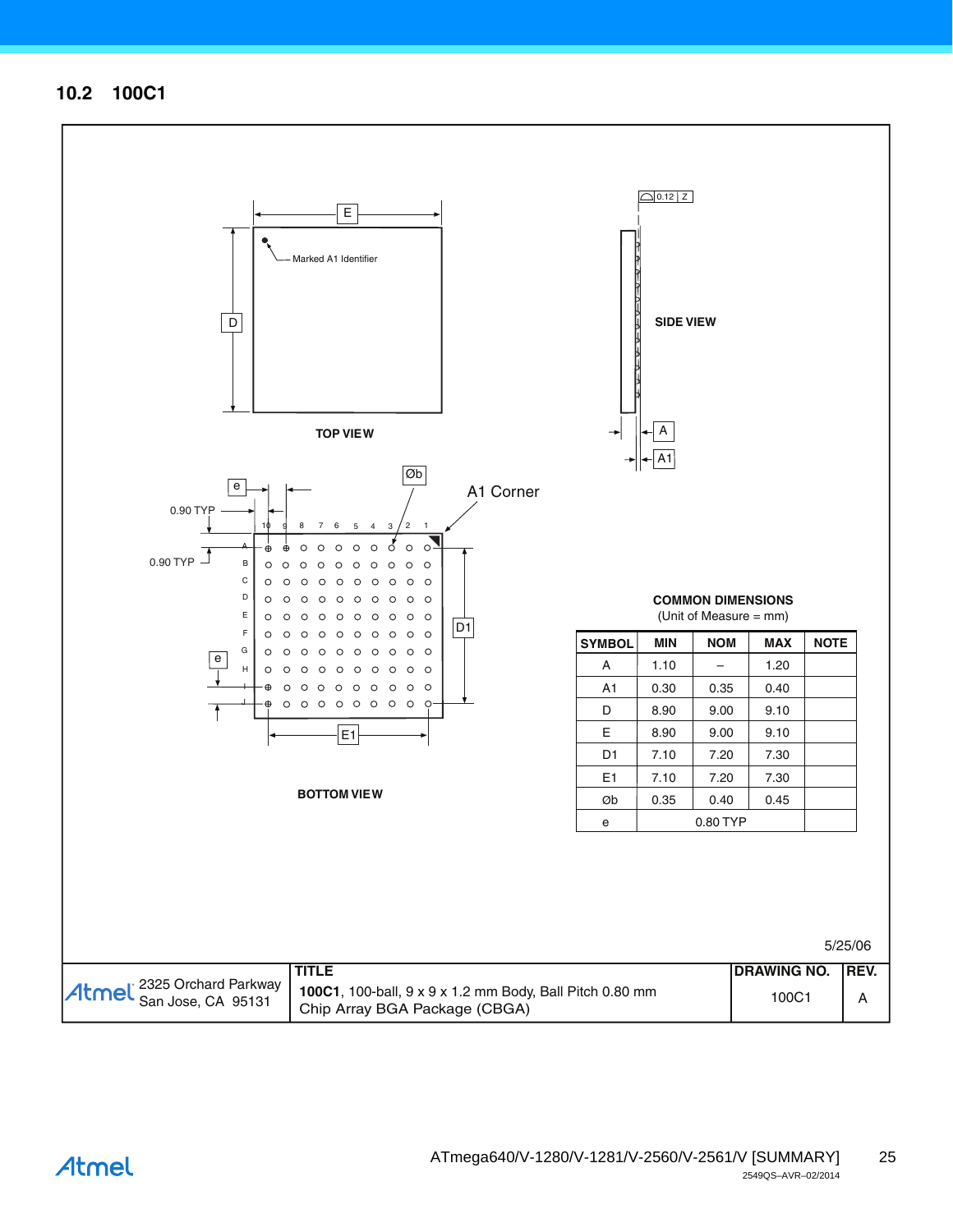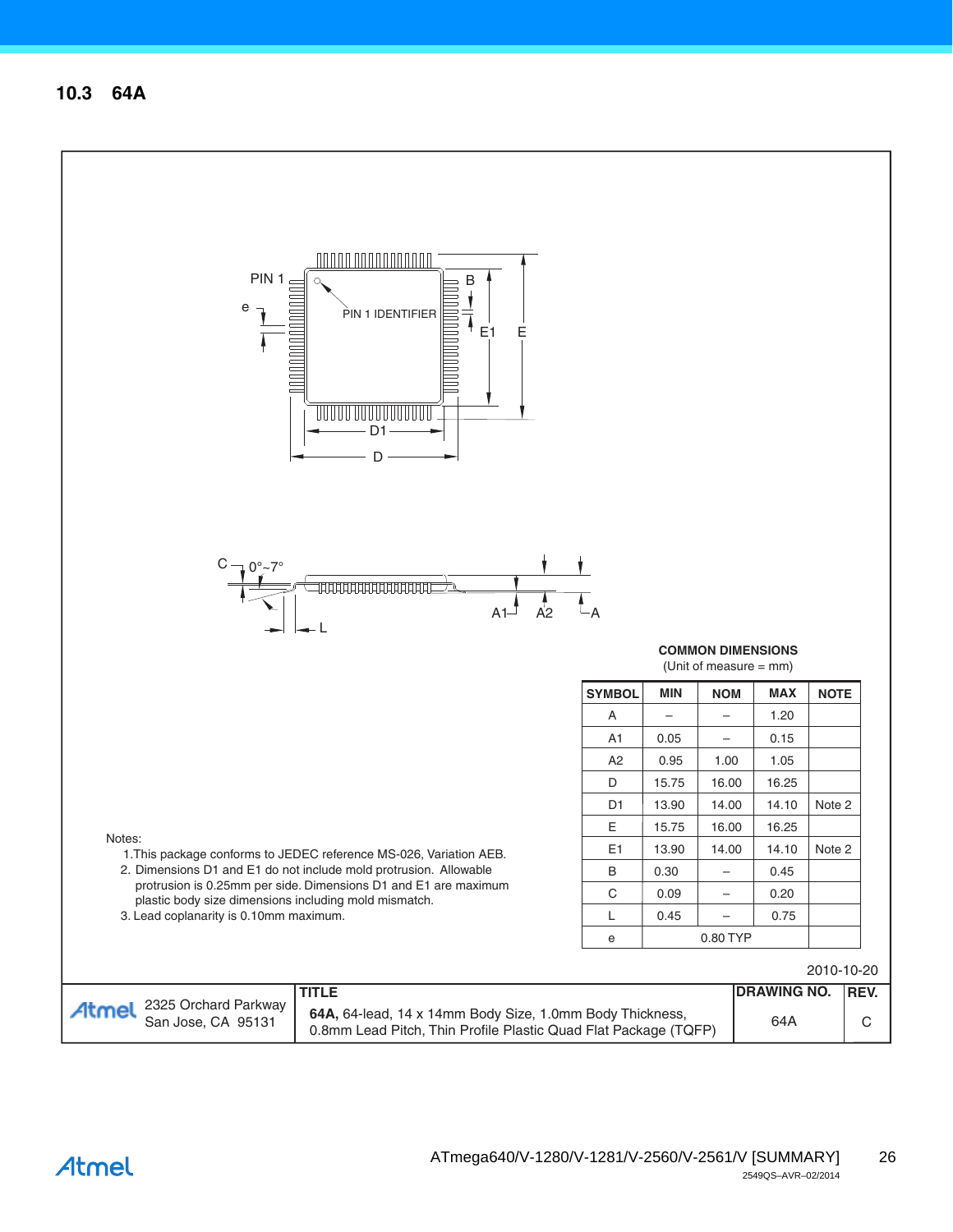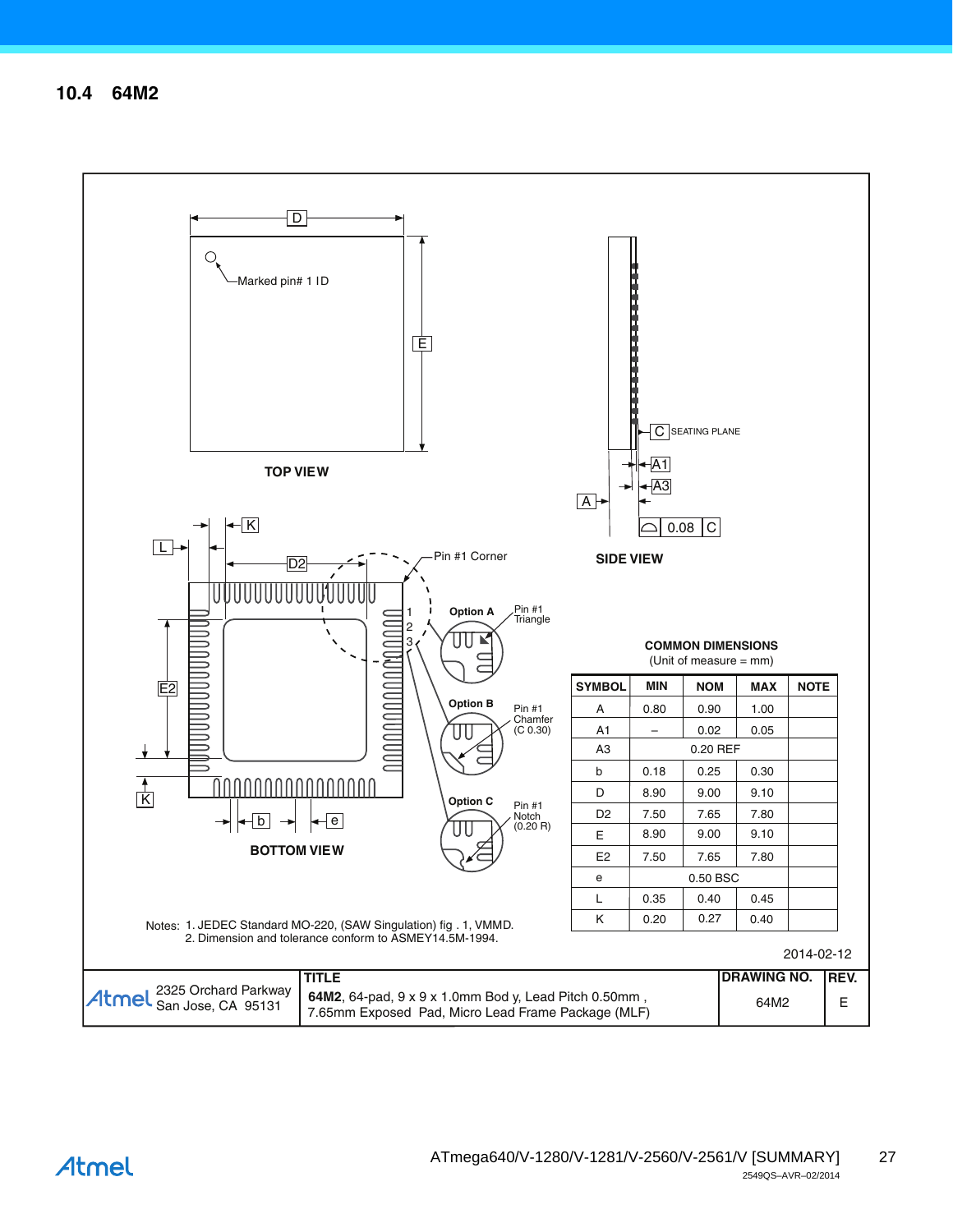# **11. Errata**

## **11.1 ATmega640 rev. B**

- **Inaccurate ADC conversion in differential mode with 200× gain**
- **High current consumption in sleep mode**

#### **1. Inaccurate ADC conversion in differential mode with 200× gain**

With AVCC <3.6V, random conversions will be inaccurate. Typical absolute accuracy may reach 64 LSB.

**Problem Fix/Workaround** None.

#### **2. High current consumption in sleep mode**

If a pending interrupt cannot wake the part up from the selected sleep mode, the current consumption will increase during sleep when executing the SLEEP instruction directly after a SEI instruction.

#### **Problem Fix/Workaround**

Before entering sleep, interrupts not used to wake the part from the sleep mode should be disabled.

## **11.2 ATmega640 rev. A**

- **Inaccurate ADC conversion in differential mode with 200× gain**
- **High current consumption in sleep mode**

#### **1. Inaccurate ADC conversion in differential mode with 200× gain**

With AVCC <3.6V, random conversions will be inaccurate. Typical absolute accuracy may reach 64 LSB.

## **Problem Fix/Workaround**

None.

#### **2. High current consumption in sleep mode**

If a pending interrupt cannot wake the part up from the selected sleep mode, the current consumption will increase during sleep when executing the SLEEP instruction directly after a SEI instruction.

#### **Problem Fix/Workaround**

Before entering sleep, interrupts not used to wake the part from the sleep mode should be disabled.

## **11.3 ATmega1280 rev. B**

#### • **High current consumption in sleep mode**

#### **1. High current consumption in sleep mode**

If a pending interrupt cannot wake the part up from the selected sleep mode, the current consumption will increase during sleep when executing the SLEEP instruction directly after a SEI instruction.

#### **Problem Fix/Workaround**

Before entering sleep, interrupts not used to wake the part from the sleep mode should be disabled.

## **11.4 ATmega1280 rev. A**

- **Inaccurate ADC conversion in differential mode with 200× gain**
- **High current consumption in sleep mode**
- **1. Inaccurate ADC conversion in differential mode with 200× gain** With AVCC <3.6V, random conversions will be inaccurate. Typical absolute accuracy may reach 64 LSB.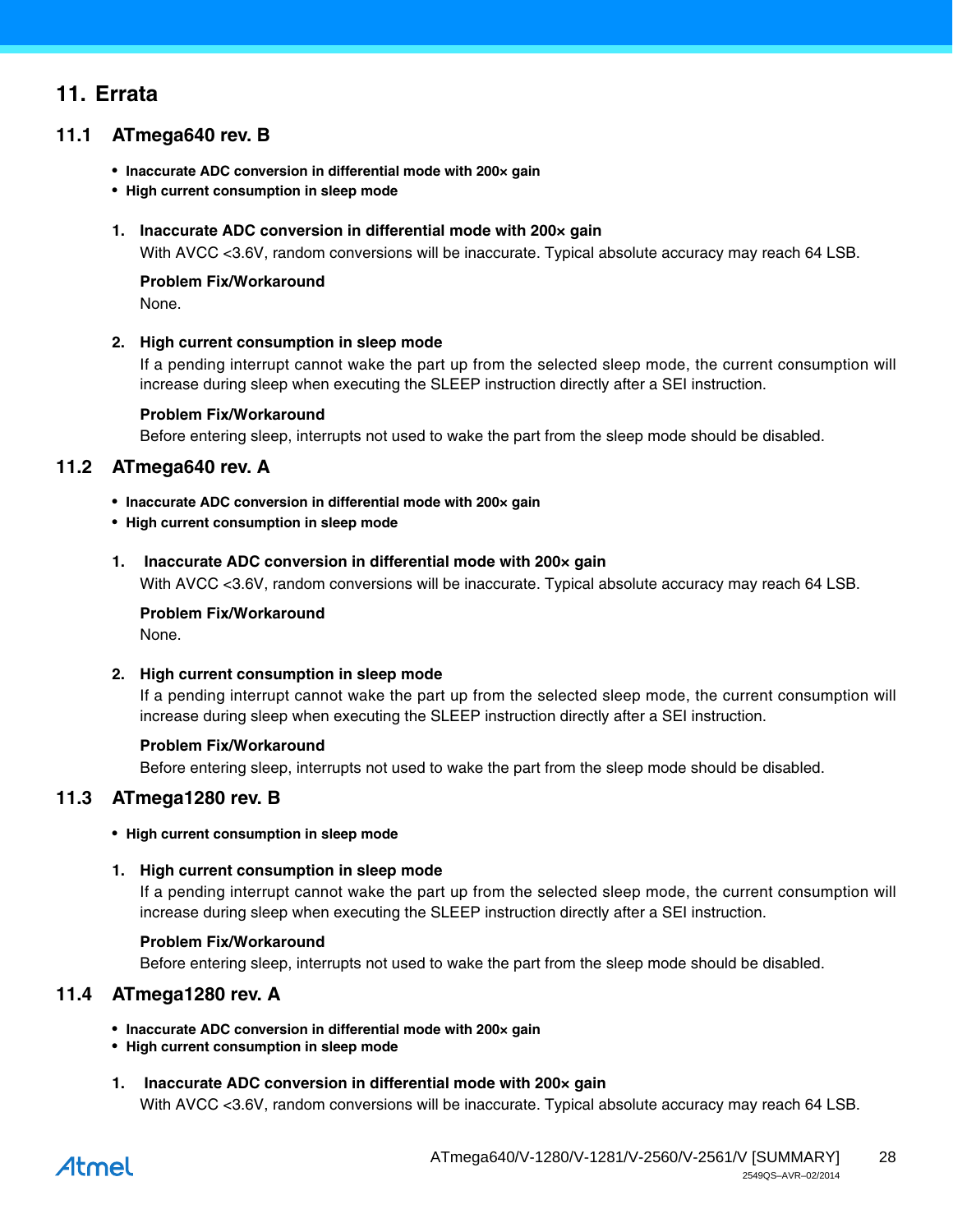#### **Problem Fix/Workaround**

None.

#### **2. High current consumption in sleep mode**

If a pending interrupt cannot wake the part up from the selected sleep mode, the current consumption will increase during sleep when executing the SLEEP instruction directly after a SEI instruction.

#### **Problem Fix/Workaround**

Before entering sleep, interrupts not used to wake the part from the sleep mode should be disabled.

## **11.5 ATmega1281 rev. B**

#### • **High current consumption in sleep mode**

#### **1. High current consumption in sleep mode**

If a pending interrupt cannot wake the part up from the selected sleep mode, the current consumption will increase during sleep when executing the SLEEP instruction directly after a SEI instruction.

#### **Problem Fix/Workaround**

Before entering sleep, interrupts not used to wake the part from the sleep mode should be disabled.

## **11.6 ATmega1281 rev. A**

- **Inaccurate ADC conversion in differential mode with 200× gain**
- **High current consumption in sleep mode**
- **1. Inaccurate ADC conversion in differential mode with 200× gain**

With AVCC <3.6V, random conversions will be inaccurate. Typical absolute accuracy may reach 64 LSB.

#### **Problem Fix/Workaround**

None.

#### **2. High current consumption in sleep mode**

If a pending interrupt cannot wake the part up from the selected sleep mode, the current consumption will increase during sleep when executing the SLEEP instruction directly after a SEI instruction.

#### **Problem Fix/Workaround**

Before entering sleep, interrupts not used to wake the part from the sleep mode should be disabled.

## **11.7 ATmega2560 rev. F**

- **ADC differential input amplification by 46dB (200x) not functional**
- **1. ADC differential input amplification by 46dB (200x) not functional Problem Fix/Workaround** None.

#### **11.8 ATmega2560 rev. E**

No known errata.

#### **11.9 ATmega2560 rev. D**

Not sampled.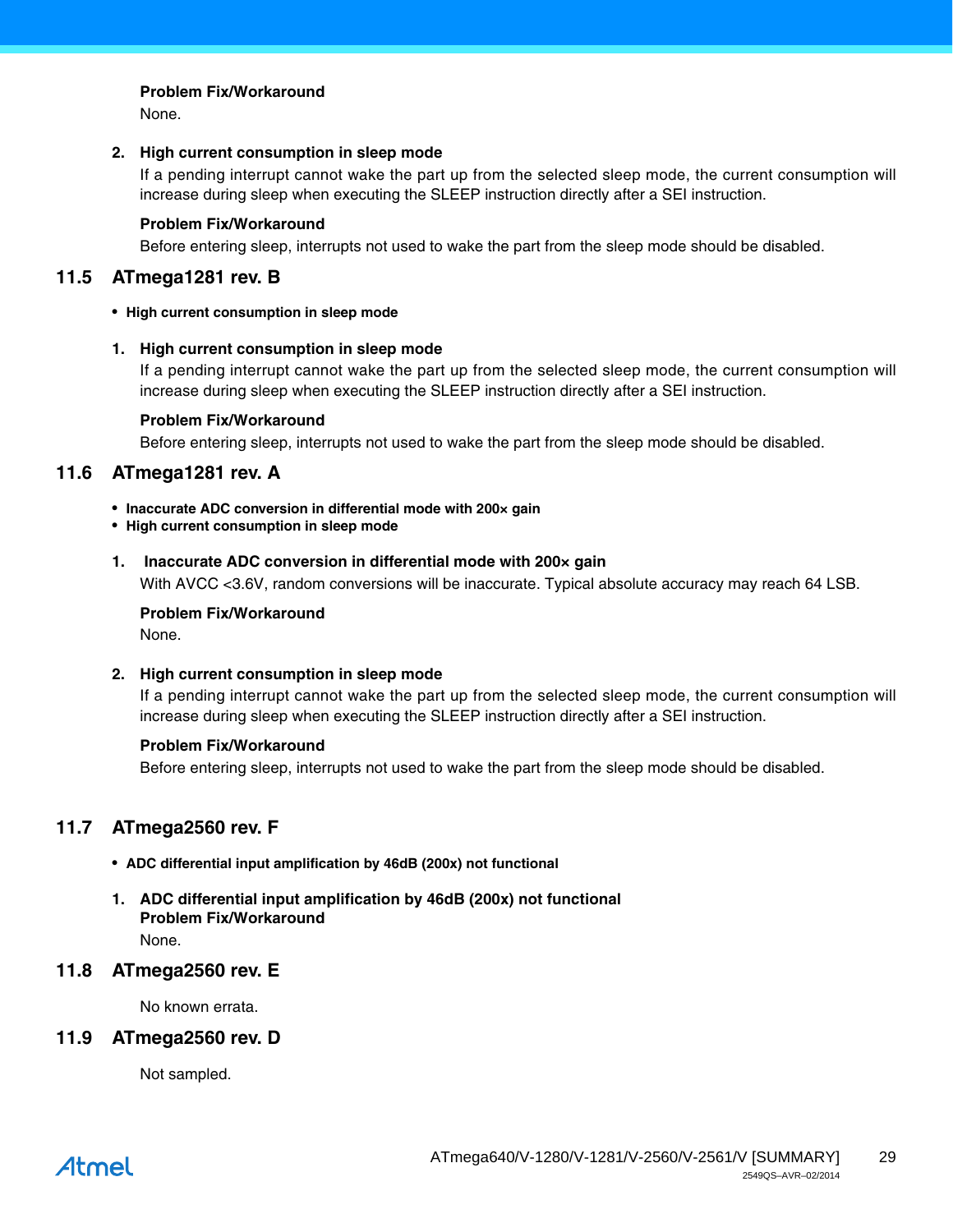## **11.10 ATmega2560 rev. C**

#### • **High current consumption in sleep mode**

#### **1. High current consumption in sleep mode**

If a pending interrupt cannot wake the part up from the selected sleep mode, the current consumption will increase during sleep when executing the SLEEP instruction directly after a SEI instruction.

#### **Problem Fix/Workaround**

Before entering sleep, interrupts not used to wake the part from the sleep mode should be disabled.

#### **11.11 ATmega2560 rev. B**

Not sampled.

#### **11.12 ATmega2560 rev. A**

- **Non-Read-While-Write area of flash not functional**
- **Part does not work under 2.4 volts**
- **Incorrect ADC reading in differential mode**
- **Internal ADC reference has too low value**
- **IN/OUT instructions may be executed twice when Stack is in external RAM**
- **EEPROM read from application code does not work in Lock Bit Mode 3**

#### **1. Non-Read-While-Write area of flash not functional**

The Non-Read-While-Write area of the flash is not working as expected. The problem is related to the speed of the part when reading the flash of this area.

#### **Problem Fix/Workaround**

- Only use the first 248K of the flash.

- If boot functionality is needed, run the code in the Non-Read-While-Write area at maximum 1/4th of the maximum frequency of the device at any given voltage. This is done by writing the CLKPR register before entering the boot section of the code.

#### **2. Part does not work under 2.4 volts**

The part does not execute code correctly below 2.4 volts.

#### **Problem Fix/Workaround**

Do not use the part at voltages below 2.4 volts.

#### **3. Incorrect ADC reading in differential mode**

The ADC has high noise in differential mode. It can give up to 7 LSB error.

#### **Problem Fix/Workaround**

Use only the 7 MSB of the result when using the ADC in differential mode.

#### **4. Internal ADC reference has too low value**

The internal ADC reference has a value lower than specified.

#### **Problem Fix/Workaround**

- Use AVCC or external reference.

- The actual value of the reference can be measured by applying a known voltage to the ADC when using the internal reference. The result when doing later conversions can then be calibrated.

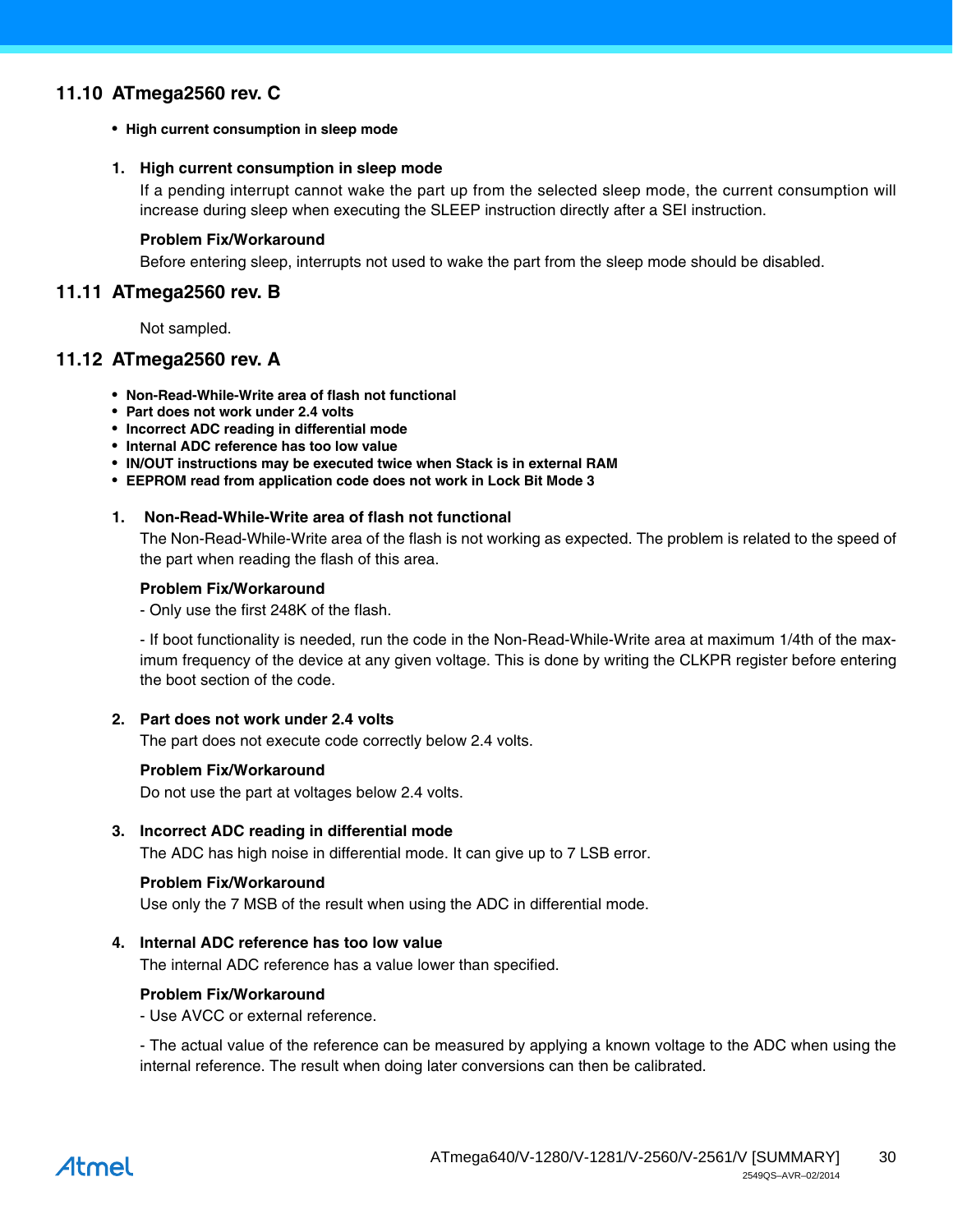#### **5. IN/OUT instructions may be executed twice when Stack is in external RAM**

If either an IN or an OUT instruction is executed directly before an interrupt occurs and the stack pointer is located in external ram, the instruction will be executed twice. In some cases this will cause a problem, for example:

- If reading SREG it will appear that the I-flag is cleared.
- If writing to the PIN registers, the port will toggle twice.
- If reading registers with interrupt flags, the flags will appear to be cleared.

#### **Problem Fix/Workaround**

There are two application workarounds, where selecting one of them, will be omitting the issue:

- Replace IN and OUT with LD/LDS/LDD and ST/STS/STD instructions.
- Use internal RAM for stack pointer.

#### **6. EEPROM read from application code does not work in Lock Bit Mode 3**

When the Memory Lock Bits LB2 and LB1 are programmed to mode 3, EEPROM read does not work from the application code.

#### **Problem Fix/Workaround**

Do not set Lock Bit Protection Mode 3 when the application code needs to read from EEPROM.

### **11.13 ATmega2561 rev. F**

- **ADC differential input amplification by 46dB (200x) not functional**
- **1. ADC differential input amplification by 46dB (200x) not functional Problem Fix/Workaround** None.

## **11.14 ATmega2561 rev. E**

No known errata.

## **11.15 ATmega2561 rev. D**

Not sampled.

## **11.16 ATmega2561 rev. C**

• **High current consumption in sleep mode.**

#### **1. High current consumption in sleep mode**

If a pending interrupt cannot wake the part up from the selected sleep mode, the current consumption will increase during sleep when executing the SLEEP instruction directly after a SEI instruction.

#### **Problem Fix/Workaround**

Before entering sleep, interrupts not used to wake the part from the sleep mode should be disabled.

## **11.17 ATmega2561 rev. B**

Not sampled.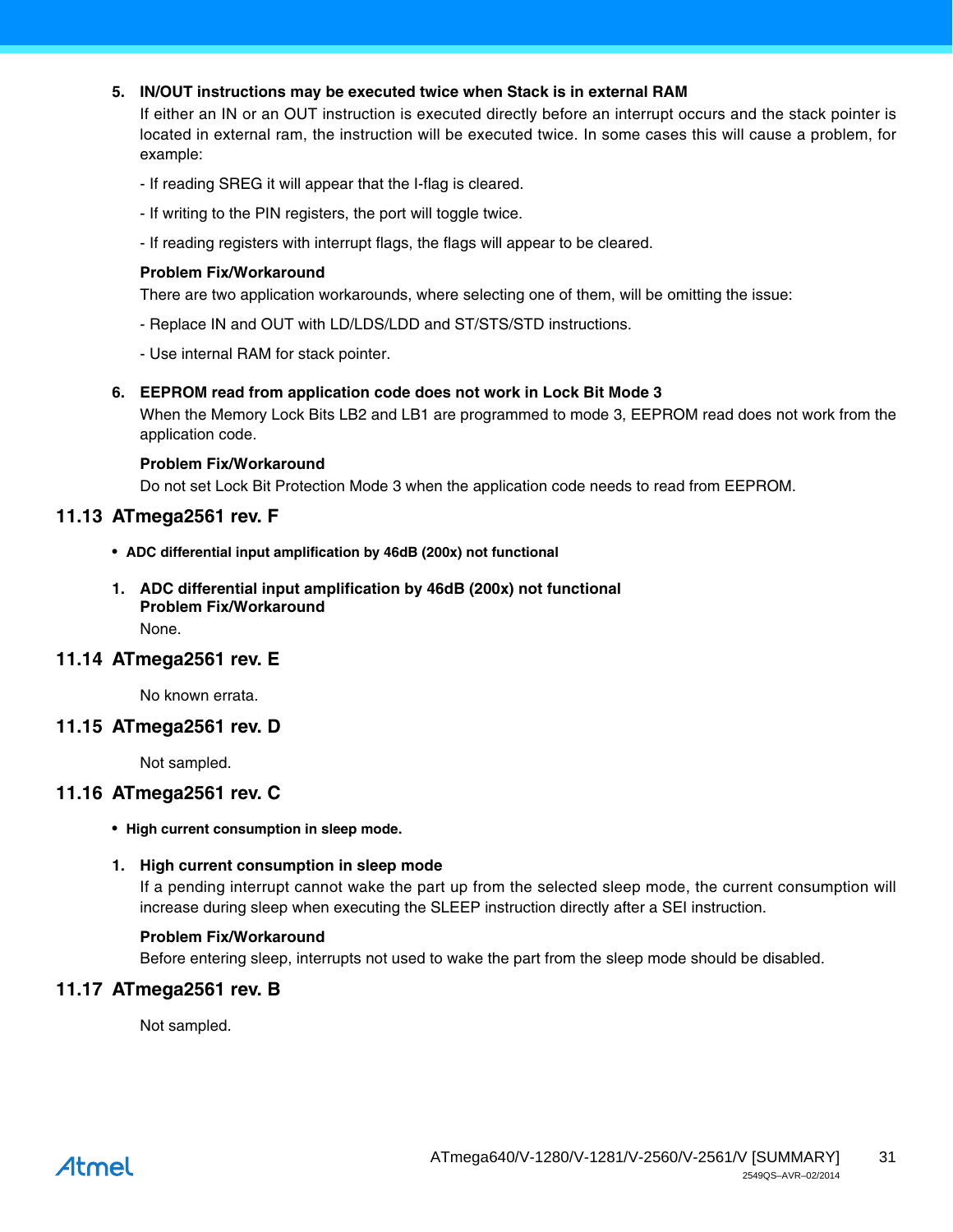## **11.18 ATmega2561 rev. A**

- **Non-Read-While-Write area of flash not functional**
- **Part does not work under 2.4 Volts**
- **Incorrect ADC reading in differential mode**
- **Internal ADC reference has too low value**
- **IN/OUT instructions may be executed twice when Stack is in external RAM**
- **EEPROM read from application code does not work in Lock Bit Mode 3**

#### **1. Non-Read-While-Write area of flash not functional**

The Non-Read-While-Write area of the flash is not working as expected. The problem is related to the speed of the part when reading the flash of this area.

#### **Problem Fix/Workaround**

- Only use the first 248K of the flash.

- If boot functionality is needed, run the code in the Non-Read-While-Write area at maximum 1/4th of the maximum frequency of the device at any given voltage. This is done by writing the CLKPR register before entering the boot section of the code.

#### **2. Part does not work under 2.4 volts**

The part does not execute code correctly below 2.4 volts.

#### **Problem Fix/Workaround**

Do not use the part at voltages below 2.4 volts.

#### **3. Incorrect ADC reading in differential mode**

The ADC has high noise in differential mode. It can give up to 7 LSB error.

#### **Problem Fix/Workaround**

Use only the 7 MSB of the result when using the ADC in differential mode.

#### **4. Internal ADC reference has too low value**

The internal ADC reference has a value lower than specified.

#### **Problem Fix/Workaround**

- Use AVCC or external reference.

- The actual value of the reference can be measured by applying a known voltage to the ADC when using the internal reference. The result when doing later conversions can then be calibrated.

#### **5. IN/OUT instructions may be executed twice when Stack is in external RAM**

If either an IN or an OUT instruction is executed directly before an interrupt occurs and the stack pointer is located in external ram, the instruction will be executed twice. In some cases this will cause a problem, for example:

- If reading SREG it will appear that the I-flag is cleared.
- If writing to the PIN registers, the port will toggle twice.
- If reading registers with interrupt flags, the flags will appear to be cleared.

#### **Problem Fix/Workaround**

There are two application workarounds, where selecting one of them, will be omitting the issue:

- Replace IN and OUT with LD/LDS/LDD and ST/STS/STD instructions.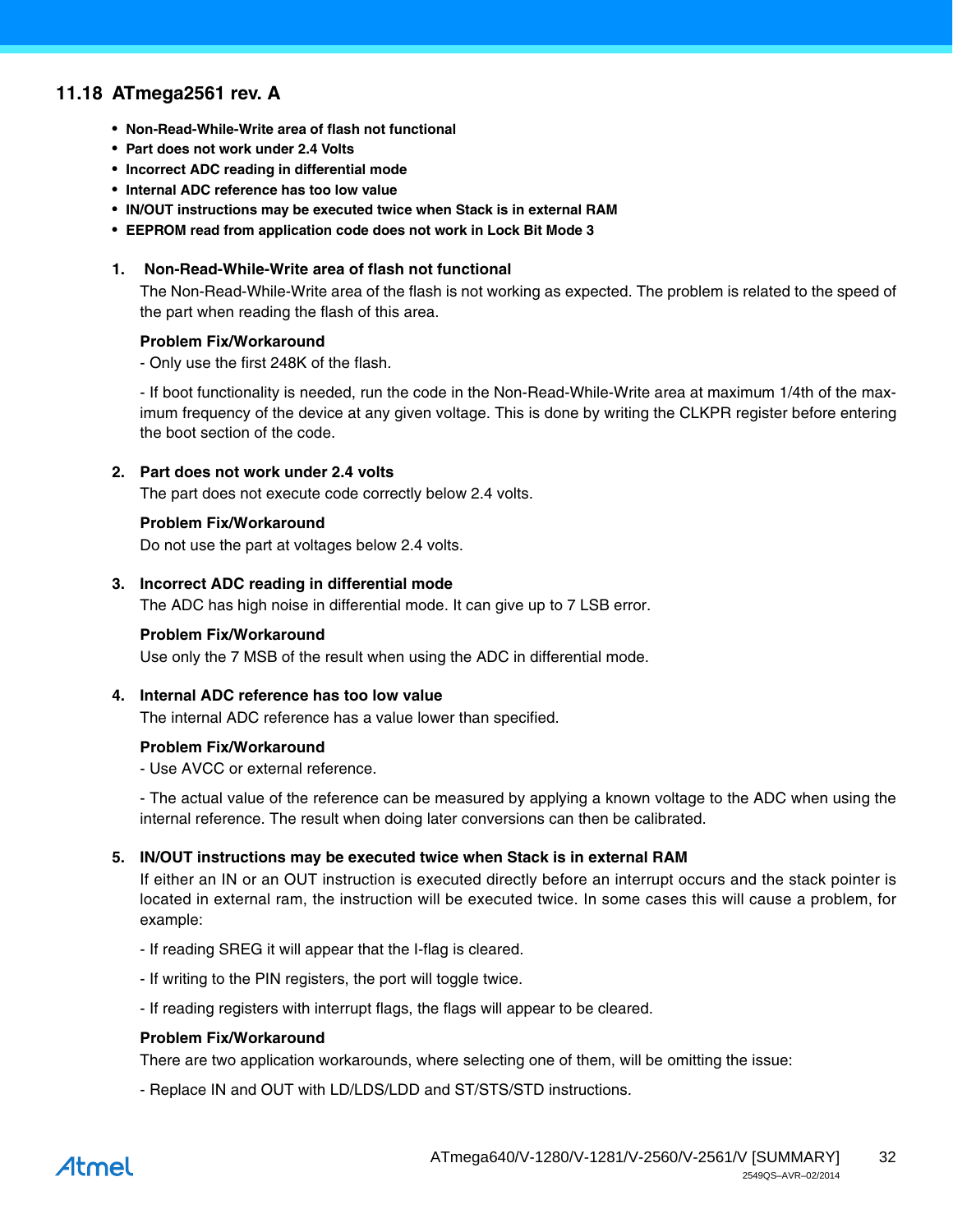- Use internal RAM for stack pointer.

#### **6. EEPROM read from application code does not work in Lock Bit Mode 3**

When the Memory Lock Bits LB2 and LB1 are programmed to mode 3, EEPROM read does not work from the application code.

#### **Problem Fix/Workaround**

Do not set Lock Bit Protection Mode 3 when the application code needs to read from EEPROM.